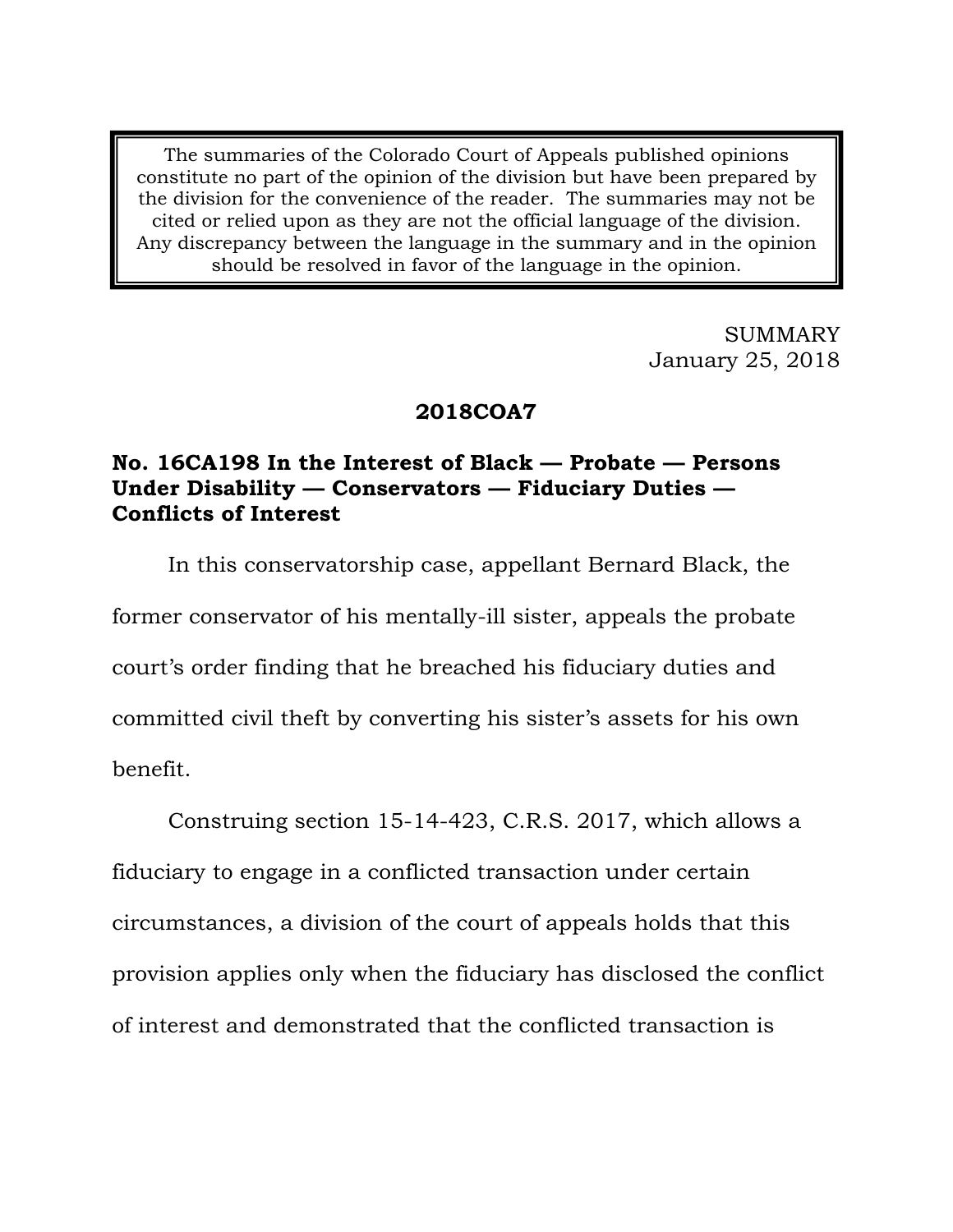nonetheless reasonable and fair to the protected person. Because Black did neither, he cannot seek safe harbor under the statute.

The division also holds that the probate court had jurisdiction to resolve the civil theft allegations and to impose civil theft damages, that Black had notice of the allegations against him and the remedies sought, and that the hearing was otherwise fair.

Accordingly, the division affirms the probate court's order.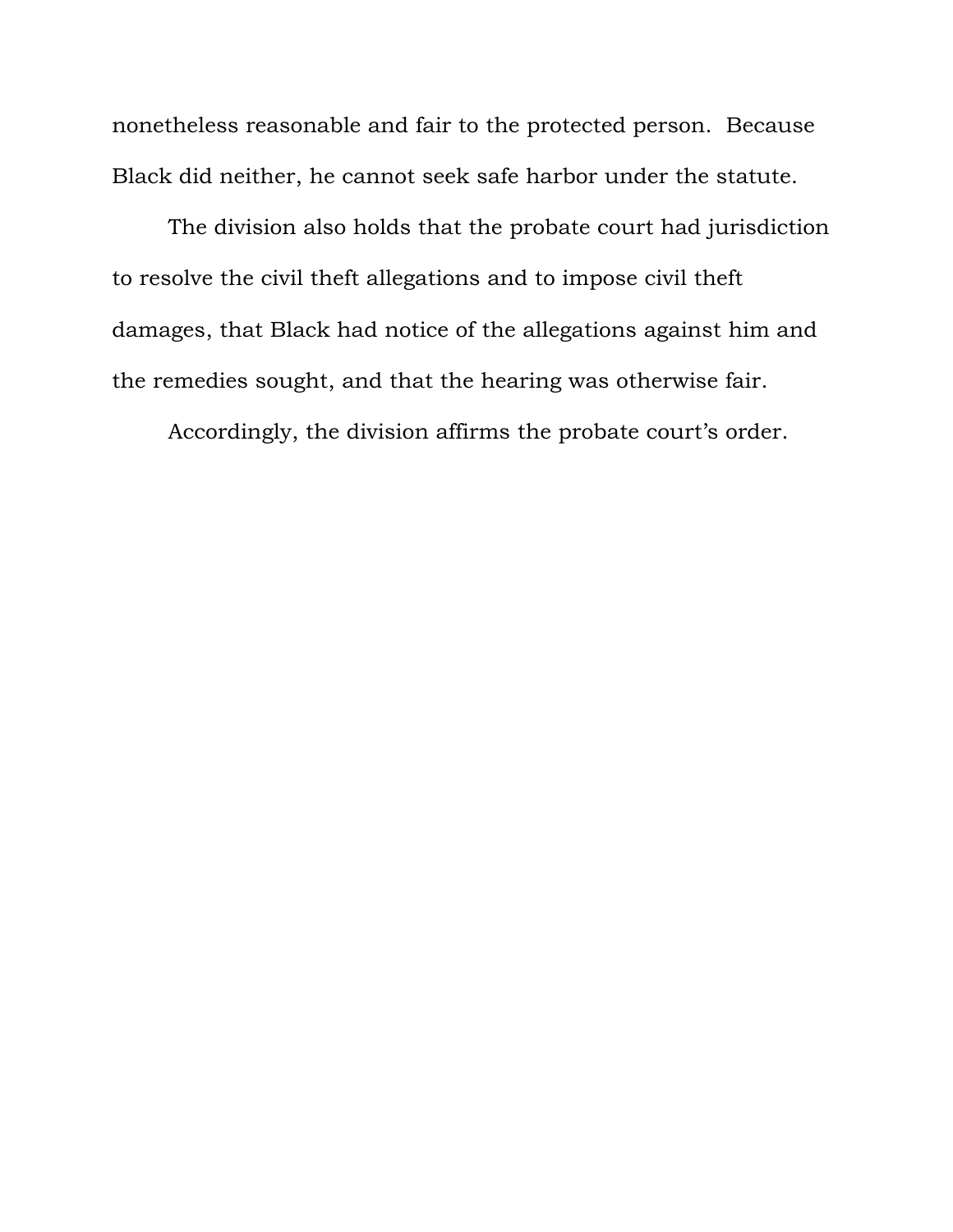Court of Appeals No. 16CA0198 City and County of Denver Probate Court No. 12PR1772 Honorable Elizabeth D. Leith, Judge

In the Interest of Joanne Black, Protected Person,

Appellee and Cross-Appellant,

v.

Bernard Black, in his Capacity as Trustee for the Supplemental Needs Trust for the Benefit of Joanne Black,

Appellant and Cross-Appellee.

#### ORDER AFFIRMED AND CASE REMANDED WITH DIRECTIONS

Division VI Opinion by JUDGE HARRIS Furman and Berger, JJ., concur

Announced January 25, 2018

Holland Hart LLP, Christina Gomez, Matthew S. Skotak, Morgan M. Wiener, Denver, Colorado, for Appellee

Davis Graham Stubbs LLP, Shannon Wells Stevenson, Paul D. Swanson, Denver, Colorado, for Appellant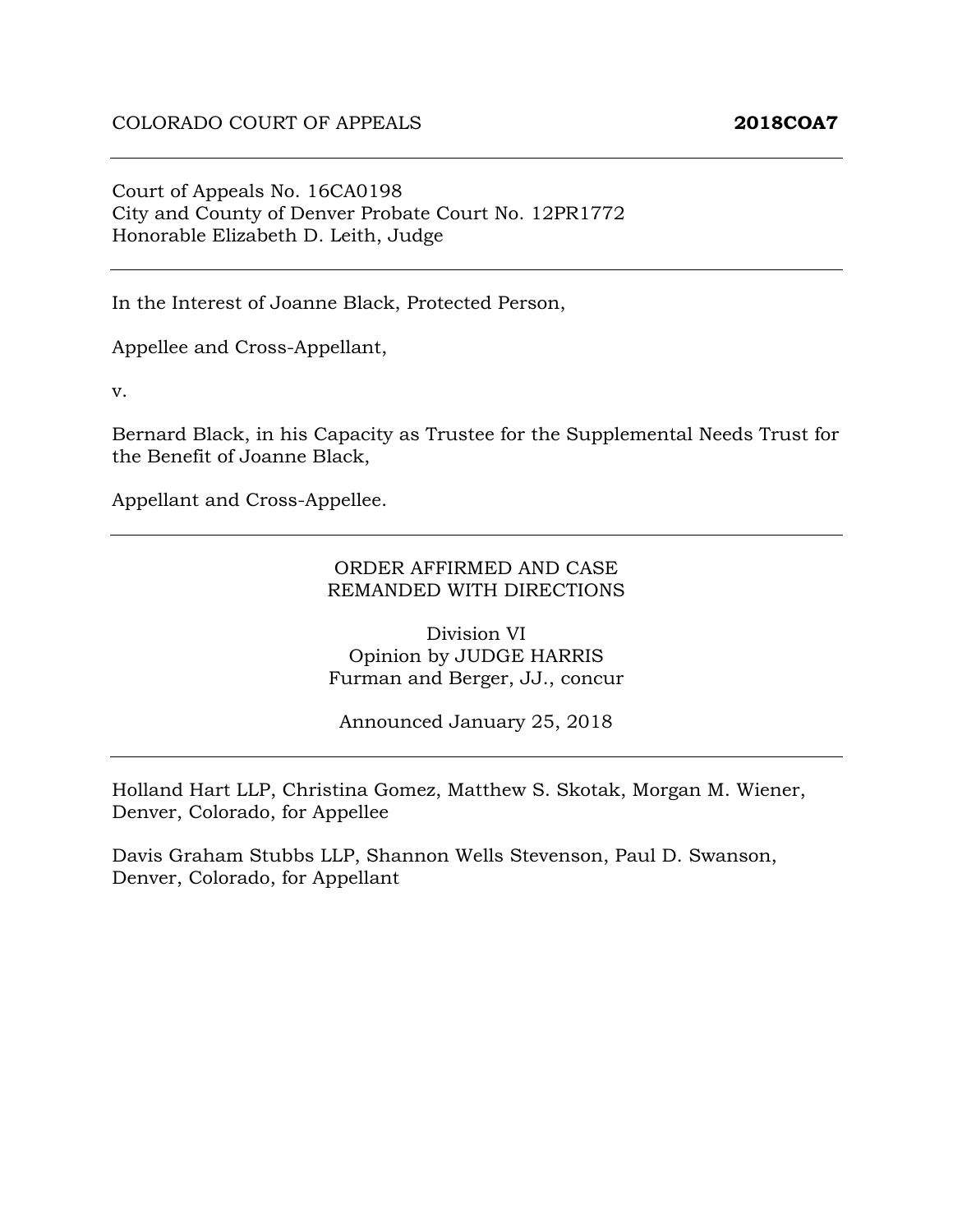¶ 1 Bernard Black is the former conservator for his sister, Joanne Black. The probate court found that Mr. Black breached his fiduciary duty by converting Joanne's<sup>1</sup> assets for his own benefit. Based on its findings, the court surcharged Mr. Black in the amount of the converted funds and then trebled those damages under the civil theft statute.

**Term 2 Mr. Black's primary argument on appeal is that he could not** have breached his fiduciary duty because the conflicted transaction that resulted in the conversion of his sister's assets was disclosed to, and approved by, the probate court. But we are not persuaded that Mr. Black complied with his obligations under section 15-14- 423, C.R.S. 2017, the statute that he contends provides him safe harbor.

**Term 3** Nor are we persuaded that the court erred in finding Mr. Black liable for civil theft or that the evidentiary hearing was so unfair as to require reversal.

¶ 4 Accordingly, we affirm the probate court's order.

l

<sup>&</sup>lt;sup>1</sup> For ease of reading, we refer to Ms. Black by her first name.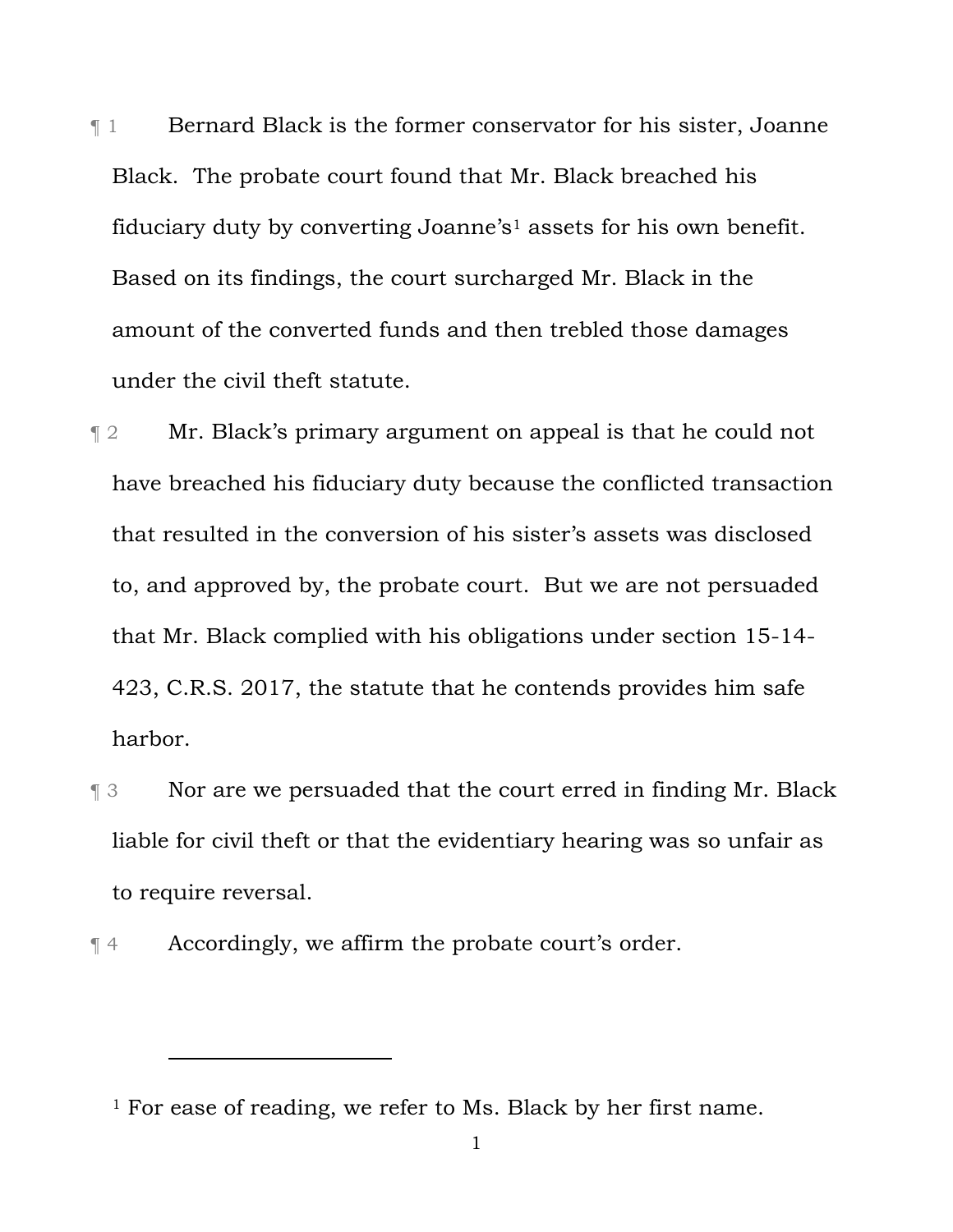#### I. Background

#### A. Factual Background

- ¶ 5 The Black siblings' mother died in New York in 2012. Mr. Black believed that his children would inherit one-third of mother's entire estate. But his belief was mistaken.
- ¶ 6 Joanne suffers from chronic schizophrenia and cannot manage her own financial affairs. To account for Joanne's condition, mother created a special needs trust (the SNT) and, in her will, devised two-thirds of her estate to the SNT. The remaining one-third of the estate was devised to a trust for the benefit of Mr. Black and his children (the Issue Trust).
- $\mathbb{T}$  7 The bulk of mother's estate consisted of multiple accounts, including a Roth individual retirement account (Roth IRA), with a total value of approximately \$3 million. Mr. Black expected that, upon mother's death, the \$3 million would become part of the estate and be distributed to the SNT and the Issue Trust. But shortly before her death, mother designated the accounts as payable-on-death (POD) directly to Joanne. (More precisely, mother left 95% of the value of the accounts to Joanne and 1% to each of Mr. Black's five children from his first marriage. The Roth IRA was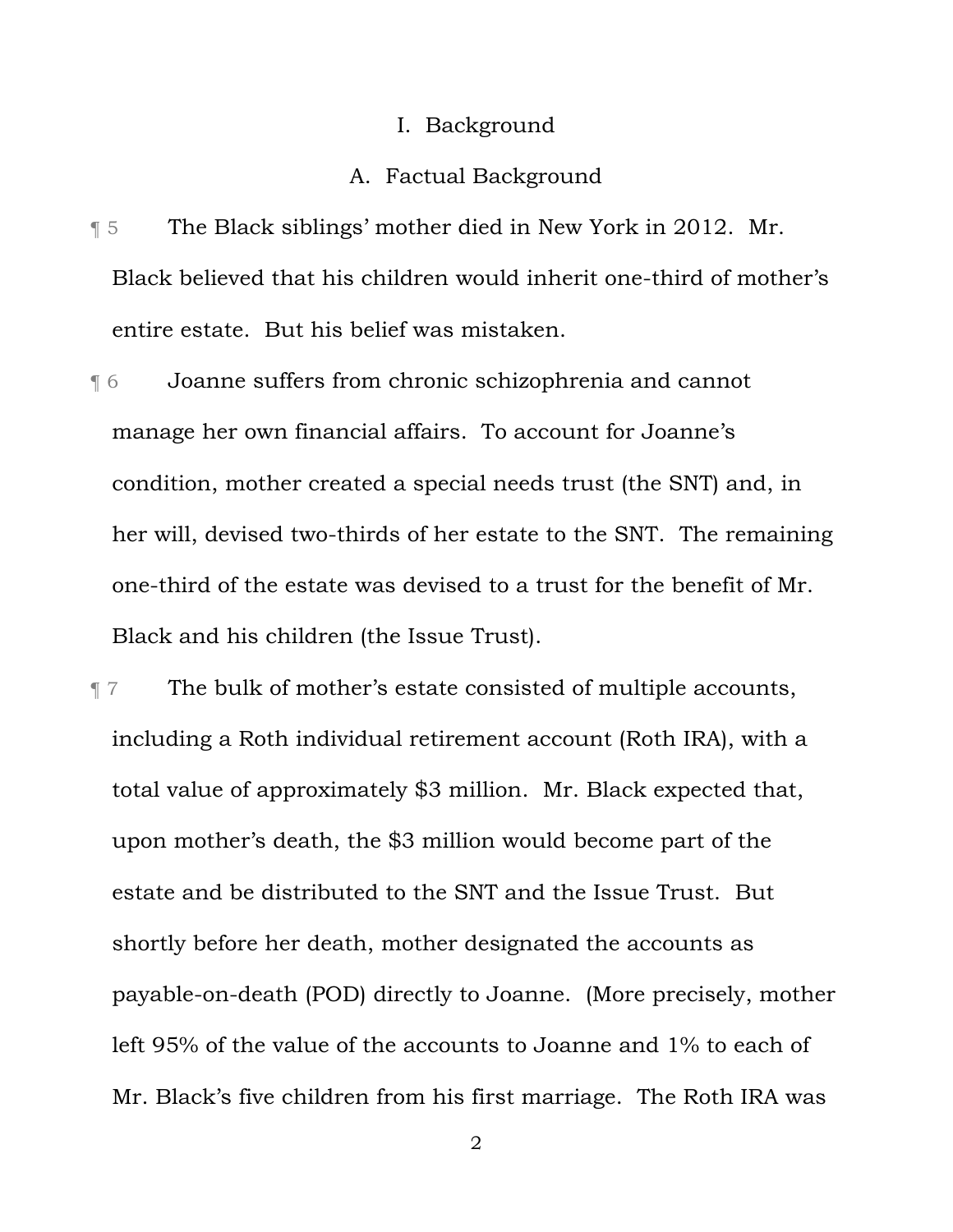left entirely to Joanne.) That left only the residual estate to be divided two-thirds to Joanne and one-third to Mr. Black and his children.

- ¶ 8 The discovery that he and his children had mostly been cut out of \$3 million of mother's estate did not sit well with Mr. Black. Nor did it sit well with Mr. Black's second wife, with whom he had two children. Mr. Black's wife, along with his older children, threatened to mount a legal challenge to the validity of mother's POD designation.
- ¶ 9 As Mr. Black saw it, the situation presented only two options: his family could litigate the POD designation, or he could figure out another way to get what he considered to be his fair share of the money. But either way, as Mr. Black candidly admitted at the later evidentiary hearing, his goal was to "get the POD assets back into the estate."
- ¶ 10 Mr. Black, a tenured law professor who has written on the subject of corporate directors' fiduciary duties, decided that the best course of action was to seek appointment as Joanne's conservator.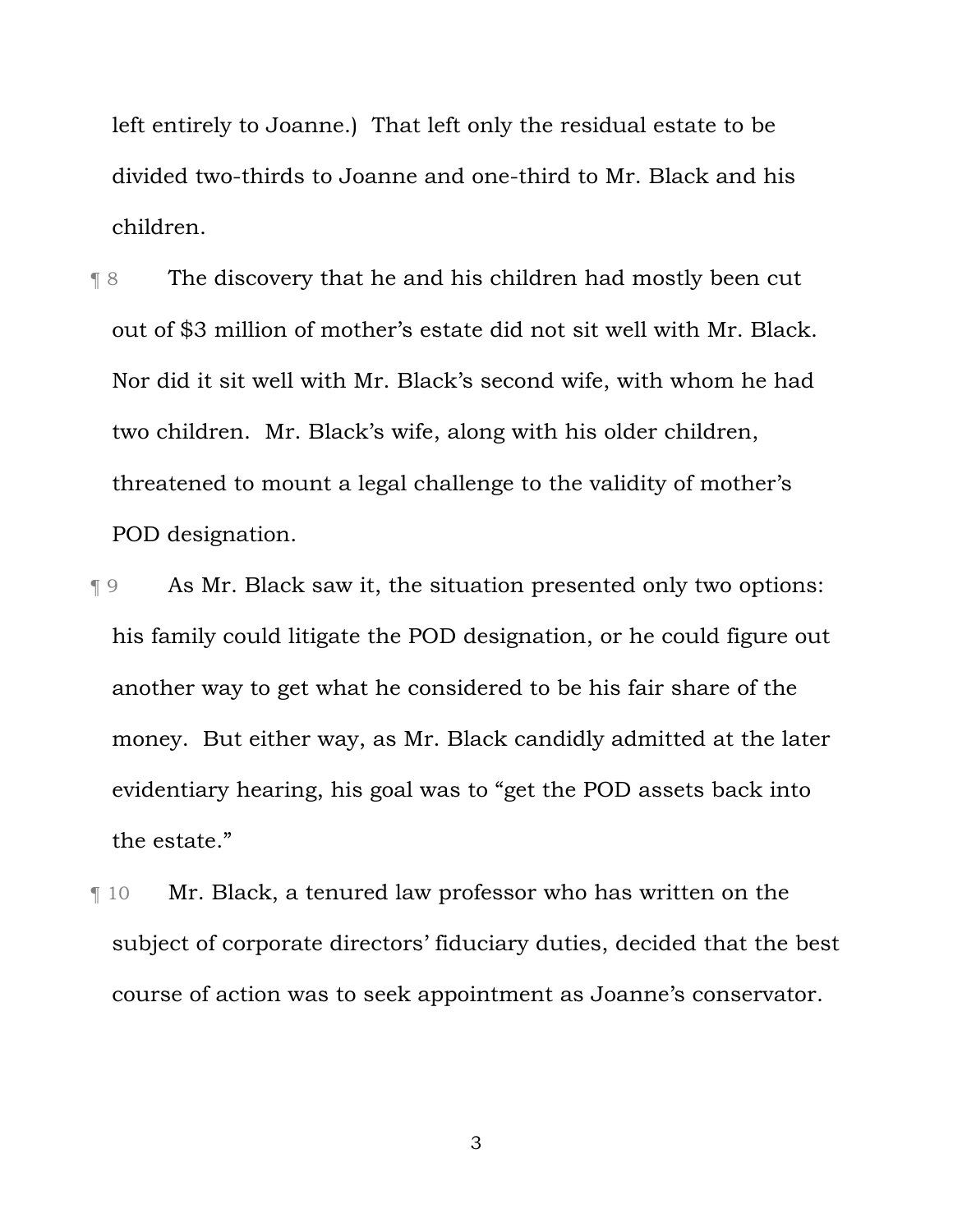Then, acting on Joanne's behalf, he could "disclaim"<sup>2</sup> the money in the POD accounts, and the money would revert to the estate and be distributed two-thirds to the SNT and one-third to the Issue Trust. In this way, Mr. Black later explained, he could unilaterally correct the "mistake" made in mother's designation of the POD accounts without enduring intra-family litigation.

### B. Procedural Background

¶ 11 Joanne had been a longtime resident of New York. But at the time of mother's death, Joanne was in Denver, homeless and in a deteriorated state. Thus, Mr. Black initiated the conservatorship action in the probate court in Denver. In his petition, he told the court that Joanne's approximately \$3 million in assets were at risk of being "wasted or dissipated" because mother had "inadvertently"

l

<sup>2</sup> To "disclaim" means to refuse to accept an interest in property. § 15-11-1202(3), C.R.S. 2017. A fiduciary may disclaim an interest in property on behalf of another. § 15-11-1205(2), C.R.S. 2017. Generally, if an interest in property is disclaimed, "the disclaimed interest passes as if the disclaimant had died immediately before the time of distribution,"  $\S$  15-11-1206(2)(c)(II), C.R.S. 2017, unless the instrument creating the interest provides otherwise, § 15-11- 1206(2)(b). The parties appear to agree that once Mr. Black disclaimed Joanne's interest in the POD accounts, those accounts became property of mother's estate, to be distributed pursuant to the terms of her will.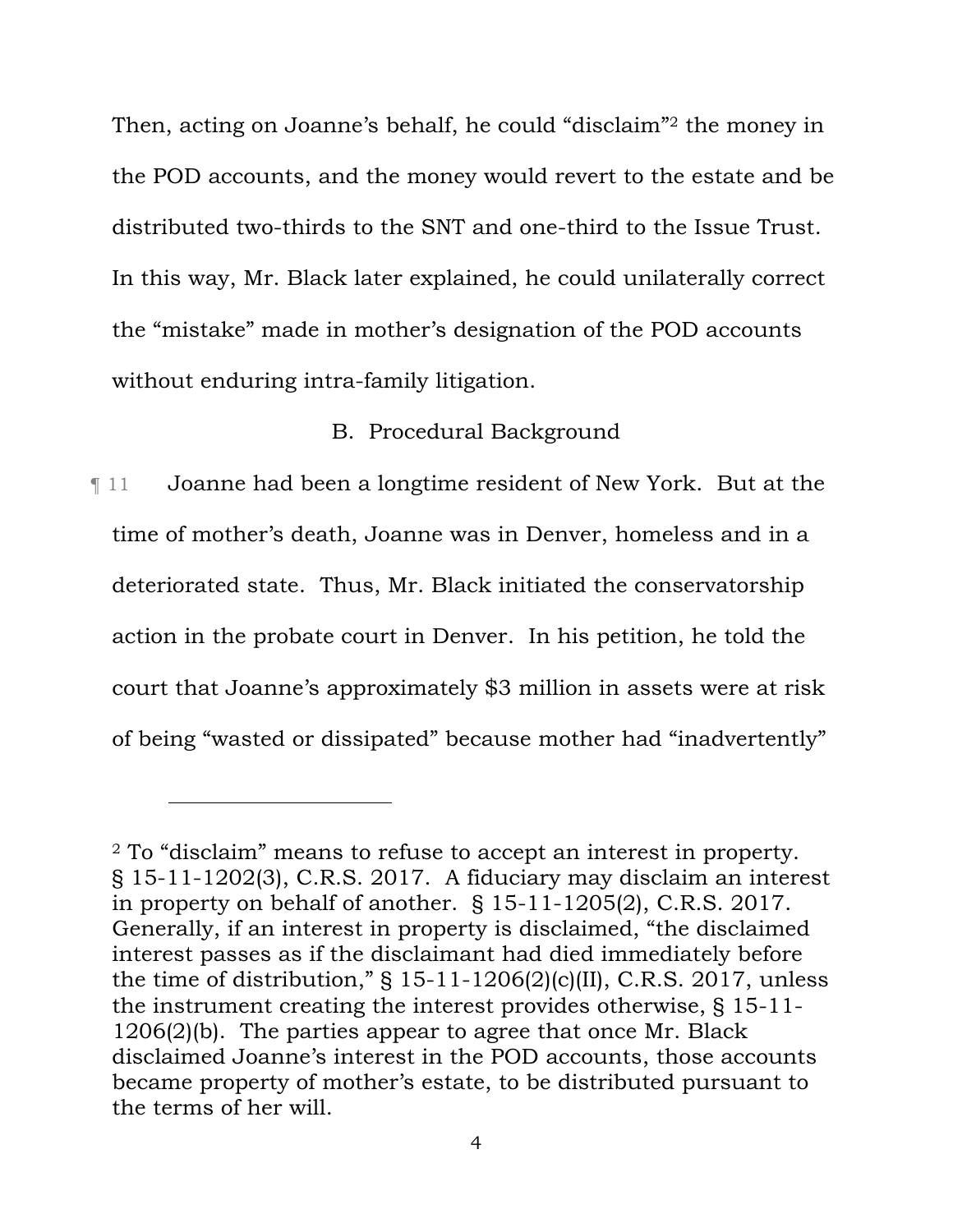designated the accounts as POD to Joanne, rather than routing the funds through the SNT. In support of his petition, Mr. Black emphasized that the "assets need to be secured."

- ¶ 12 After a hearing on the petition in December 2012, during which Mr. Black first proposed the disclaimer as a method for securing the assets, the probate court appointed Mr. Black as Joanne's conservator. The order of appointment authorized the conservator to disclaim Joanne's interests in the POD accounts and further provided that "[Joanne's] assets will be placed into a Supplemental Needs Trust for [Joanne's] benefit."
- ¶ 13 Mr. Black promptly executed the disclaimer. Pursuant to his plan, the POD assets (with the exception of the Roth IRA) were then redistributed two-thirds to the SNT and one-third to the Issue Trust. As for the \$300,000 Roth IRA, Mr. Black simply moved those funds into new accounts in the name of his children.
- ¶ 14 Questions about the propriety of the disclaimer were first raised two years later. By that time, Joanne had returned to New York and parallel guardianship proceedings had been initiated in that state. During the course of those proceedings, and in response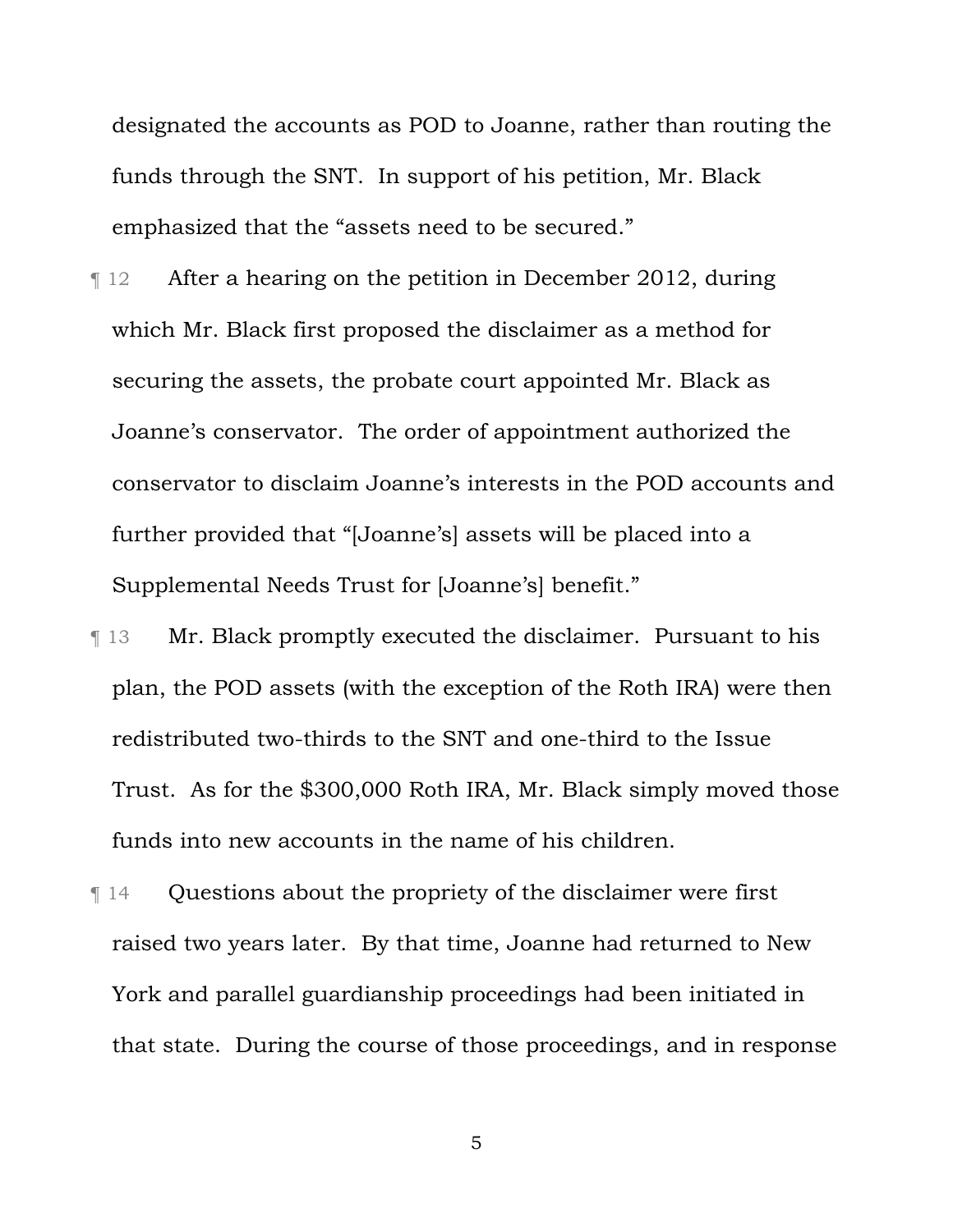to Joanne's inquiries, Mr. Black admitted that he had diverted approximately \$1 million of the POD assets to the Issue Trust.

¶ 15 Joanne's court-appointed counsel filed a motion to void the disclaimer. Counsel argued that Mr. Black's diversion of one-third of the POD assets was "antithetical to the terms and intent of [mother]. All of this money was meant for [Joanne's] care and benefit." Counsel alleged that, in failing to "preserve and maintain [Joanne's] assets for her sole benefit," Mr. Black had breached his fiduciary duty as Joanne's conservator.

- ¶ 16 At a subsequent status conference, the court approved a request for an independent accounting of Joanne's assets and scheduled an evidentiary hearing to resolve the issue of whether Mr. Black had properly disclosed his intent to redirect one-third of Joanne's POD assets to Mr. Black's children and whether the disclaimer gave Mr. Black the authority to do so. The court advised the parties that it would consider whether "disgorgement or unwinding of fiduciary actions" was appropriate.
- ¶ 17 Shortly before the first day of the evidentiary hearing, Joanne's guardian ad litem (GAL) filed a motion alleging that Mr. Black's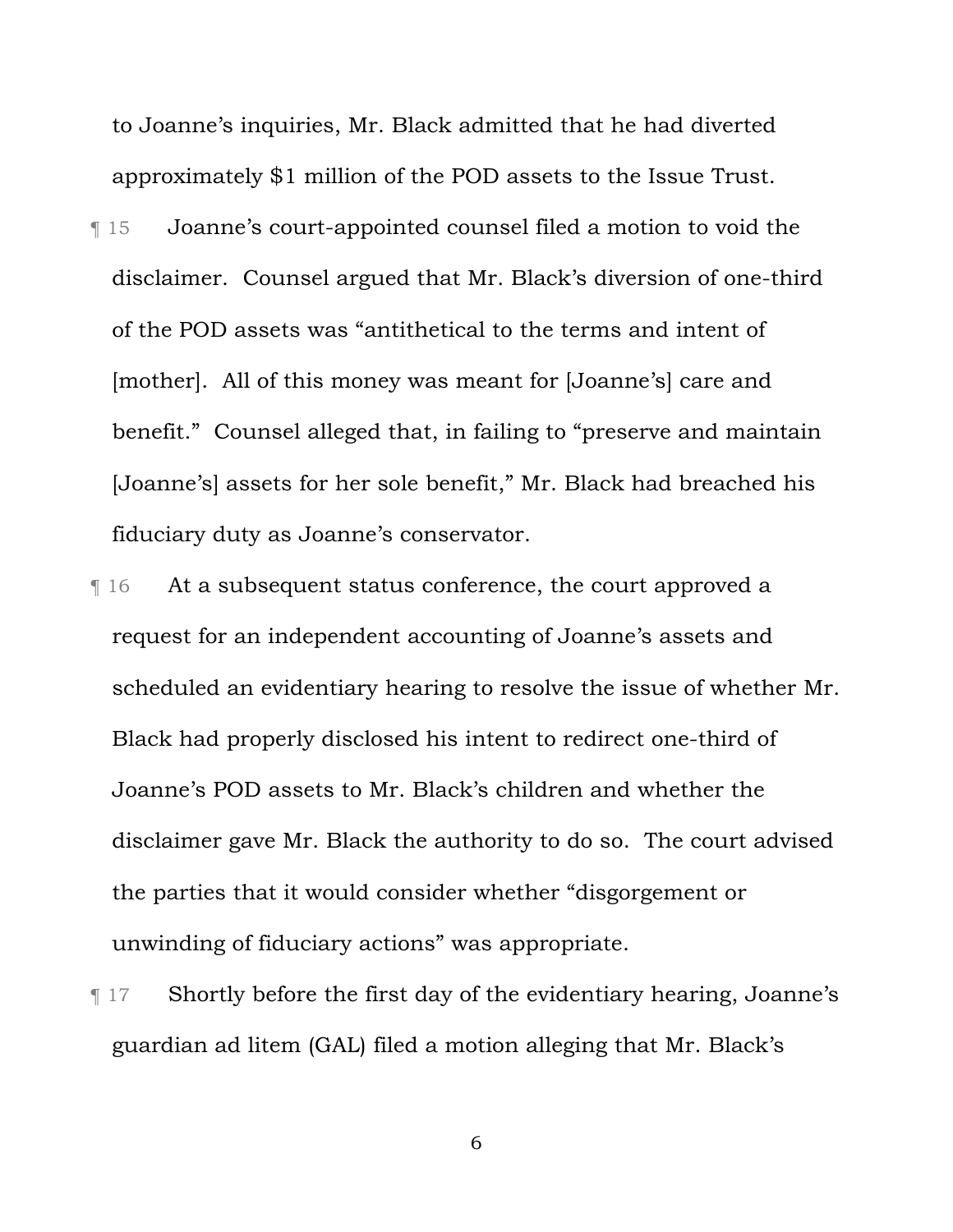conduct amounted to civil theft and requesting that the court award treble damages.

¶ 18 The evidentiary hearing occurred over the course of four days, from June to September 2015. Following the hearing, the court issued a written "hearing order" finding that Mr. Black had breached his fiduciary duty to Joanne. Specifically, the court concluded that Mr. Black had failed to adequately disclose his intent to use the disclaimer to divest his sister of one-third of the POD assets and, therefore, he did not have the court's authorization to redirect the assets. Mr. Black's actions in redirecting the funds were "deceptive and undertaken in bad faith," the court determined, and his conduct satisfied the elements of civil theft. Accordingly, the court "surcharged" — or, ordered reimbursement by — Mr. Black in the amount of \$1.5 million, the value of the improperly diverted assets, including the Roth IRA. Then, under the civil theft statute, it trebled the damages.

### II. Jurisdictional Issues

¶ 19 We begin by addressing Mr. Black's jurisdictional challenges to the court's hearing order. First, he contends that the probate court lacked jurisdiction to enter the hearing order because any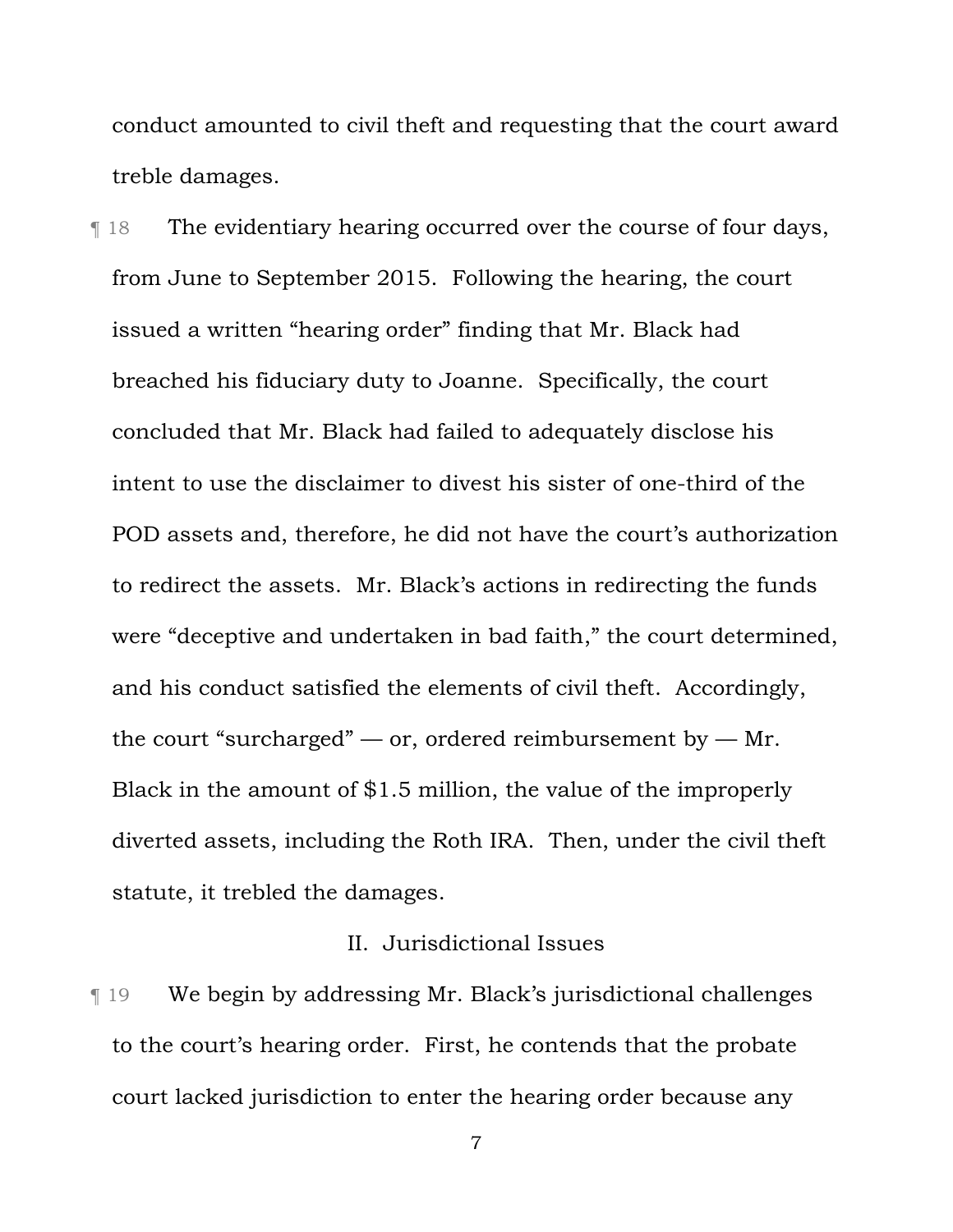challenge to the disclaimer had to be brought under C.R.C.P. 60, the procedural mechanism for attacking a final judgment. And second, he says that he did not receive sufficient notice that the evidentiary hearing was a "surcharge proceeding."

¶ 20 When resolution of a jurisdictional issue involves a factual dispute, we apply a clearly erroneous standard of review. *Tulips Investments, LLC v. State ex rel. Suthers*, 2015 CO 1, ¶ 11. But when there are no disputed facts, the determination of a court's subject matter jurisdiction presents a question of law we review de novo. *Id.*

A. The Motion to Void the Disclaimer

- $\lceil 21 \rceil$  Mr. Black argues that only a Rule 60(b) motion not a motion to void the disclaimer — could undo the court's order authorizing the disclaimer.
- ¶ 22 True, a final judgment may be vacated only as provided for in C.R.C.P. 60. *In re Marriage of Scheuerman*, 42 Colo. App. 206, 208, 591 P.2d 1044, 1046 (1979). But the motion to void the disclaimer did not seek relief from a final order. Instead, the motion alleged that Mr. Black had breached his fiduciary duties to Joanne while acting as conservator, and it sought to unwind a transaction based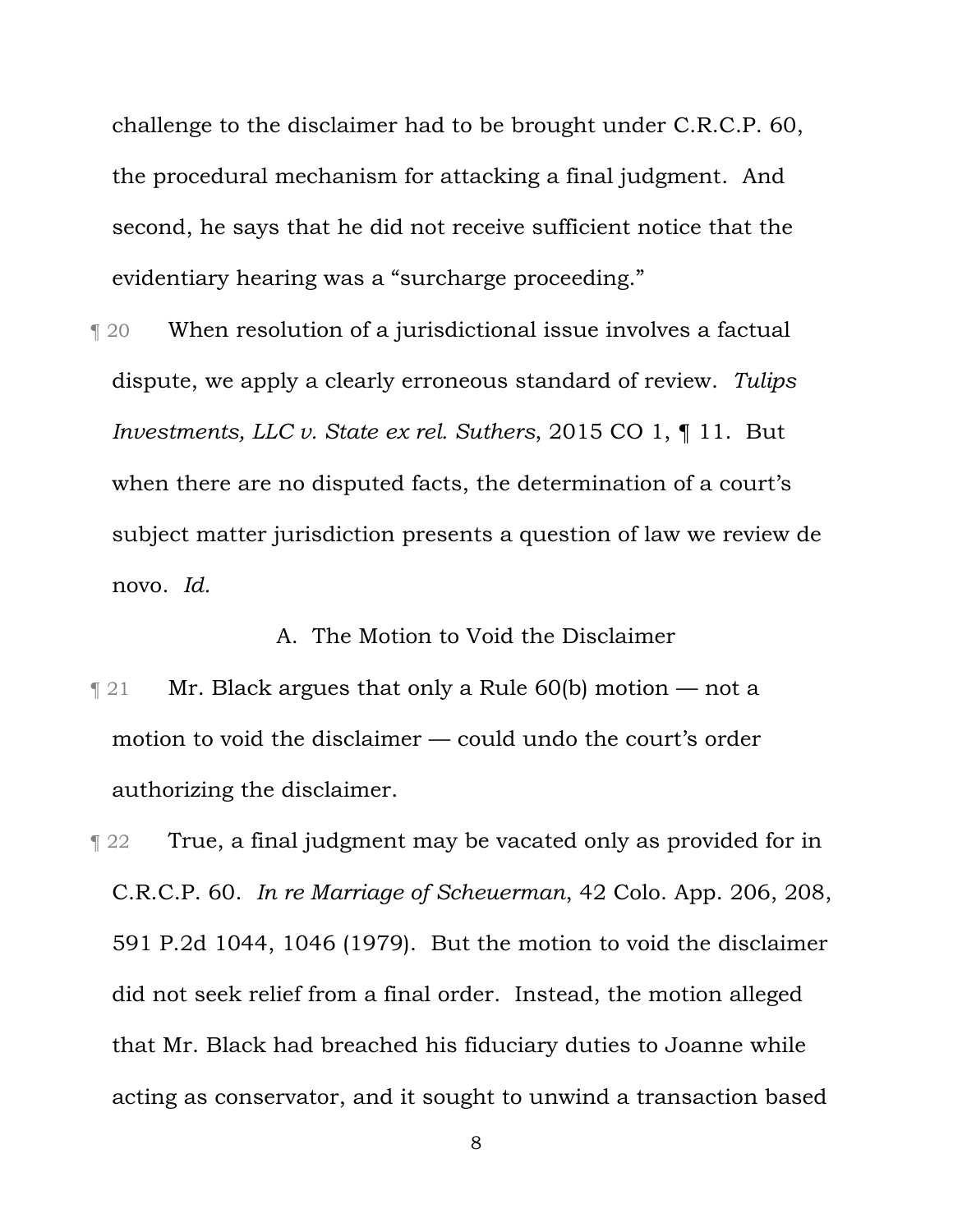on this breach. *Levine v. Katz*, 167 P.3d 141, 144 (Colo. App. 2006) ("[I]t is the facts alleged and the relief requested that decide the substance of a claim, which in turn is determinative of the existence of subject matter jurisdiction.") (citation omitted).

**Thus, the probate court's jurisdiction to conduct a hearing** regarding a possible breach of Mr. Black's fiduciary duties and to enter the hearing order (which, we note, did not unwind the transaction) was based not on Rule 60 but on the court's authority to monitor fiduciaries over whom it has obtained jurisdiction. *See*  § 15-10-501, C.R.S. 2017. Pursuant to section 15-10-503, C.R.S. 2017, the probate court has authority, either by petition or on its own motion, to address alleged misconduct of a fiduciary. Accordingly, the court had jurisdiction to adjudicate the allegations and issues raised by the motion to void the disclaimer.

B. Notice of Surcharge Proceeding

¶ 24 Mr. Black further contends that the court lacked subject matter jurisdiction because he did not receive sufficient notice of the surcharge proceeding.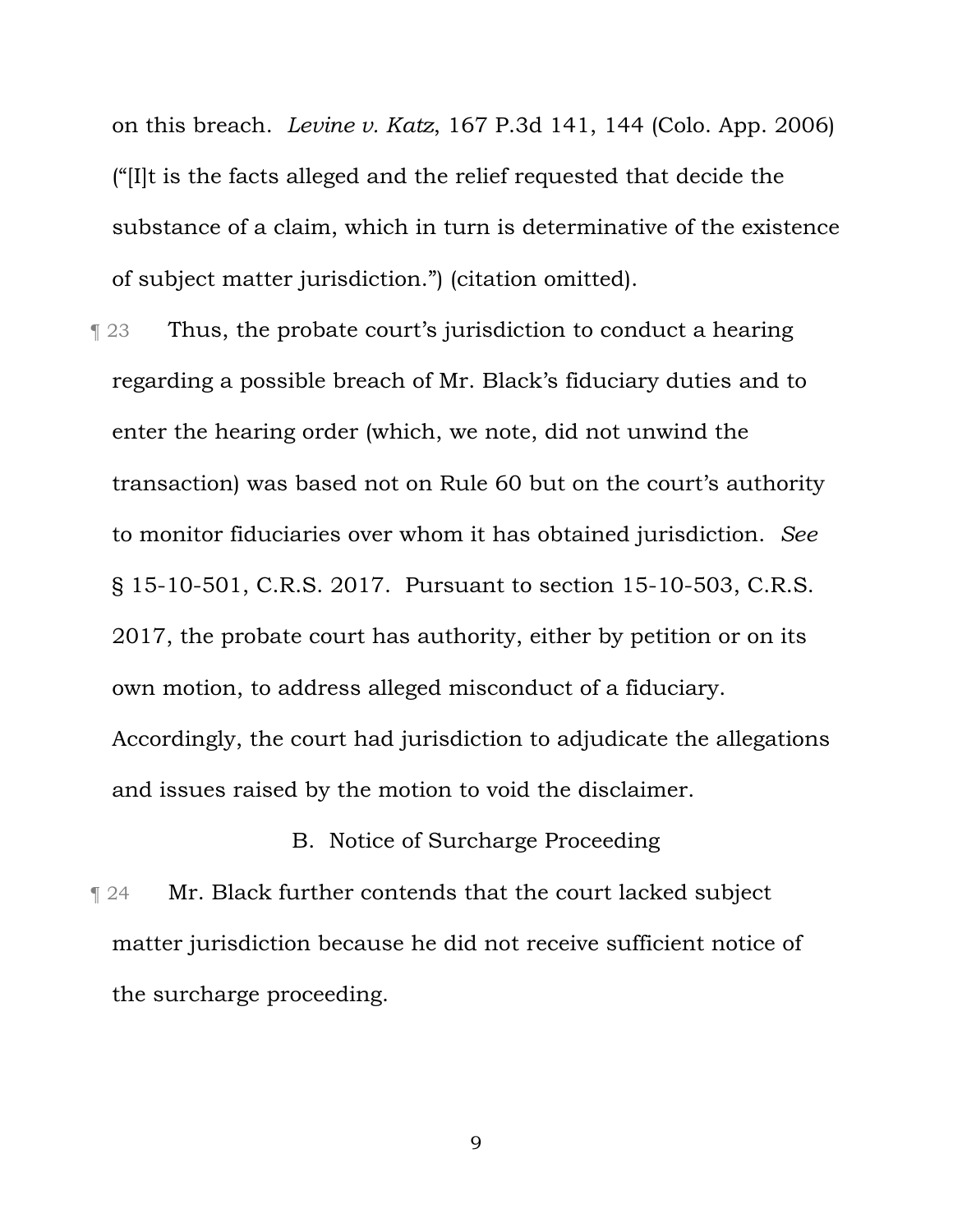¶ 25 Section 15-10-504, C.R.S. 2017, sets forth remedies, including imposition of a surcharge, against a fiduciary who has breached his fiduciary duties:

> (2) Surcharge. (a) If a court, after a hearing, determines that a breach of fiduciary duty has occurred or an exercise of power by a fiduciary has been improper, the court may surcharge the fiduciary for any damage or loss to the estate, beneficiaries, or interested persons. Such damages may include compensatory damages, interest, and attorney fees and costs.

*See also* § 15-10-503(2)(g) (listing remedies available for fiduciary's breach of his duties, including "[a] surcharge or sanction of the fiduciary pursuant to section 15-10-504"). Under section 15-10- 401, C.R.S. 2017, the fiduciary must receive notice by mail of the time and place of the surcharge proceeding fourteen days before the hearing.

**T** 26 We are not convinced that the notice was statutorily deficient. The court bifurcated the proceedings into a liability phase and a damages phase. On August 6, after the conclusion of the liability phase, the court issued a minute order, explaining that the next hearing, set for September 8, would address the issues of surcharge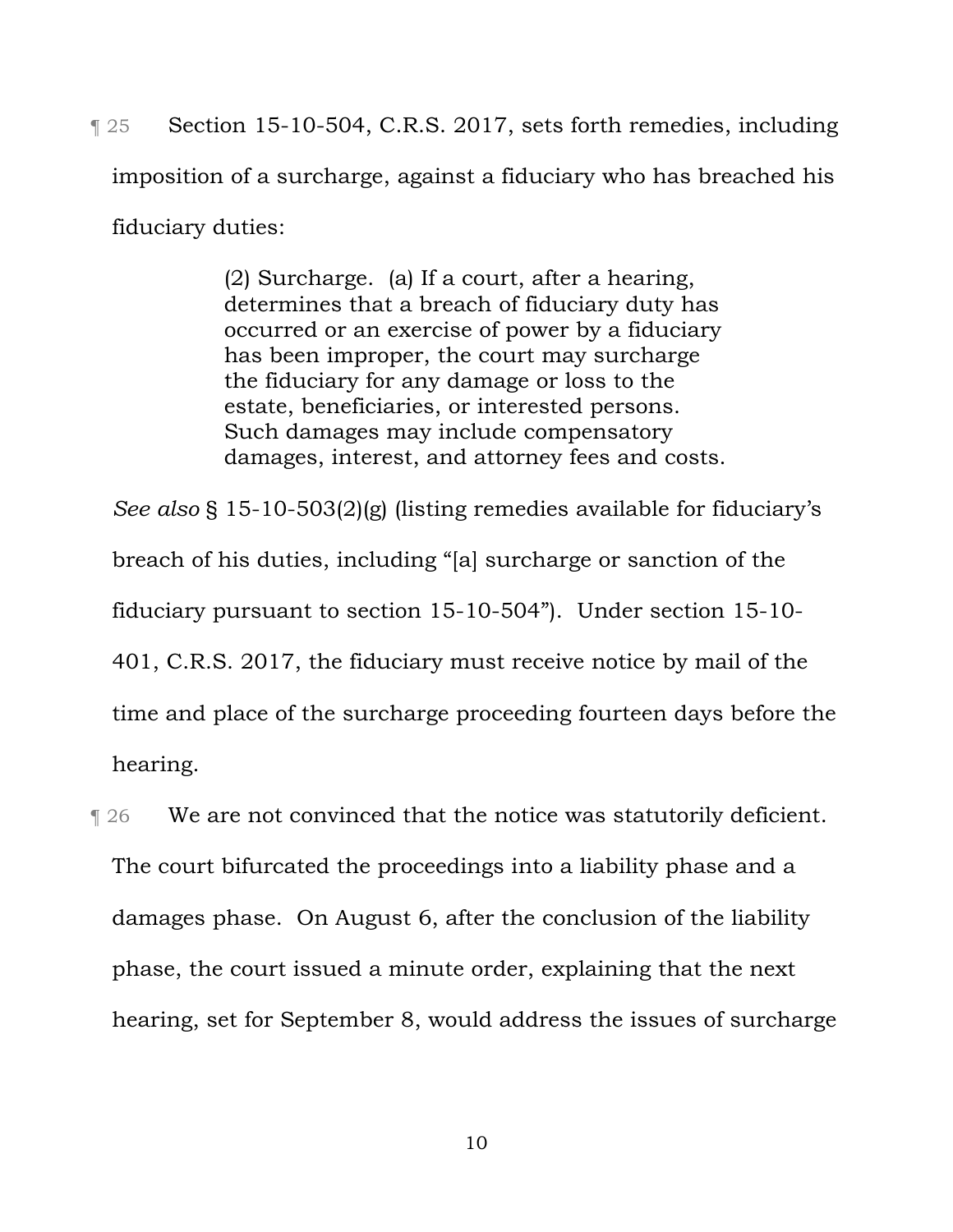and civil theft. Thus, Mr. Black had more than fourteen days' notice of the damages portion of the hearing.

**Text** 27 But even if we assume that notice of the hearing did not strictly comply with section 15-10-401, we disagree that any defect divested the court of jurisdiction. Mr. Black had actual notice of the proceedings, and the possible consequences, more than fourteen days before the evidentiary hearing. "[I]n the absence of explicit statutory language requiring it, a statute requiring the providing of notice by a specified means need not be strictly applied." *Feldewerth v. Joint Sch. Dist. 28-J*, 3 P.3d 467, 471 (Colo. App. 1999). Nothing in section 15-10-401 indicates that the form of notice is a jurisdictional requirement; thus, "actual notice may be substituted for it." *Id.* 

¶ 28 The GAL filed her motion to void the disclaimer on February 9, 2015, approximately four months before the first day of the evidentiary hearing. The motion alleged that Mr. Black had breached his fiduciary duties by converting more than \$1 million of Joanne's assets for his own benefit. The GAL sought an order voiding the disclaimer and the return of the converted assets to the court registry.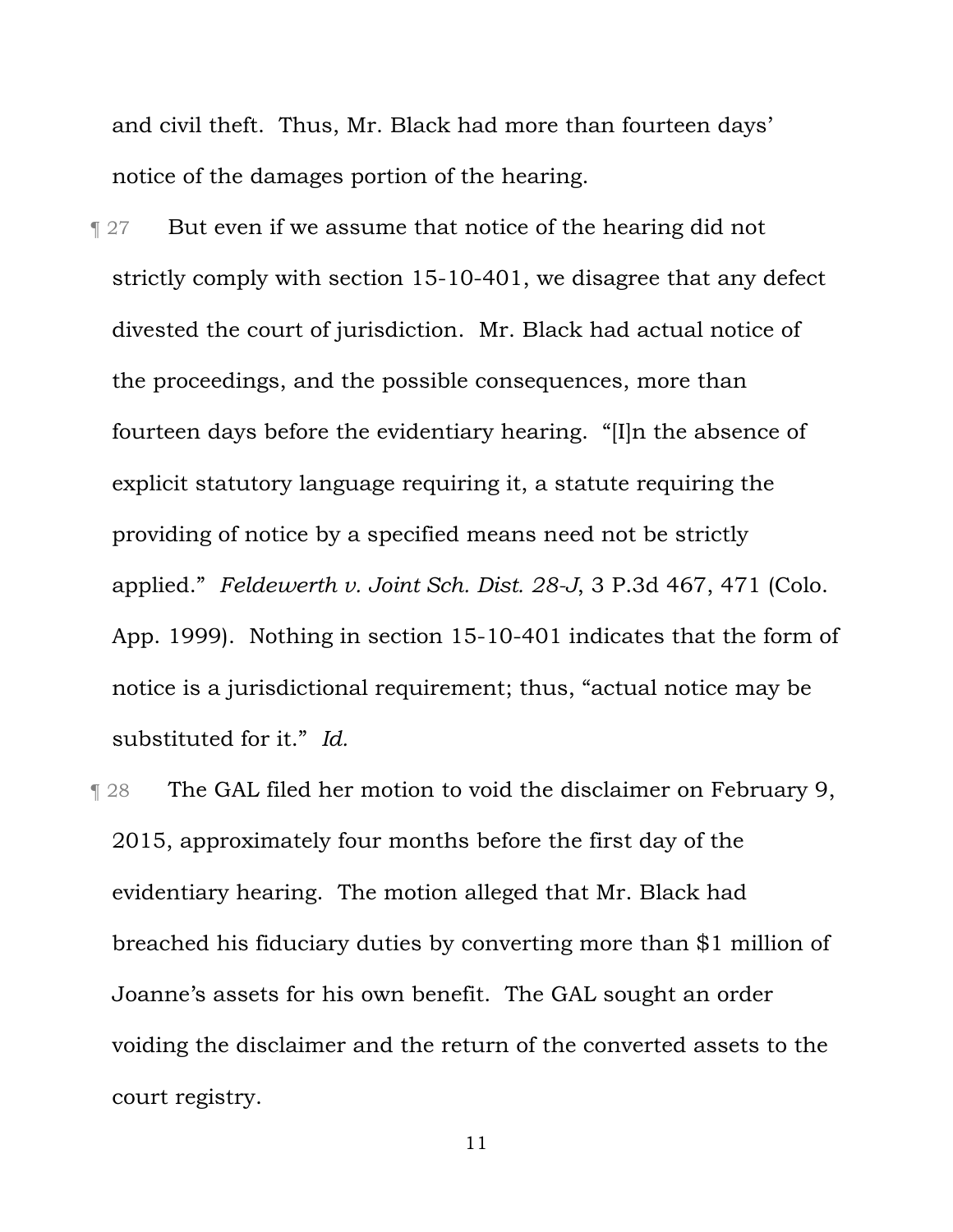**The court held a status conference on April 2, 2015.** In response to a suggestion that the disclaimer could not be unwound, the court reminded Mr. Black that "disgorgement" was a possible remedy: "And does Mr. Black understand that under this process he can be required to disgorge money?"

¶ 30 Following the status conference, the court issued a status conference order, explaining that Mr. Black was "the subject of allegations of misconduct" and suspending him as conservator pending an evidentiary hearing to resolve the allegations. The court's order advised the parties that the evidentiary hearing would address "whether the allegations of breach of fiduciary duty are supported by the evidence and whether any disgorgement or unwinding of fiduciary actions, including the creation of trusts, is appropriate."

¶ 31 We conclude that the notice of the allegations of breach of fiduciary duty, and warnings that "disgorgement" was a possible remedy, gave Mr. Black actual notice that he might be ordered to reimburse Joanne for any funds improperly diverted out of the conservatorship estate.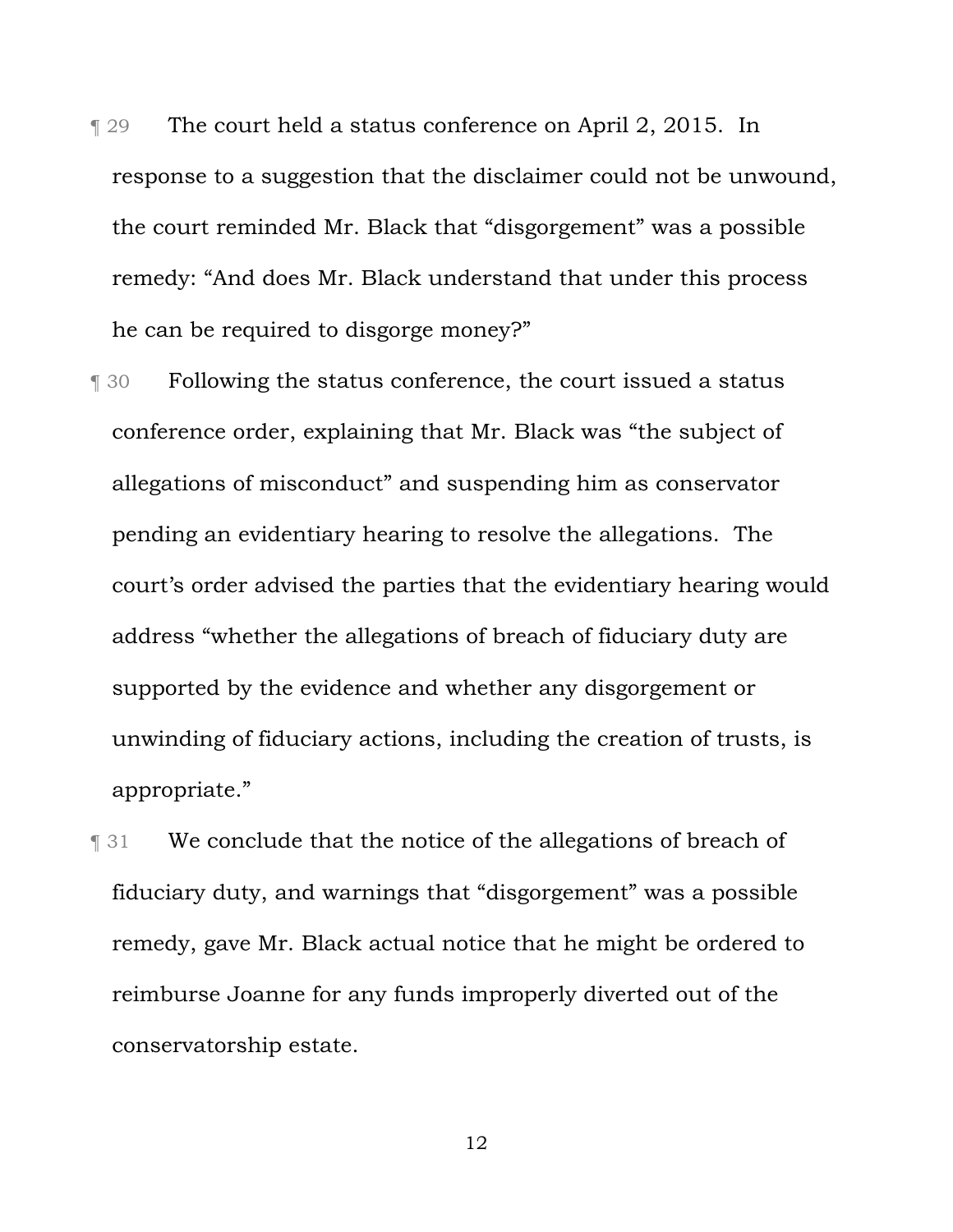¶ 32 In any case, by the time of the hearing, the parties and the court specifically used the term "surcharge" instead of "disgorgement" to describe the possible remedy for a breach of fiduciary duty. In her prehearing brief, Joanne's counsel asked the court to "surcharge the fiduciary" under section 15-10-504(2)(a).<sup>3</sup> Mr. Black did not object to proceeding with the evidentiary hearing. Then, on the second day of the hearing, the court noted that "this is a surcharge action." Again, Mr. Black did not object on the ground that he was unaware of the nature of the proceedings. In fact, on the third day of the hearing, Mr. Black's counsel objected to certain cross-examination as irrelevant because "it has nothing to do with the issue[s]," one of which he defined as "whether or not a surcharge ought to be imposed." Later during the hearing, Mr. Black's counsel suggested to the court that a surcharge "would be the only remedy available" for any breach of fiduciary duty.

¶ 33 Indeed, Mr. Black does not dispute that he had actual notice of the surcharge proceedings. His argument is that any failure to

l

<sup>&</sup>lt;sup>3</sup> To the extent Mr. Black argues that no party sought surcharge damages, Joanne's prehearing brief refutes that claim. Moreover, surcharge damages can by imposed on the court's own motion. § 15-10-503(2)(g), C.R.S. 2017.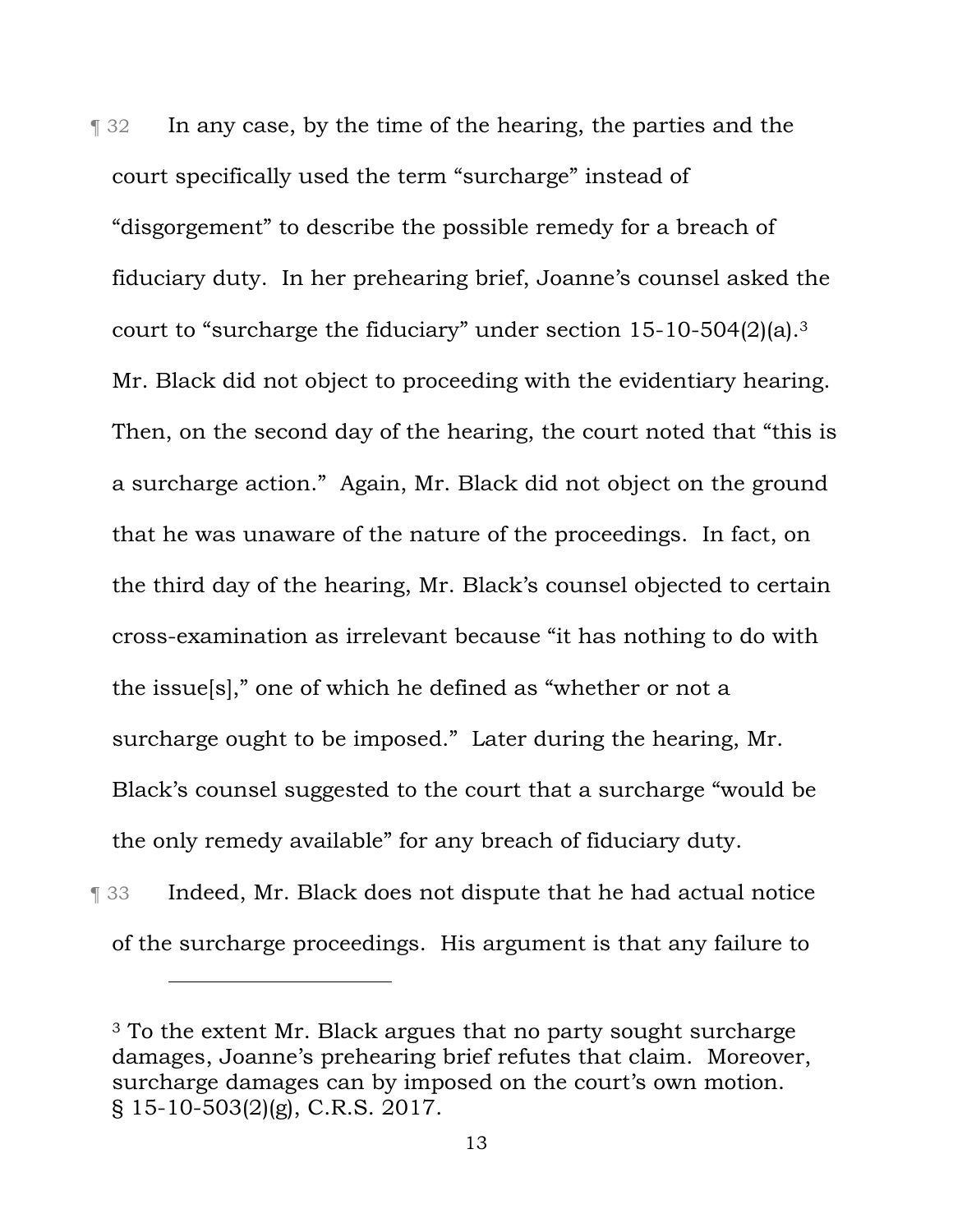strictly comply with the statutory notice requirement constituted a due process violation that deprived the court of jurisdiction to impose sanctions. But we must reject that argument in light of Mr. Black's actual notice, coupled with his failure to object to a purported lack of notice and his participation in the surcharge proceedings. *See Feldewerth*, 3 P.3d at 471; *see also City of Philadelphia v. Urban Mkt. Dev., Inc.*, 48 A.3d 520, 522 (Pa. Commw. Ct. 2012) (no due process claim based on lack of notice where party had actual notice and participated in hearing).

## III. Breach of Fiduciary Duty

- **T** 34 We turn now to Mr. Black's primary argument on appeal: that he could not have breached his fiduciary duty to Joanne because his conversion of one-third of her POD assets was disclosed to, and approved by, the probate court, in accordance with section 15-14- 423.
- ¶ 35 We review de novo the legal questions concerning the fiduciary duty's nature and scope, but whether a fiduciary duty has been breached is a factual question we review for clear error. *Mintz v. Accident & Injury Med. Specialists, PC*, 284 P.3d 62, 68 (Colo. App.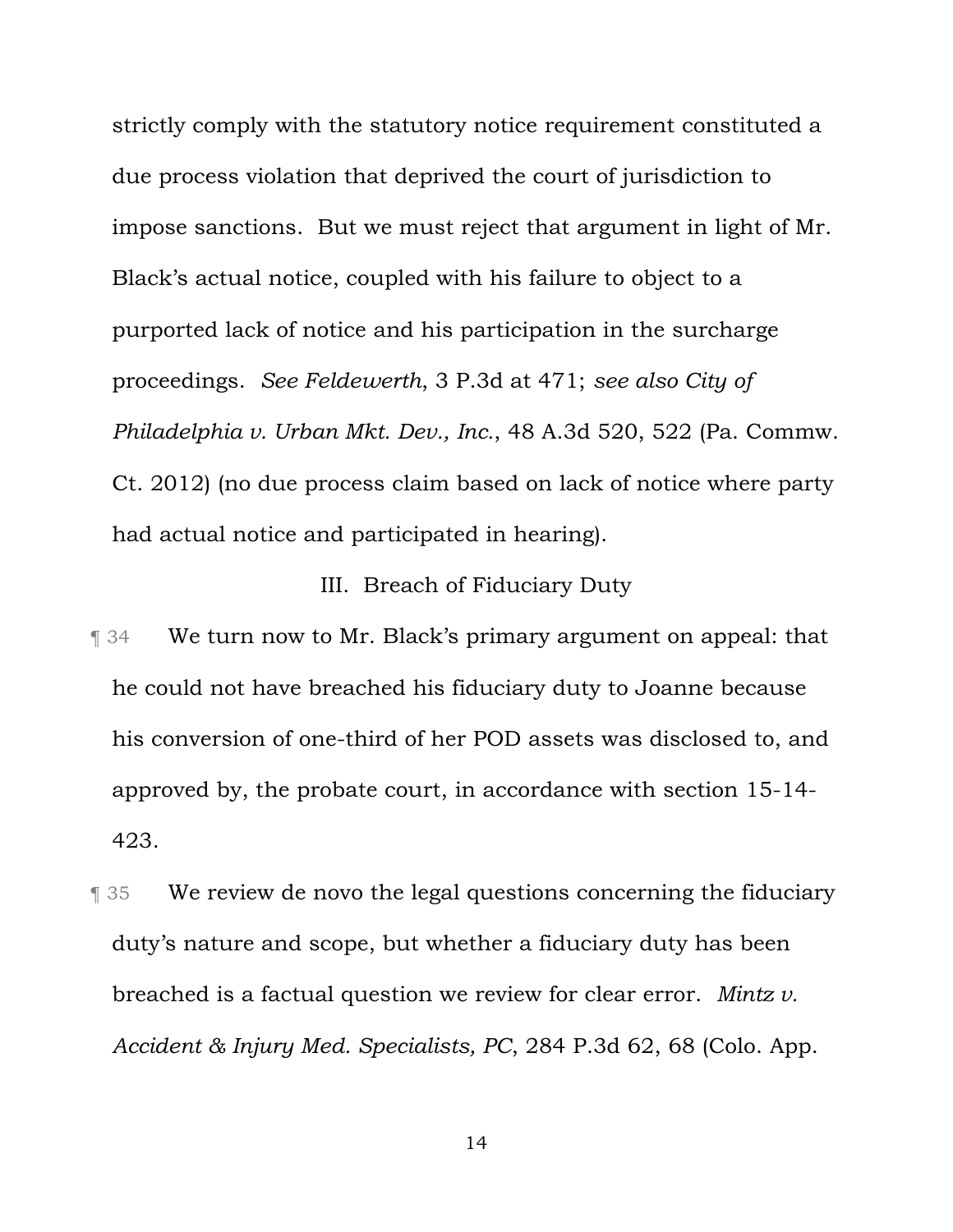2010), *aff'd*, 2012 CO 50. We review questions of statutory interpretation de novo. *Taylor v. Taylor*, 2016 COA 100, ¶ 26.

A. A Fiduciary Has a Duty of Loyalty That Generally Precludes Conflicted Transactions

- ¶ 36 A conservator is a fiduciary and must "observe the standards of care applicable to a trustee." § 15-14-418(1), C.R.S. 2017. Thus, as Joanne's conservator, Mr. Black owed her a "duty of undivided loyalty." *Estate of Keenan v. Colo. State Bank & Tr.*, 252 P.3d 539, 543 (Colo. App. 2011) (citation omitted). Indeed, the "duty of loyalty is, for trustees, particularly strict even by comparison to the standards of other fiduciary relationships." Restatement (Third) of Trusts § 78 cmt. a (Am. Law Inst. 2007) (hereinafter Restatement).
- **Text** 37 Consistent with the duty of loyalty, a conservator must manage the protected person's assets for her sole benefit, without regard to the interests of others. *Jones v. Estate of Lambourn*, 159 Colo. 246, 250, 411 P.2d 11, 13 (1966); *see also* § 15-1.1-105, C.R.S. 2017 ("A trustee shall invest and manage the trust assets solely in the interests of the beneficiaries."); *Hilliard v. McCrory*, 110 Colo. 369, 371, 134 P.2d 1057, 1058 (1943) ("[I]t is the duty of a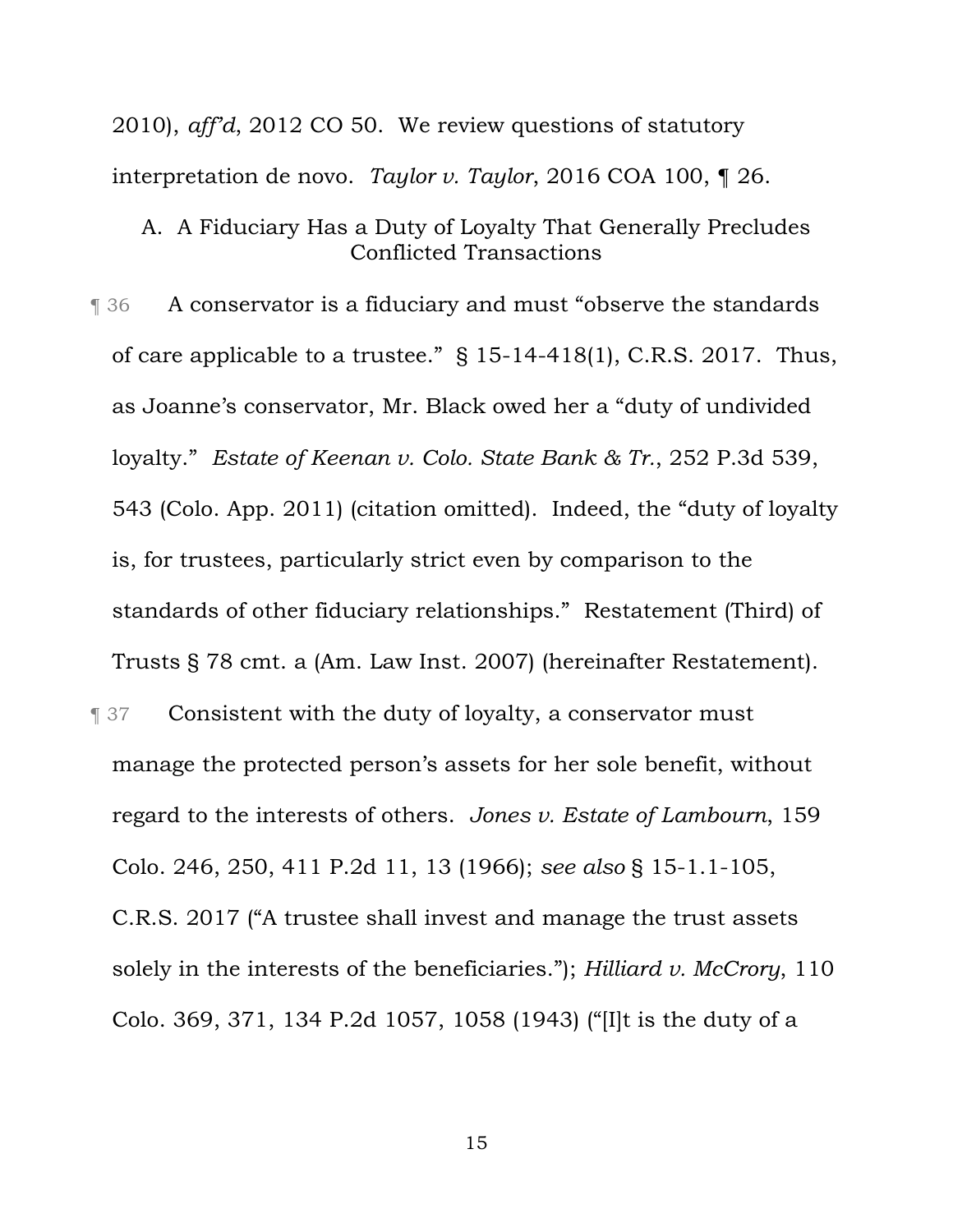conservator to conserve . . . the property and safeguard the interest of its owner  $\dots$ .").

**The To that end, the duty of loyalty strictly prohibits a conservator** from entering into transactions involving the protected person's property if the transaction is for the conservator's personal benefit or otherwise involves or creates a conflict between the fiduciary duties and personal interests of the conservator. *See* Restatement § 78; *see also In re Estate of Heyn*, 47 P.3d 724, 726 (Colo. App. 2002) (trustee's use of trust property creates presumption that trustee has breached his fiduciary duties).

B. A Fiduciary May Engage in a Conflicted Transaction if He Gives Notice of the Conflict and Shows That the Transaction is Nonetheless Reasonable and Fair

¶ 39 Still, a conservator may obtain approval to engage in a conflicted transaction if he (1) complies with section 15-14-423's notice requirement and (2) establishes that the conflicted transaction is nonetheless reasonable and fair to the protected person.

1. The Notice Requirement Under Section 15-14-423

¶ 40 Section 15-14-423 provides that "[a]ny transaction involving the conservatorship estate that is affected by a substantial conflict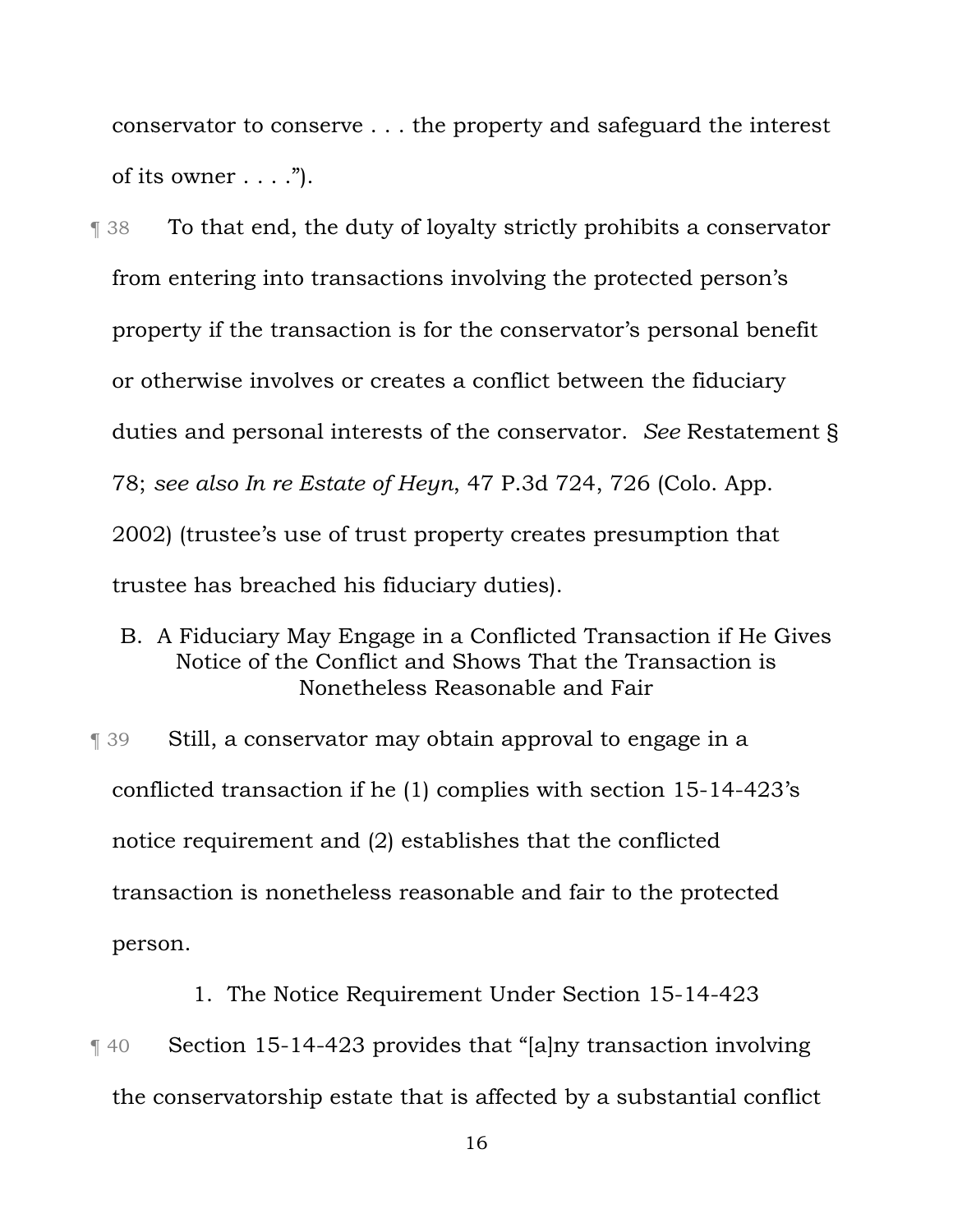between the conservator's fiduciary and personal interests is voidable unless the transaction is expressly authorized by the court after notice to interested persons." The provision explains that a "transaction affected by a substantial conflict between personal and fiduciary interests includes any sale, encumbrance, or other transaction involving the conservatorship estate entered into by the conservator . . . ." *Id.* 

¶ 41 Mr. Black acknowledges that the act of disclaiming Joanne's assets created a conflict between his fiduciary duties to Joanne and his own personal interests. But he insists that he did not breach his fiduciary duties by engaging in the conflicted transaction because he satisfied the notice requirement under section 15-14- 423 and the court expressly authorized the transaction.

a. The Statute Requires Objectively Reasonable Notice, Not Actual Notice, of the Conflicted Transaction

¶ 42 As an initial matter, we agree with Mr. Black that whether he complied with his notice obligations under the statute turns on the nature of his disclosures and not the court's subjective understanding of those disclosures. In other words, to determine Mr. Black's compliance with the statute, we look at his actions and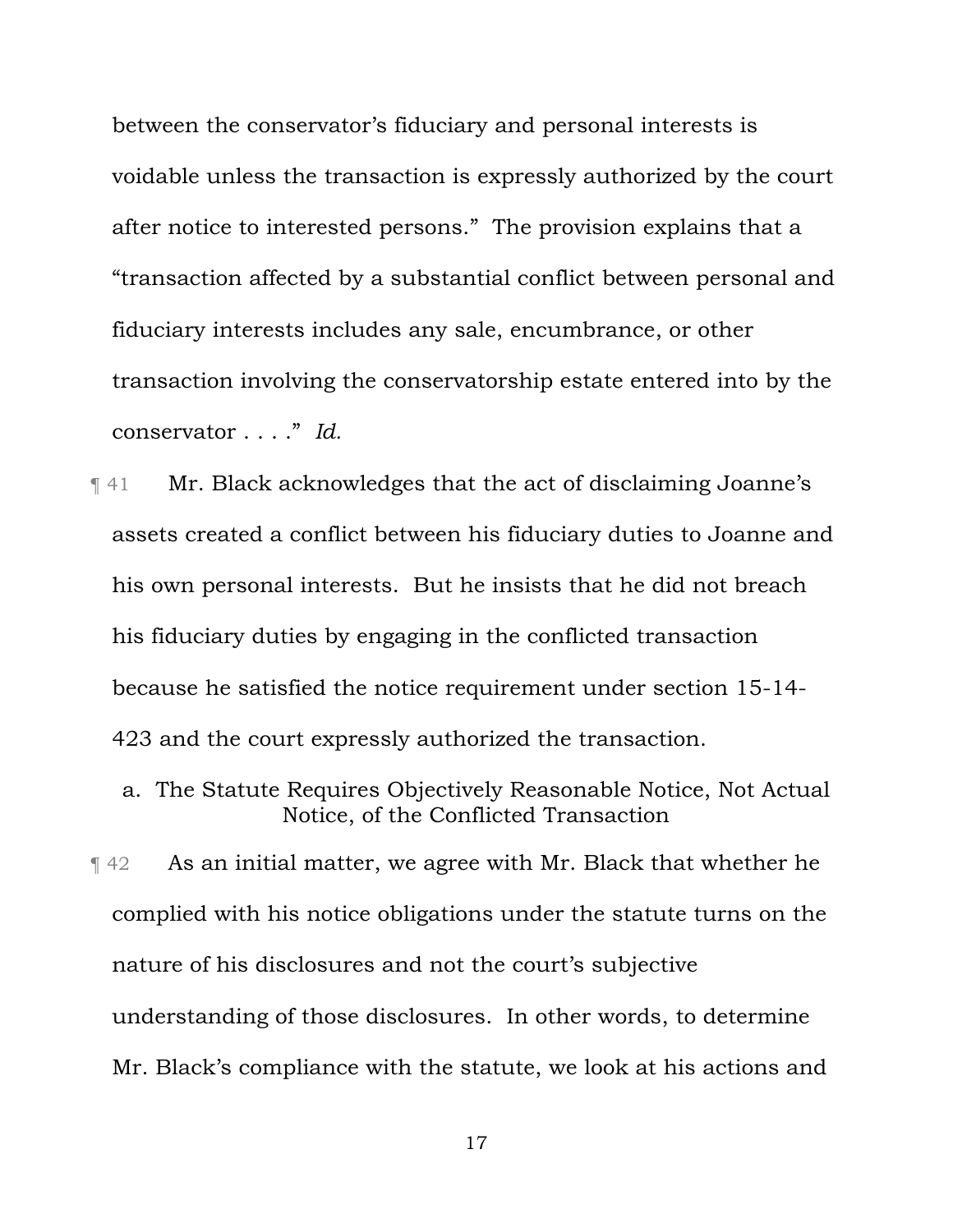evaluate whether his disclosures were sufficient to meet the purpose of the statute. We do not attempt to divine the effect of the disclosures on a particular judge to determine whether the court received actual notice. *See, e.g.*, *Weaver v. Colo. Dep't of Soc. Servs.*, 791 P.2d 1230, 1233 (Colo. App. 1990) (Adequacy of notice must be tested on an objective basis; "its validity . . . is dependent upon its adequacy in providing the necessary information to a reasonable person.").

¶ 43 But we disagree with Mr. Black that the court improperly applied an actual notice standard in finding that he failed to adequately disclose all of the relevant information related to the disclaimer transaction. The court reviewed all of the pleadings and other documents, as well as Mr. Black's statements, and determined that the information provided was inadequate because "at no time did [Mr. Black] explain his true intentions with regard to the funds held in the [POD accounts]."

¶ 44 In our view, the court assessed compliance with the statutory requirements based on an objective reasonableness standard. As the court explained at the hearing, "none of th[e] documentary evidence" amounted to a full disclosure: there was no "explicit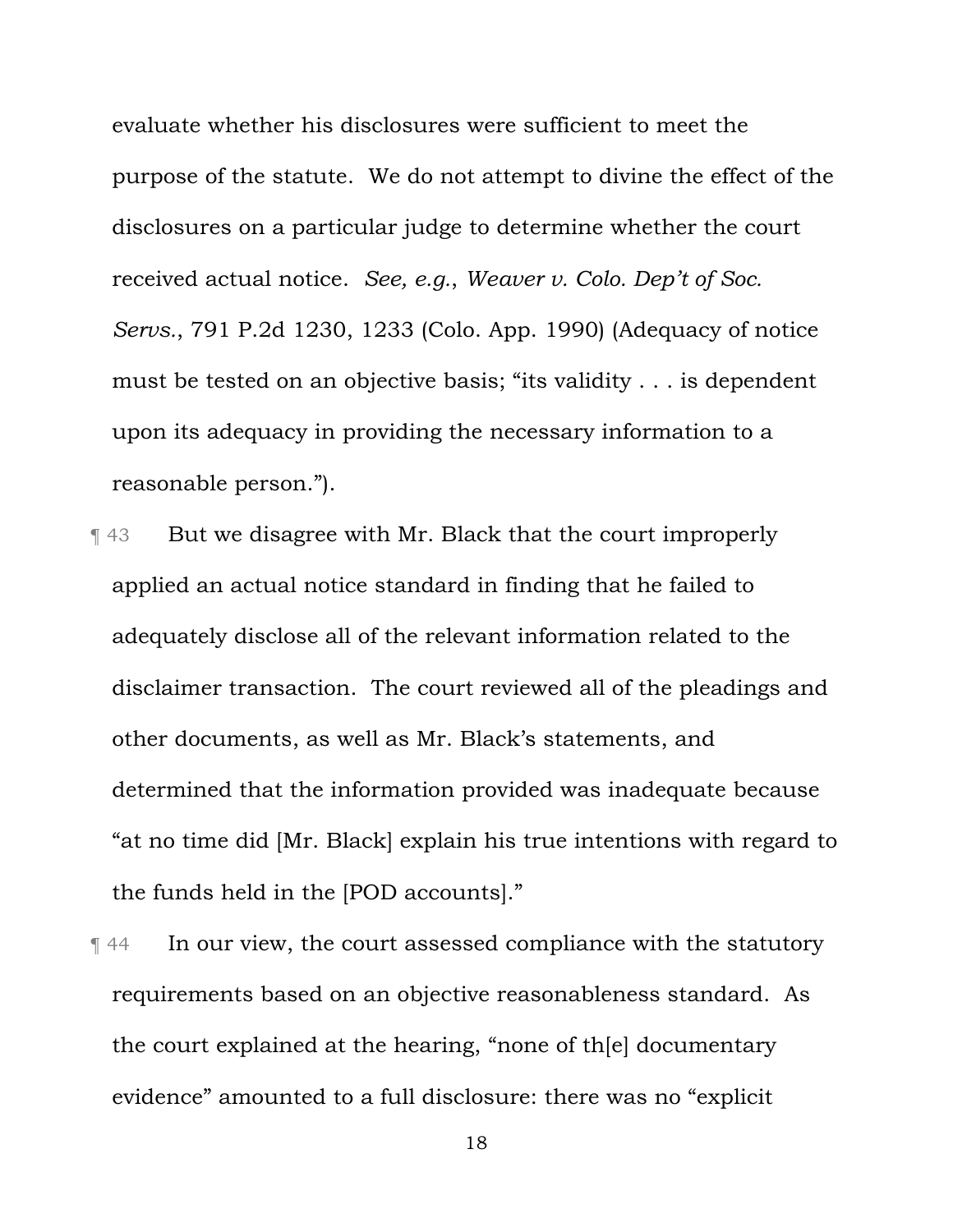explanation of [the disclaimer] in any way, shape, or form." The notice of a conflicted transaction was not "in any of th[e] exhibits," or in the "transcript of the December hearing" to appoint the conservator, or in any of the "written form of the orders" that the court signed. The court looked at Mr. Black's actions — not at its subjective understanding of those actions — and found that he had "failed to plainly and fully disclose his intentions and the intended result of the disclaimer" and that, as an objective matter, his disclosures were "woefully inadequate."

- ¶ 45 To the extent the probate court *also* noted that it did not have actual notice of the conflicted nature of the disclaimer transaction, we discern no error.
- ¶ 46 At the evidentiary hearing, Mr. Black attempted to establish that he had sufficiently disclosed the nature of the disclaimer transaction by filing various documents that referenced Joanne's entitlement to two-thirds of mother's residual estate. But his efforts were undermined by his own conservatorship counsel's repeated concessions that these references did not provide unequivocal notice of Mr. Black's intent to divert one-third of the POD assets into the Issue Trust. For example, counsel agreed that certain of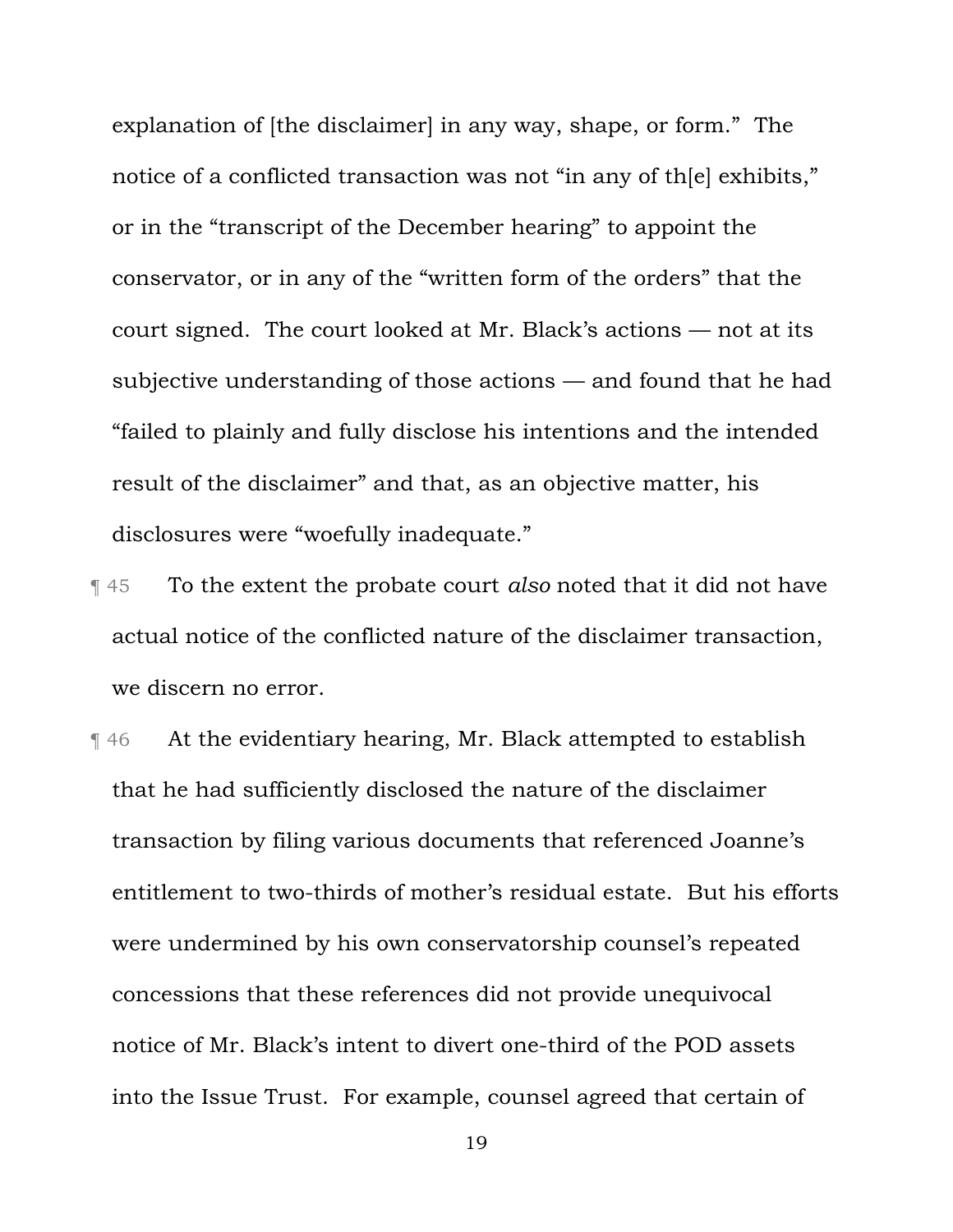the documents were "ambigu[ous]" and that, in retrospect, he understood that Mr. Black should have made an "actual" and "express" disclosure "in a document filed with the court." Even Mr. Black's litigation counsel acknowledged that Mr. Black's disclosure of the transaction did not qualify as "full" disclosure and conceded that "if we could do it over — and by 'we,' I mean me, [conservatorship counsel], and [Mr. Black] — we would do it differently."

¶ 47 So, Mr. Black presented an alternative argument: that, notwithstanding any deficiencies in the disclosures, all of the interested parties, at least, had actual notice of his interest in the transaction. According to Mr. Black, he and his lawyer had numerous, but undocumented, discussions with Joanne's lawyer, the GAL, and Joanne's cousin, who was participating in the proceedings as her advocate. Not only that, Mr. Black maintained, but the parties had access to various documents, and approved a proposed order submitted by Mr. Black, that put them on notice of the consequences of the disclaimer. As Mr. Black's litigation counsel argued, "I think it's pretty solid that [Joanne's lawyer and the GAL] had actual knowledge because we – the record is also very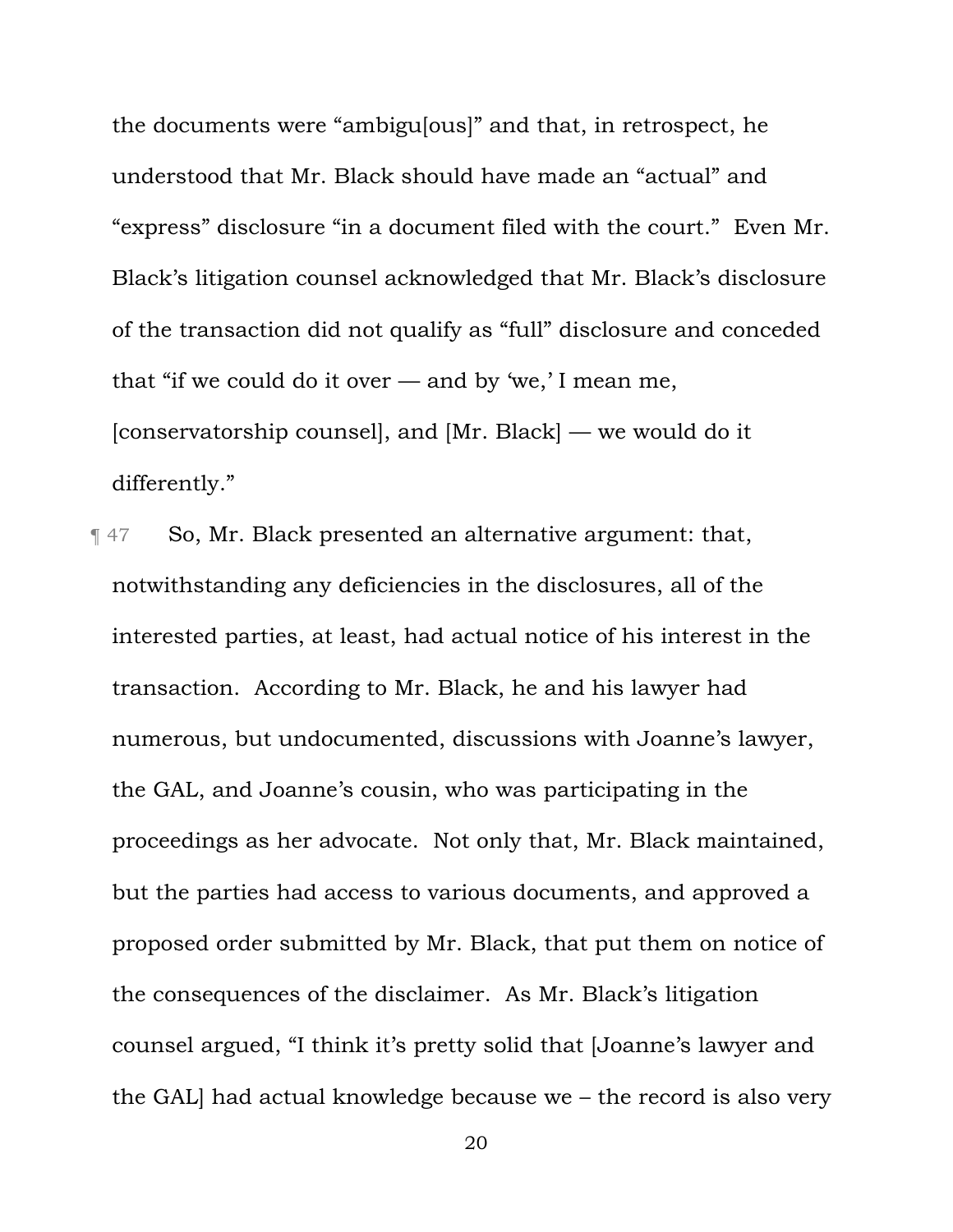clear that they had this will in their possession and they knew what the will did."

¶ 48 In its hearing order, the probate court not only rejected Mr. Black's argument that he had provided objectively reasonable notice of the transaction, but also rejected his argument that the disclosures, even if objectively deficient, had provided the court with actual knowledge of the conflicted nature of the disclaimer. Rejection of the latter argument necessarily required the court to explain that it did not share Mr. Black's subjective understanding of the proffered documents. We perceive no error in the court's decision to address an argument expressly advanced by Mr. Black.

b. To Satisfy the Notice Requirement, the Fiduciary Must Disclose the Conflict

¶ 49 Section 15-14-423, which is entitled "[s]ale, encumbrance, or other transaction involving conflict of interest," provides an exception to the strict prohibition against a fiduciary's participation in transactions involving a conflict of interest. The purpose of the notice requirement is to allow the court (and all interested parties) to evaluate the nature of the conflict to determine whether, *despite the conflict*, the transaction is permissible. At a minimum, then, the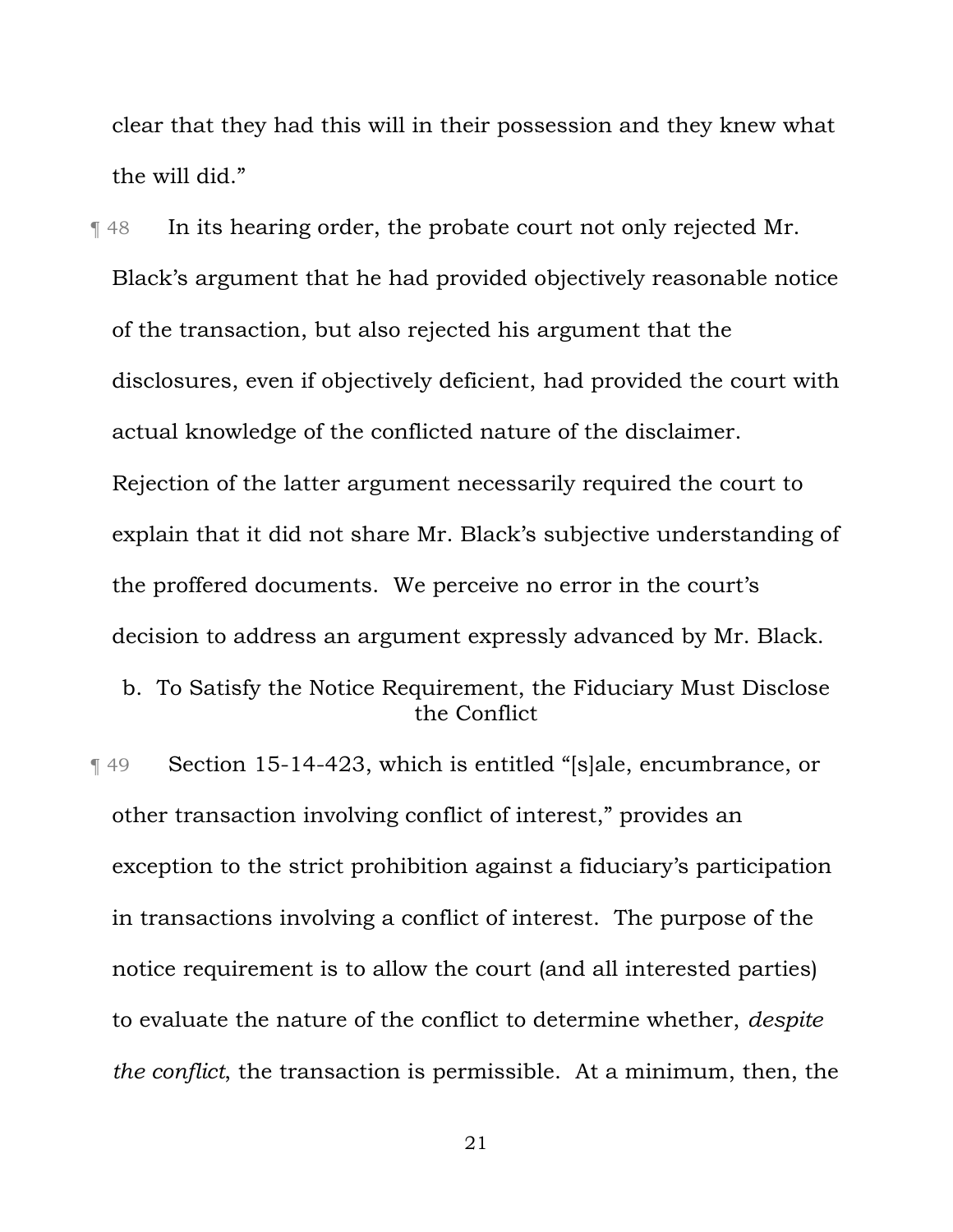fiduciary must disclose *the conflict*. A fiduciary may not seek safe harbor under a provision that allows him to engage in a conflicted transaction upon the approval of the court if he does not disclose to the court that he is engaging in a conflicted transaction. This seems so obvious to us as to be almost syllogistic.

- ¶ 50 And yet, by his own admission, at every stage of the proceeding, Mr. Black failed to disclose his substantial conflict of interest.
- ¶ 51 From its inception, the integrity of the conservatorship was undermined by Mr. Black's undisclosed conflict. Mr. Black admitted that he sought the appointment as conservator for the purpose of disclaiming Joanne's interest in the POD assets so that they could be redistributed in accordance with his and his children's expectations of his mother's estate plan. He agreed that the "interests of [his] children were in tension with the interest of Joanne Black," and that this "tension" amounted to a conflict of interest. But he did not tell the probate court that he was laboring under this conflict of interest when he filed his petition to be appointed as Joanne's conservator. "[A] person with a conflict of interest cannot serve as conservator of the estate." *Fitzmaurice v.*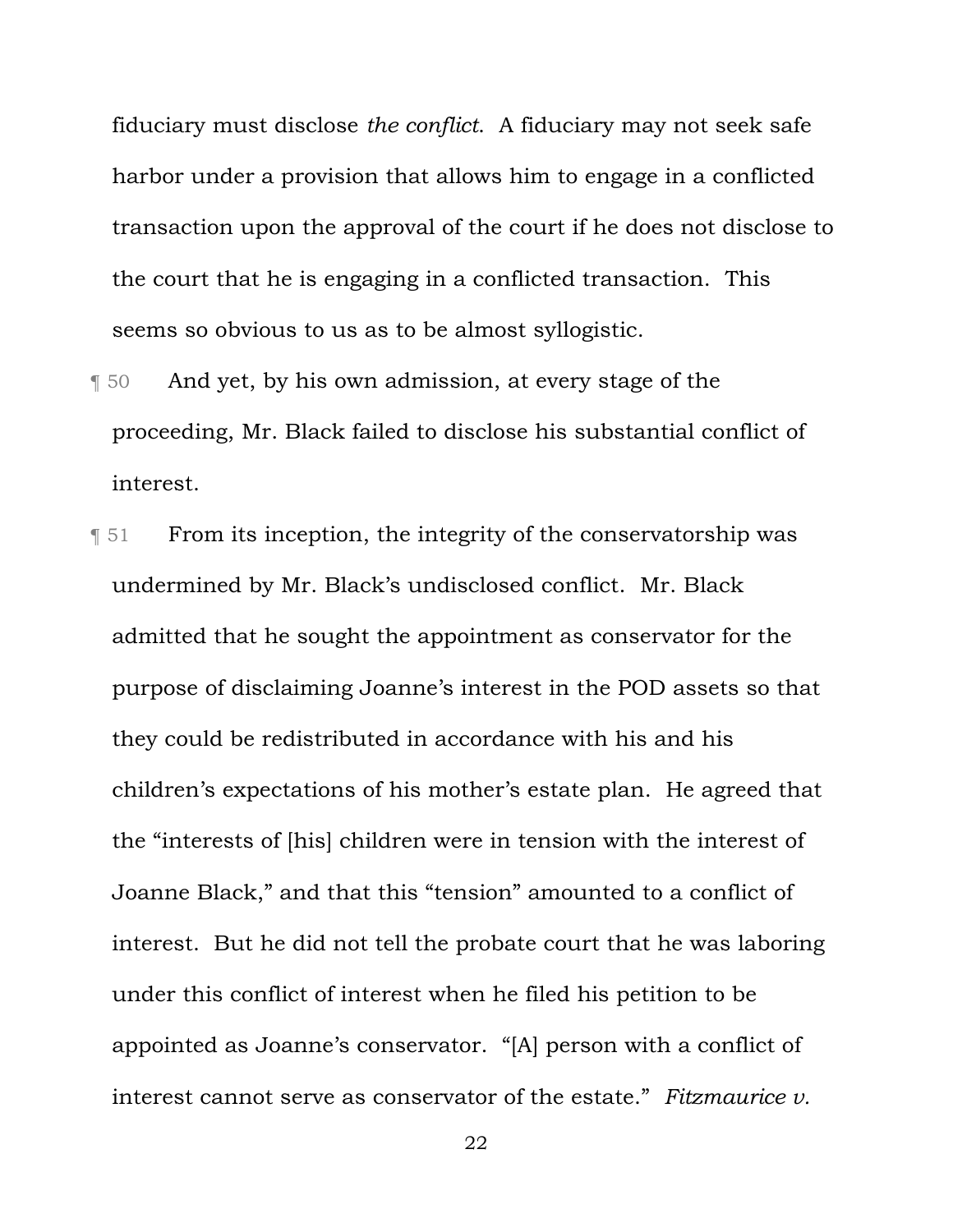*Vandevort*, \_\_\_ So. 3d \_\_\_, \_\_\_, 2017 WL 3426214, at \*6 (Miss. Ct. App. 2017) (citation omitted). If a conflict exists, "the fiduciary has a duty to refuse the trust, resign, or remove the conflicting personal interest." *Id.* (citation omitted).

¶ 52 Nor did Mr. Black disclose the existence of a conflict of interest at the time he requested authorization to disclaim Joanne's assets, even though he knew that "taking one-third of [Joanne's] assets for the benefit of [him] and [his] children was a conflict." At the evidentiary hearing, Mr. Black admitted that he never told the probate court that "he faced a conflict" as conservator in seeking to disclaim Joanne's assets.

## c. Even if Section 15-14-423 Requires Only Disclosure of the Material Facts Concerning the Conflict, Mr. Black Failed to Satisfy this Requirement

¶ 53 In the probate court, Mr. Black insisted that he "provided the facts underlying the conflict," and that the conflict was so "obvious" that the underlying facts sufficed. On appeal, he reasserts the argument that disclosure of certain facts satisfied his statutory obligation to provide notice of the conflicted transaction.

¶ 54 We decline to deviate from our determination that the statute requires disclosure of the nature of the conflict itself. But even if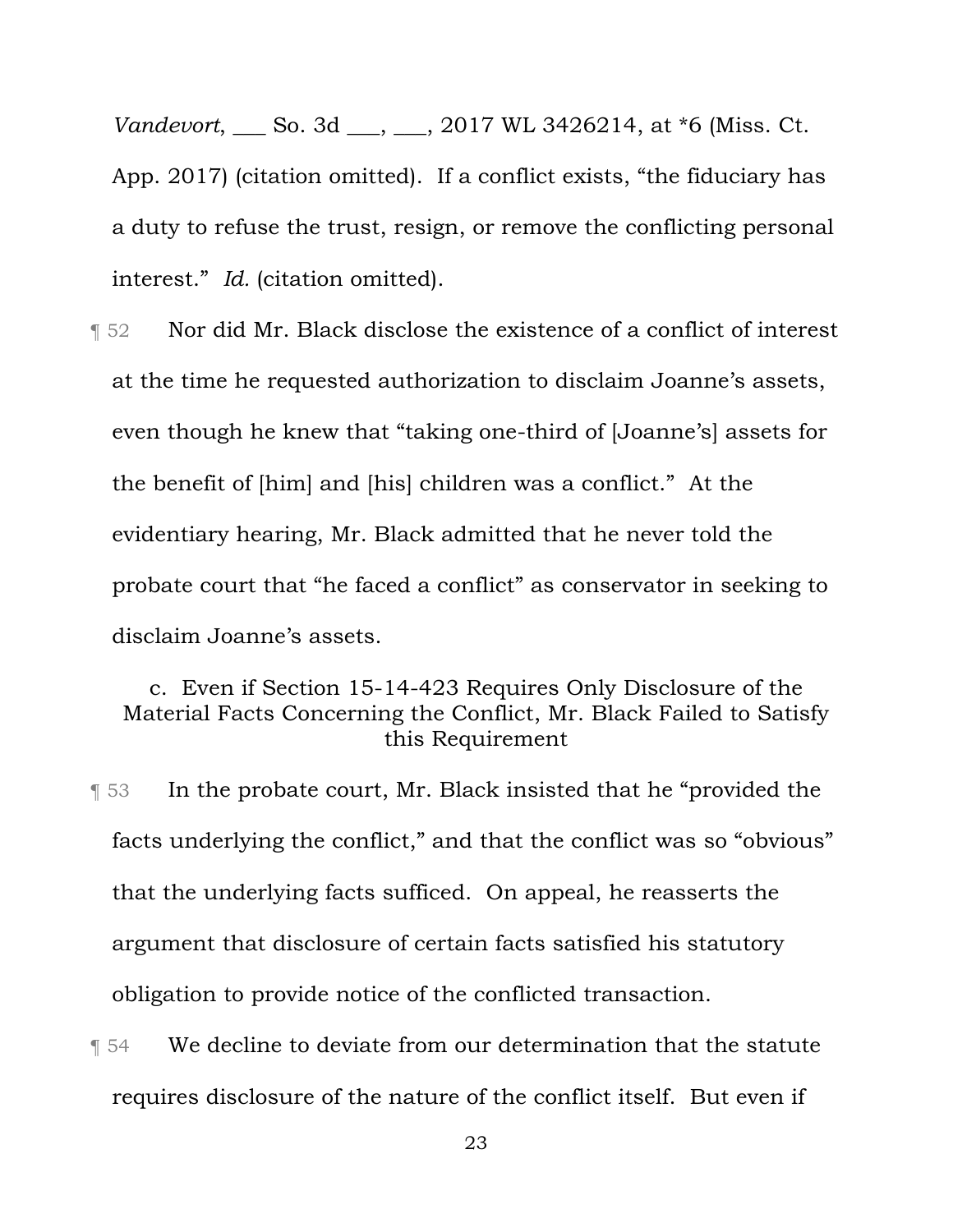disclosure of certain facts could substitute for disclosure of the conflict, Mr. Black failed in this regard as well.

- ¶ 55 As a preliminary matter, we reject out of hand Mr. Black's argument that he had to disclose the facts only to "interested parties" (the GAL, court-appointed counsel, and Joanne's family members), "not the court." The statute requires that the proposed conflicted transaction be "expressly authorized by the court." Mr. Black does not explain how the court could authorize the conflicted transaction without notice of the conflict or even of the underlying facts.
- ¶ 56 As for the adequacy of the disclosed information, the probate court found that Mr. Black failed to disclose the intended effect of the disclaimer — in other words, that the disclaimer involved a conflict of interest. That finding is supported by the record.
- ¶ 57 In his petitions, Mr. Black assured the court that he intended to "secure" the "\$3 million in [POD] assets" until "such time as the Court can determine the proper protection for the assets." He did not reveal his plan to disclaim the assets (or the anticipated loss to Joanne of more than \$1 million), though he acknowledged at the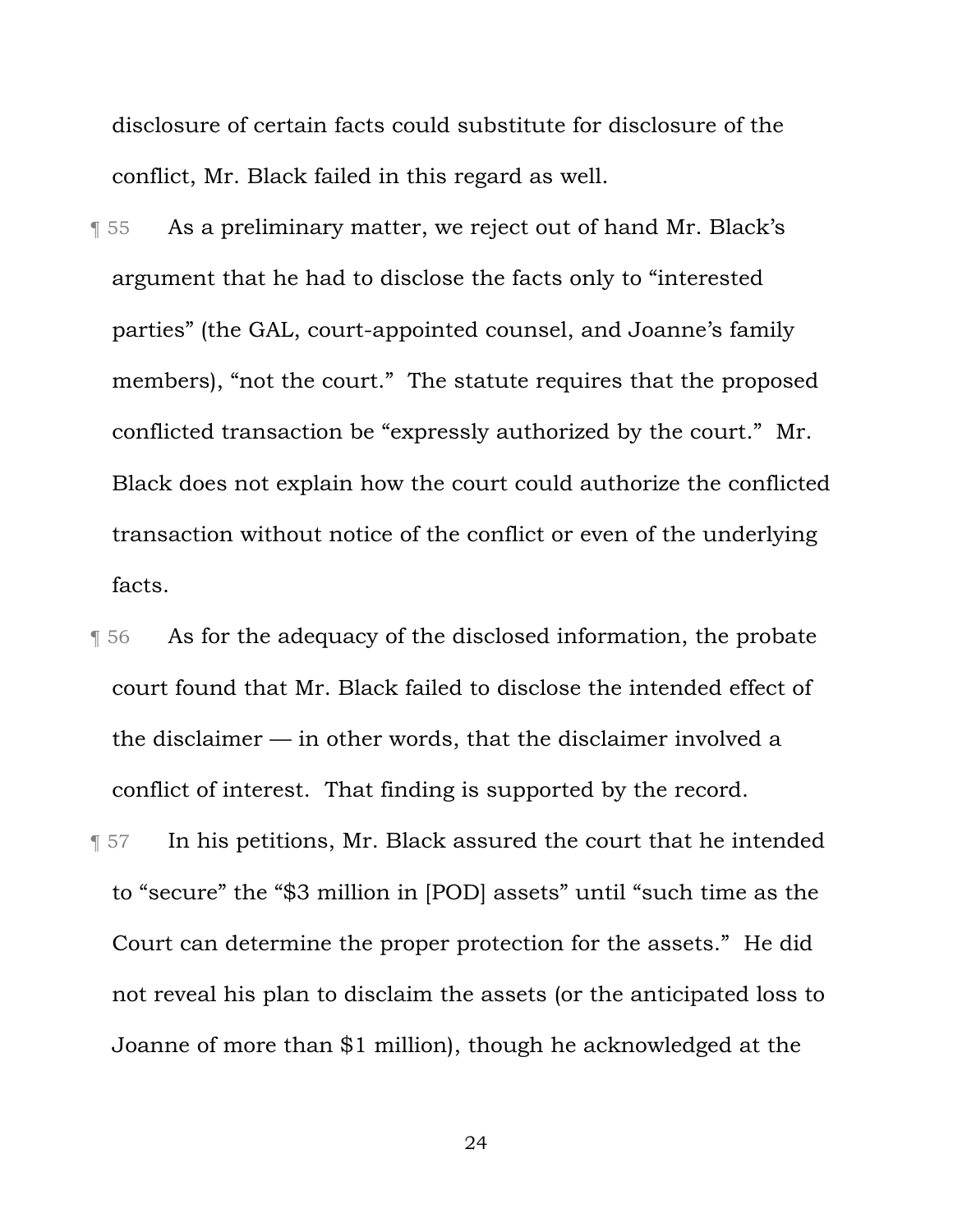evidentiary hearing that he sought the conservatorship for the very purpose of disclaiming the assets.

- ¶ 58 At the December 11 hearing on the petition, when the disclaimer was first raised, Mr. Black told the court that he was going to "get [the] money from my mother into a trust; my cousin will then be the trustee so she'll have financial support." He did not mention that he intended to place only two-thirds of the assets into a trust for Joanne and to distribute the remainder to himself and his children.
- ¶ 59 In its order appointing Mr. Black as conservator, the court directed that Joanne's "assets will be placed into a Supplemental Needs Trust" for her benefit. The order authorized Mr. Black to disclaim the POD assets, but did not authorize any diversion of those assets into a trust for the benefit of another person.
- ¶ 60 Indeed, as we have noted, even Mr. Black's conservatorship counsel conceded that, in hindsight, the disclosures were ambiguous. And Mr. Black admitted that the information was disclosed only "in effect" and "implicit[ly]."
- ¶ 61 Moreover, after Mr. Black was appointed conservator, he further obfuscated the effect of the disclaimer by filing an original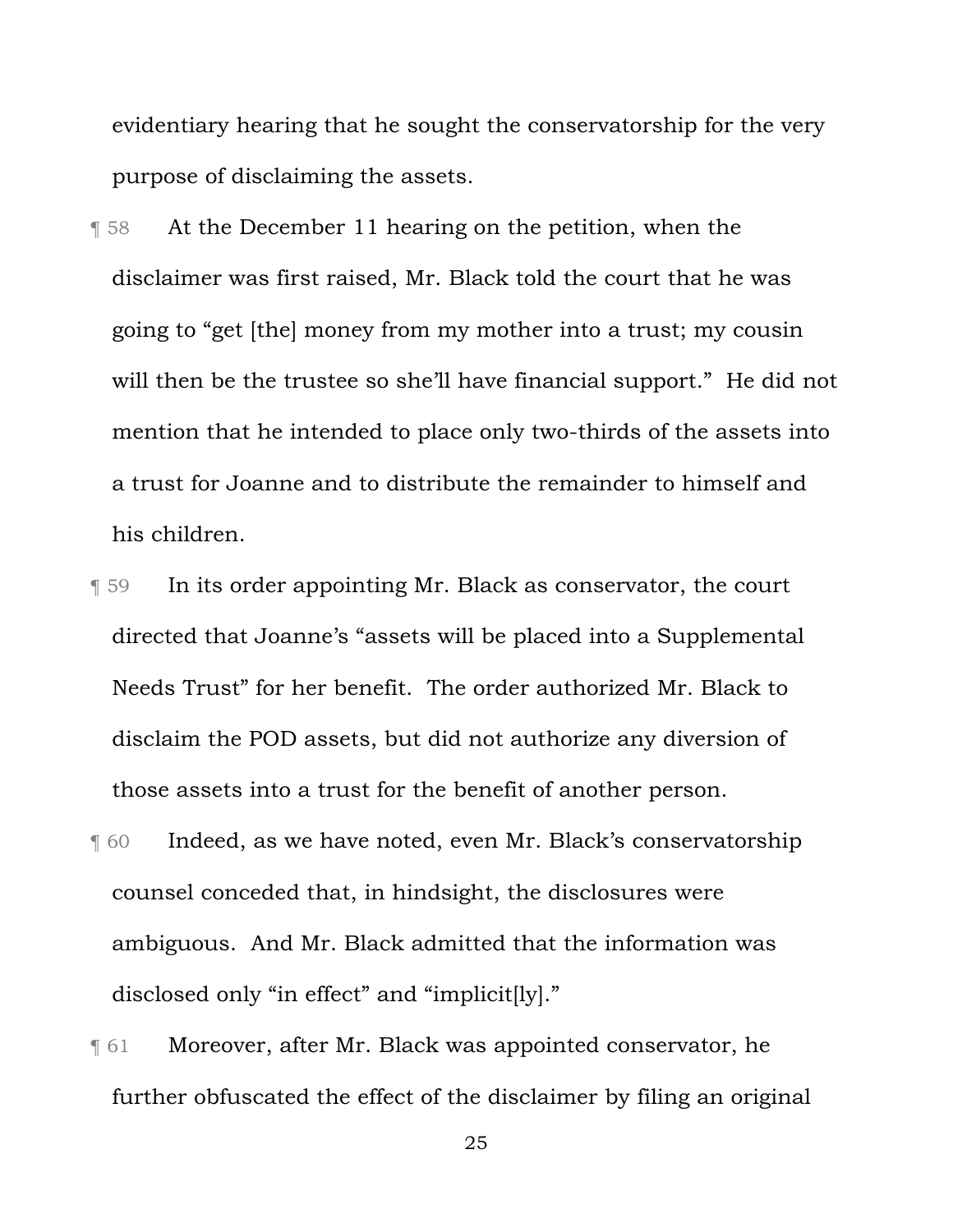inventory form that showed the value of the conservatorship assets *after* Mr. Black had redirected one-third of the assets into the Issue Trust, rather than their value as of the date of his appointment.

- ¶ 62 On appeal, however, Mr. Black says that the conflicted nature of the disclaimer transaction was disclosed to the court in the following documents: (1) a court visitor's report and a doctor's letter, both submitted in October 2012; (2) two proposed orders submitted in November 2012 and January 2013, respectively; and (3) mother's will and trust documents, submitted to the court and parties in advance of the conservatorship hearing.
- **The probate court was not convinced that these documents** provided notice of the import of the disclaimer, and we cannot say that the court is clearly wrong.
- ¶ 64 Both the court visitor report and the doctor's letter recounted statements from Mr. Black on the general distribution of mother's estate: two-thirds to Joanne and one-third to Mr. Black. Neither document mentioned a planned disclaimer (Mr. Black would not propose the disclaimer to the court for another six weeks) or that, under the disclaimer transaction, some of Joanne's POD assets would be diverted to the Issue Trust.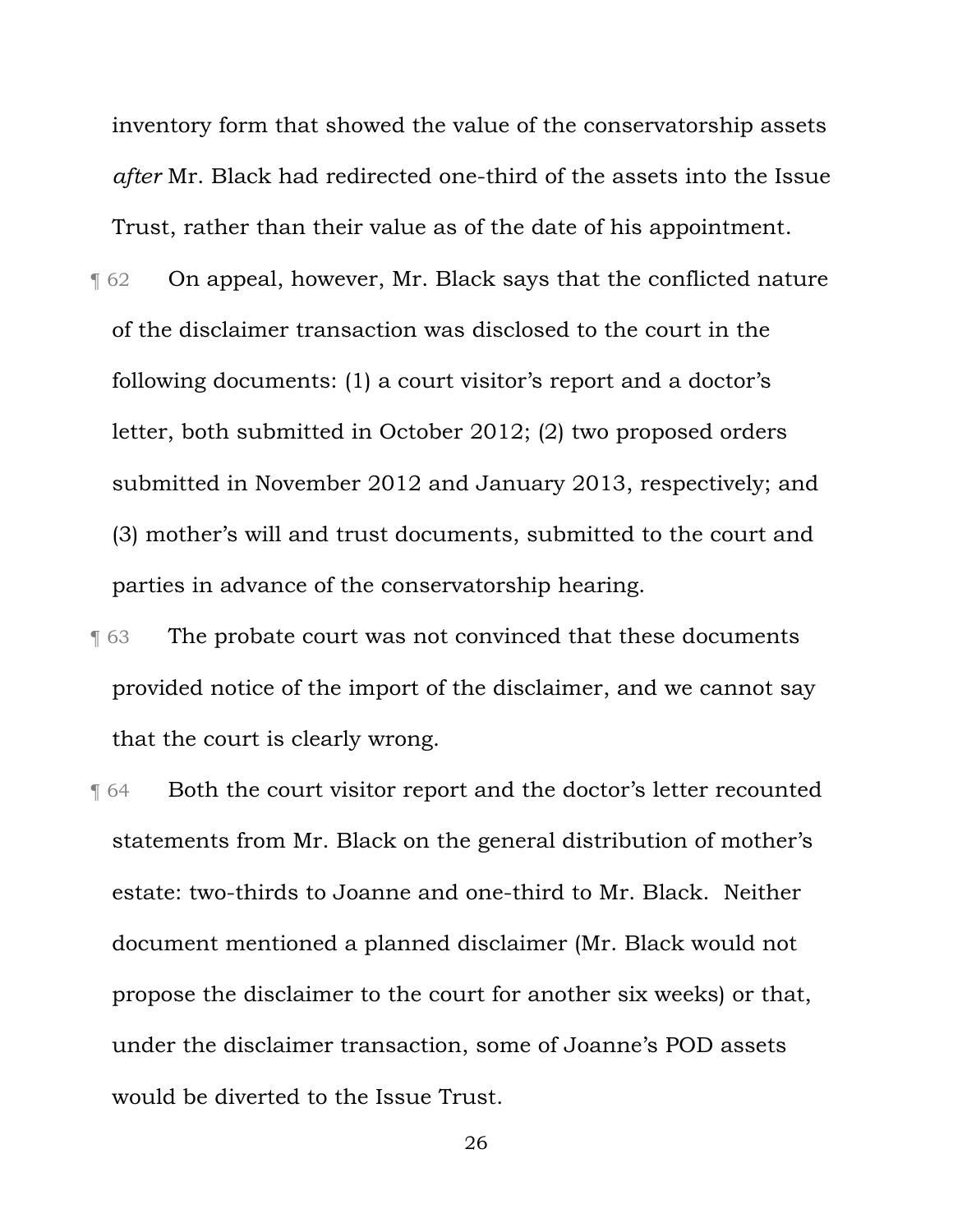¶ 65 The proposed orders did not provide any additional information. In fact, the proposed orders did not mention a twothirds/one-third distribution at all. The proposed orders provided only that, once the POD assets were disclaimed, they would revert to the estate and two-thirds would be distributed to the SNT pursuant to mother's will. But the same proposed orders stated that the POD assets would "flow into the Estate of [mother] and then into the Supplemental Needs Trust for Respondent's benefit" and, even more unequivocally, that "Respondent's assets will be placed into a Supplemental Needs Trust for Respondent's benefit." ¶ 66 As for the will and trust documents, they would have provided

- confirmation of the two-thirds/one-third split of assets from the estate, but would not have explained that a portion of the nonprobate POD assets were to be redirected to Mr. Black, despite language in the petitions and proposed orders to the contrary.
- **T** 67 Mr. Black contends that the court had a duty to synthesize all of the disparate disclosures and infer from the information that Mr. Black intended to redirect one-third of Joanne's assets for his own benefit. But as the Seventh Circuit has famously admonished, "[j]udges are not like pigs, hunting for truffles buried in" the parties'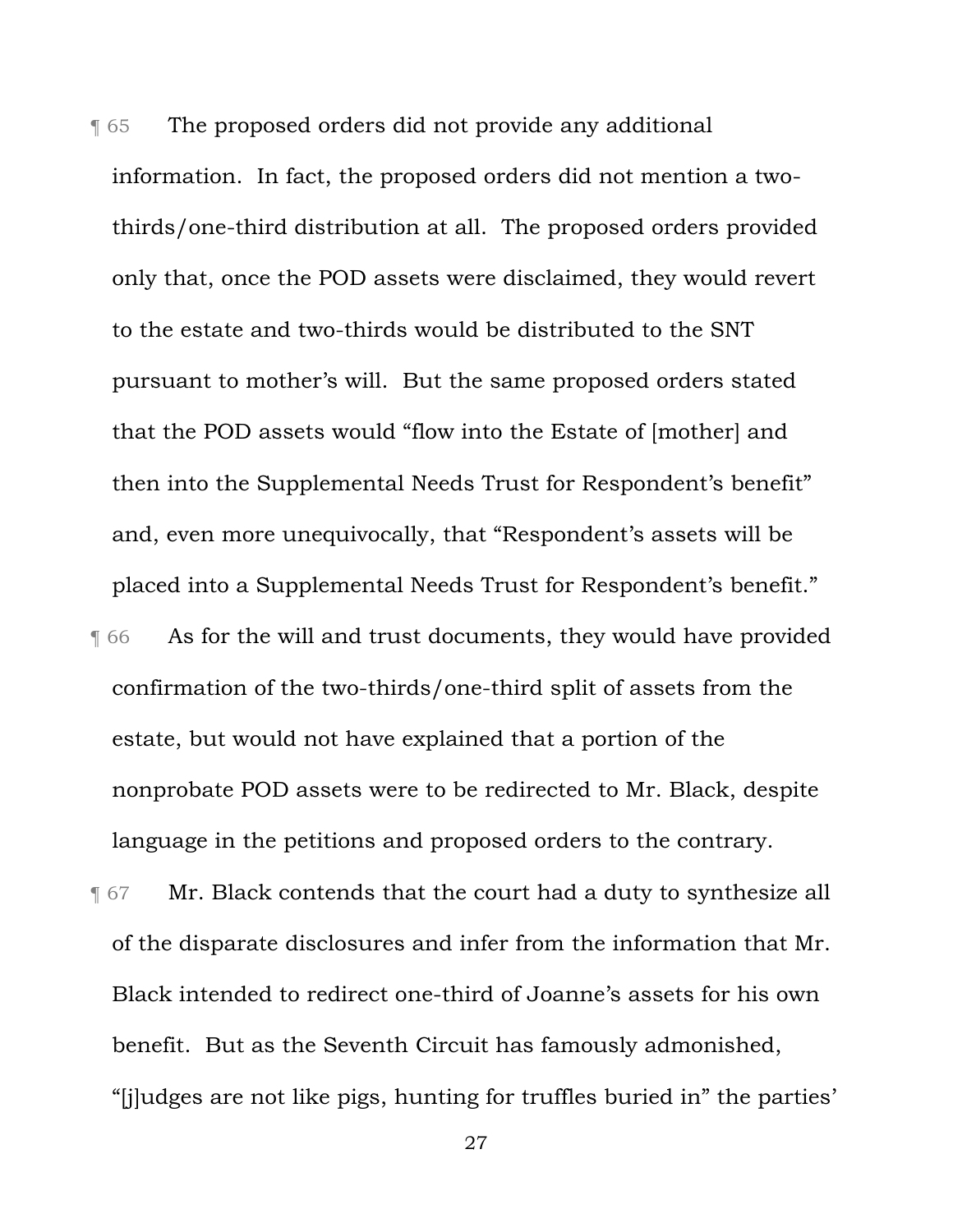submissions. *United States v. Dunkel*, 927 F.2d 955, 956 (7th Cir. 1991). No document or statement submitted during the course of the proceedings mentioned that Joanne's disclaimed POD assets would be redistributed, in part, to a trust of which Mr. Black and his children were beneficiaries.

¶ 68 The fiduciary has "an affirmative duty to disclose material information" about a conflicted transaction. Restatement § 78 cmt. c(1). We conclude that the record fully supports the probate court's finding that Mr. Black failed to satisfy this duty.

2. The Requirement That a Conflicted Transaction be Reasonable and Fair to the Protected Person

¶ 69 Disclosure of the conflicted transaction is not enough to immunize a conservator from a breach of fiduciary duty claim. In addition, the fiduciary has an obligation, independent of section 15- 14-423, to establish that the conflicted transaction is fair and reasonable and not adverse to the interests of the protected person. *See In re Estate of Foiles*, 2014 COA 104, ¶ 46; *see also Day v. Stascavage*, 251 P.3d 1225, 1230 (Colo. App. 2010) (self-dealing transaction must be undertaken in good faith, be fair to the party, and be accompanied by full disclosure); Restatement § 78 cmt. c(1)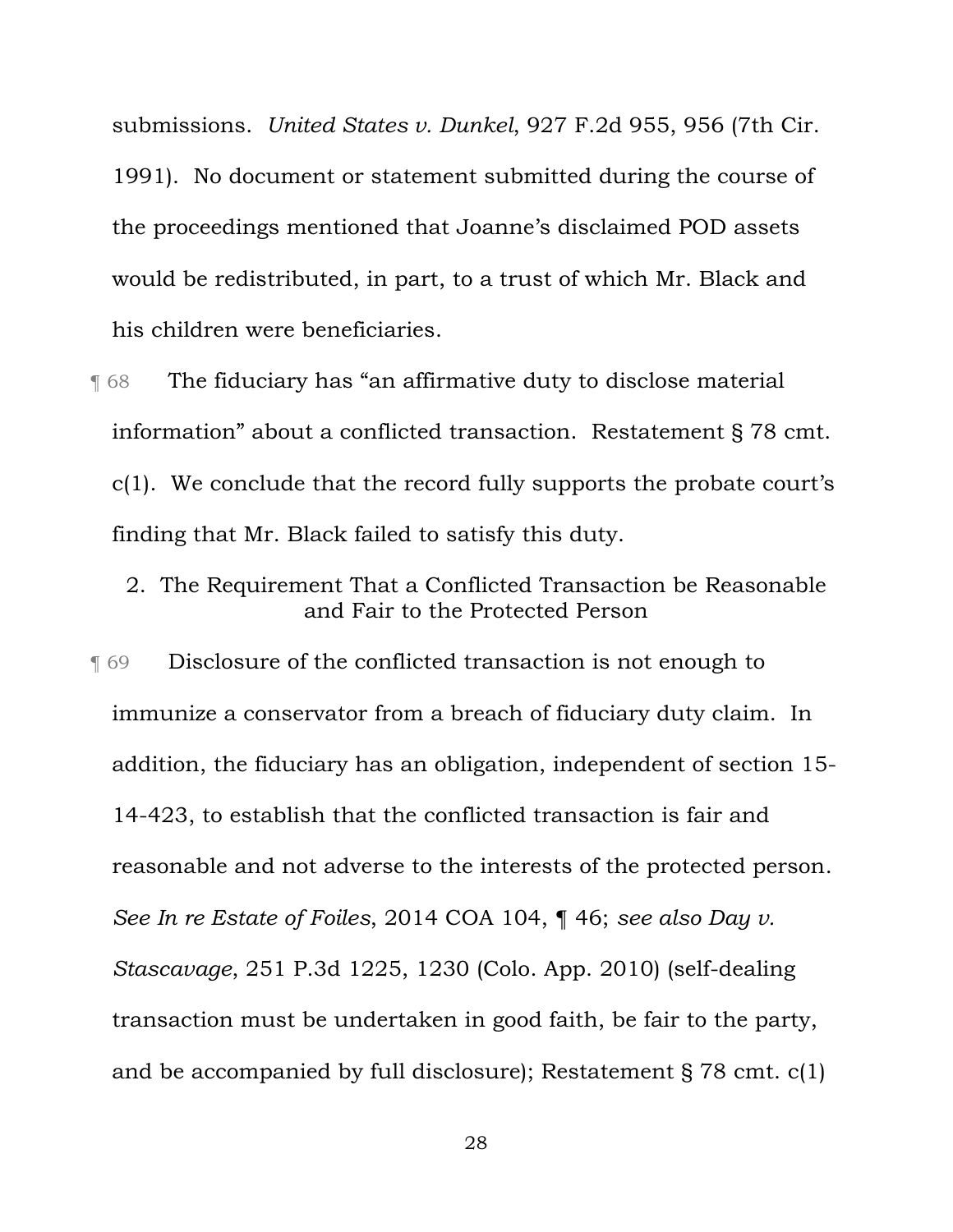("The court will permit a [conflicted] transaction . . . only if it determines that it is in the interest of the beneficiaries to do so.").

¶ 70 Mr. Black's conservatorship lawyer acknowledged that the disclaimer "harmed" Joanne because "instead of \$3 million for her lifetime, she now only has two," and "\$3 million . . . is clearly better than \$2 million." To be sure, Mr. Black testified that he believed the disclaimer benefitted Joanne. But the court was not obliged to accept his self-serving testimony, particularly because Mr. Black admitted that he did not consider any alternative to disclaiming and then redistributing Joanne's assets for his own benefit. He did not, for example, seek any advice concerning options for protecting Joanne's interest in the POD assets. Nor did he consider, once the assets were diverted into the Issue Trust, transferring Joanne's share of the assets back into the SNT.

¶ 71 In sum, Mr. Black failed to disclose the conflicted transaction to the court and also failed to establish that the transaction, though conflicted, was nonetheless reasonable and fair to Joanne.

Accordingly, the probate court did not err in finding that Mr. Black breached his fiduciary duties. *See Wright v. Wright*, 182 Colo. 425, 428, 514 P.2d 73, 75 (1973) (trustee breached fiduciary duty by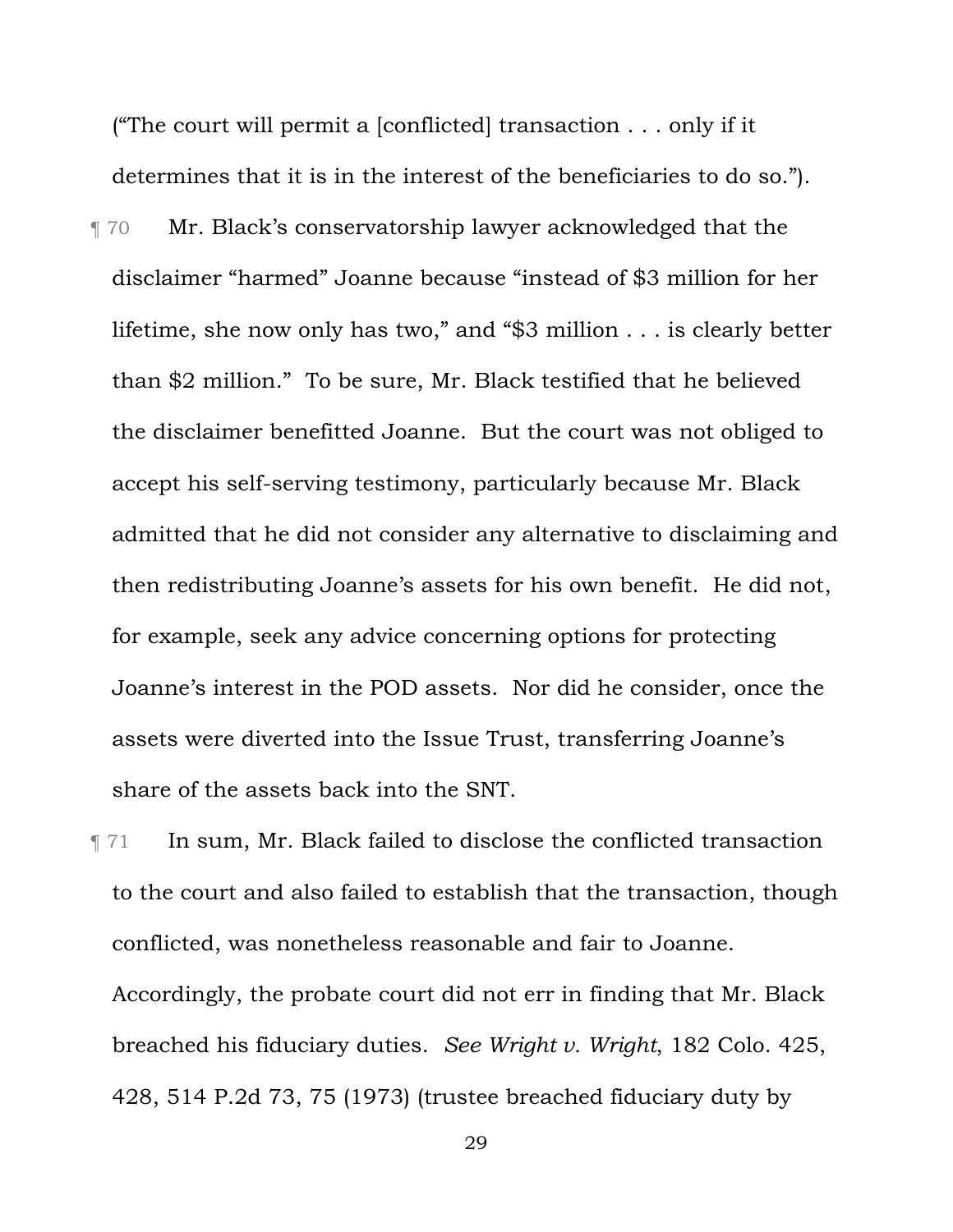using funds meant for the benefit of the beneficiaries for personal use); *In re Estate of McCart*, 847 P.2d 184, 186 (Colo. App. 1992) (trustee breached his fiduciary duties by acting with improper motive and clear conflict of interest in seeking to conserve the trust funds for himself and his heirs); *see also Marshall v. Grauberger*, 796 P.2d 34, 37 (Colo. App. 1990) (court may properly consider the fiduciary's motive in determining whether he breached his duties).

### IV. Civil Theft

**The Propert Solut** September 174 Next, Mr. Black contends that the probate court erred in finding him liable for civil theft. He insists that the probate court lacked jurisdiction over the claim; that the claim was time barred; and that, in any event, the evidence was insufficient to establish the elements of civil theft.

### A. Jurisdiction

¶ 73 Mr. Black says that the probate court lacked jurisdiction to resolve a civil theft claim and that a lack of notice also deprived the court of jurisdiction.

1. Jurisdiction to Decide the Civil Theft Claim

**The "A court is said to have jurisdiction of the subject matter of an** action if the case is one of the type of cases that the court has been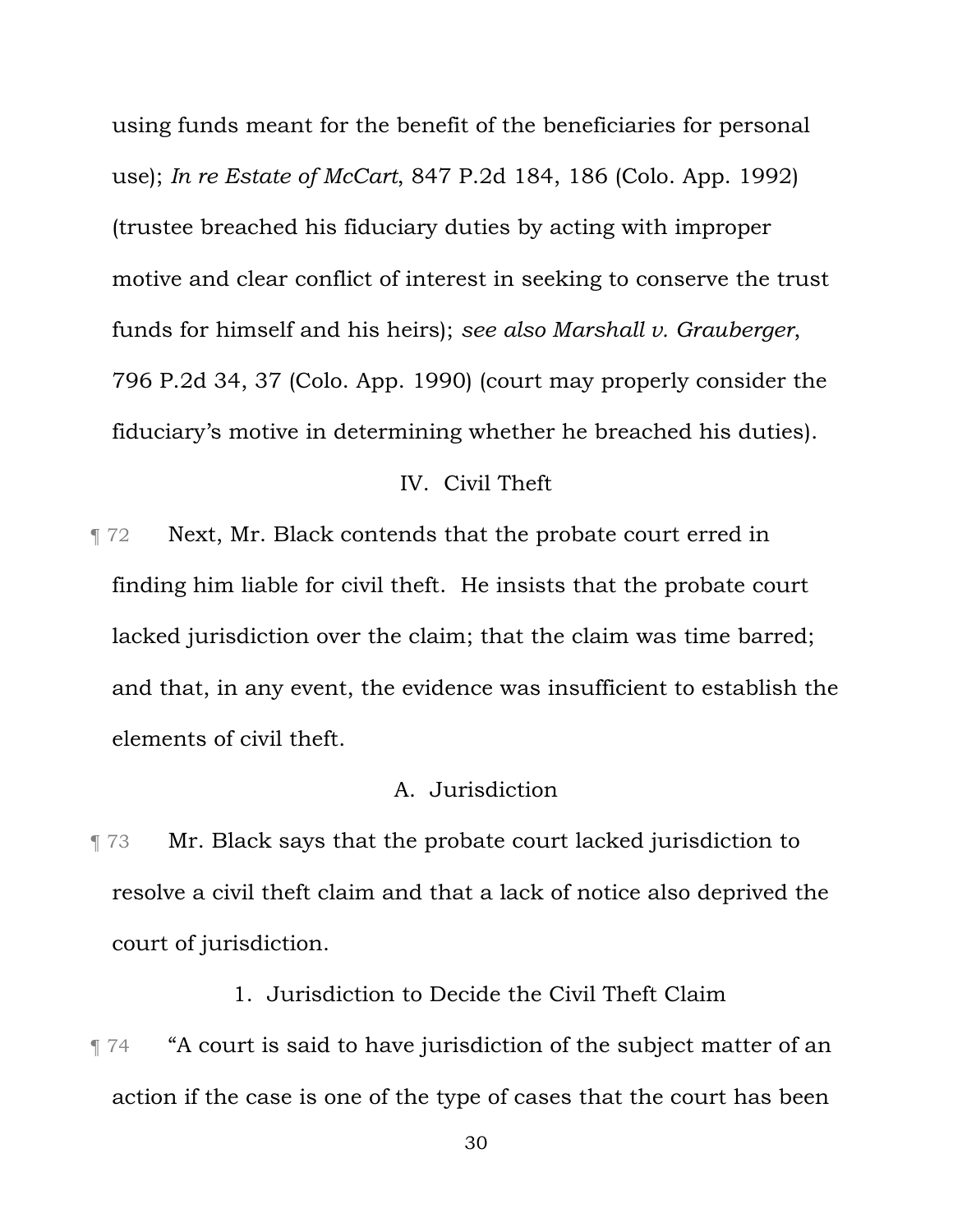empowered to entertain by the sovereign from which the court derives its authority." *Paine, Webber, Jackson, & Curtis, Inc. v. Adams*, 718 P.2d 508, 513 (Colo. 1986) (citation omitted).

- ¶ 75 We review the issue of jurisdiction de novo. *In re Estate of Murphy*, 195 P.3d 1147, 1150 (Colo. App. 2008). In determining whether a particular court has jurisdiction, we consider the nature of the party's claim and the relief sought. *Id.*
- ¶ 76 The Denver Probate Court has jurisdiction "in all matters of probate . . . [and] appointment of guardians, conservators and administrators, and settlement of their accounts . . . ." Colo. Const. art. VI, § 9. More specifically, the probate court may "determine every legal and equitable question arising in connection with decedents', wards', and absentees' estates, so far as the question concerns any person who is before the court . . . by reason of any asserted obligation to the estate." § 13-9-103(3), C.R.S. 2017.
- ¶ 77 Under section 13-9-103(3), the phrase "in connection with" has been construed broadly as a grant of authority to resolve disputes "logically relating" to the estate. *In re Estate of Owens*, 2017 COA 53, ¶ 13 (quoting *Estate of Murphy*, 195 P.3d at 1151).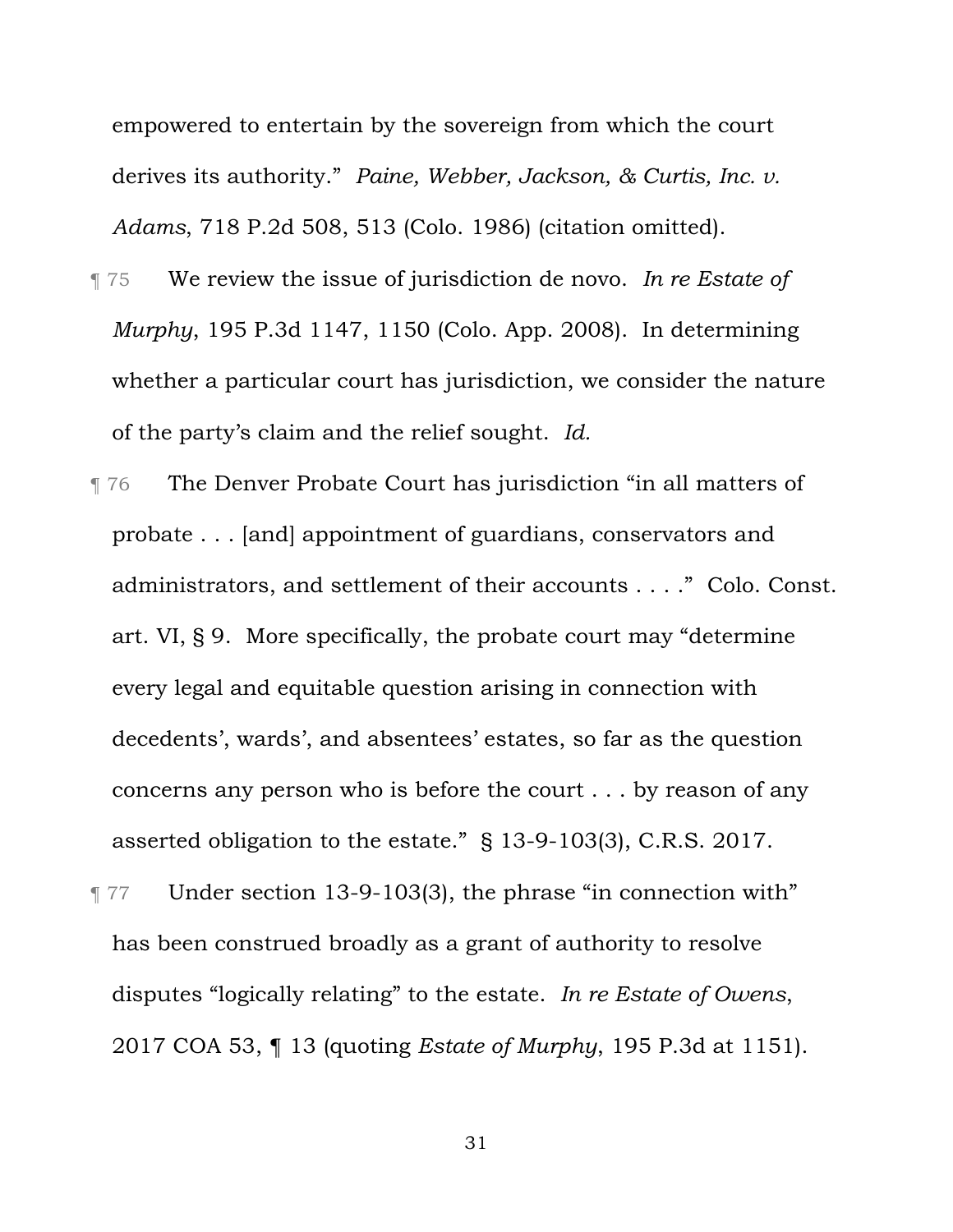- ¶ 78 The civil theft claim is coterminous with the breach of fiduciary duty claim, and is thus directly related to Mr. Black's "obligation[s] to [Joanne's] estate." § 13-9-103(3). As a conservator, Mr. Black had an obligation to preserve Joanne's assets, and any claim that he failed to do so arises "in connection with" her estate and concerns someone "who is before the court . . . by reason of an[] asserted obligation to [that] estate." *Id.*; *Estate of Murphy*, 195 P.3d at 1151. Accordingly, we conclude that the probate court had jurisdiction to consider the civil theft claim.
- ¶ 79 We are not persuaded otherwise by Mr. Black's argument that jurisdiction is lacking because the civil theft statute is found in the criminal code. The civil theft statute does not set forth a criminal violation; it establishes a private civil remedy for theft. *See Itin v. Ungar*, 17 P.3d 129, 133 (Colo. 2000). Thus, pursuant to section 13-9-103, a civil theft claim is cognizable by the probate court when the claim is logically related to the estate.
- ¶ 80 In his reply brief, Mr. Black also argues that the probate court lacks jurisdiction to order punitive relief while sitting in equity. Because this contention was raised for the first time in the reply, we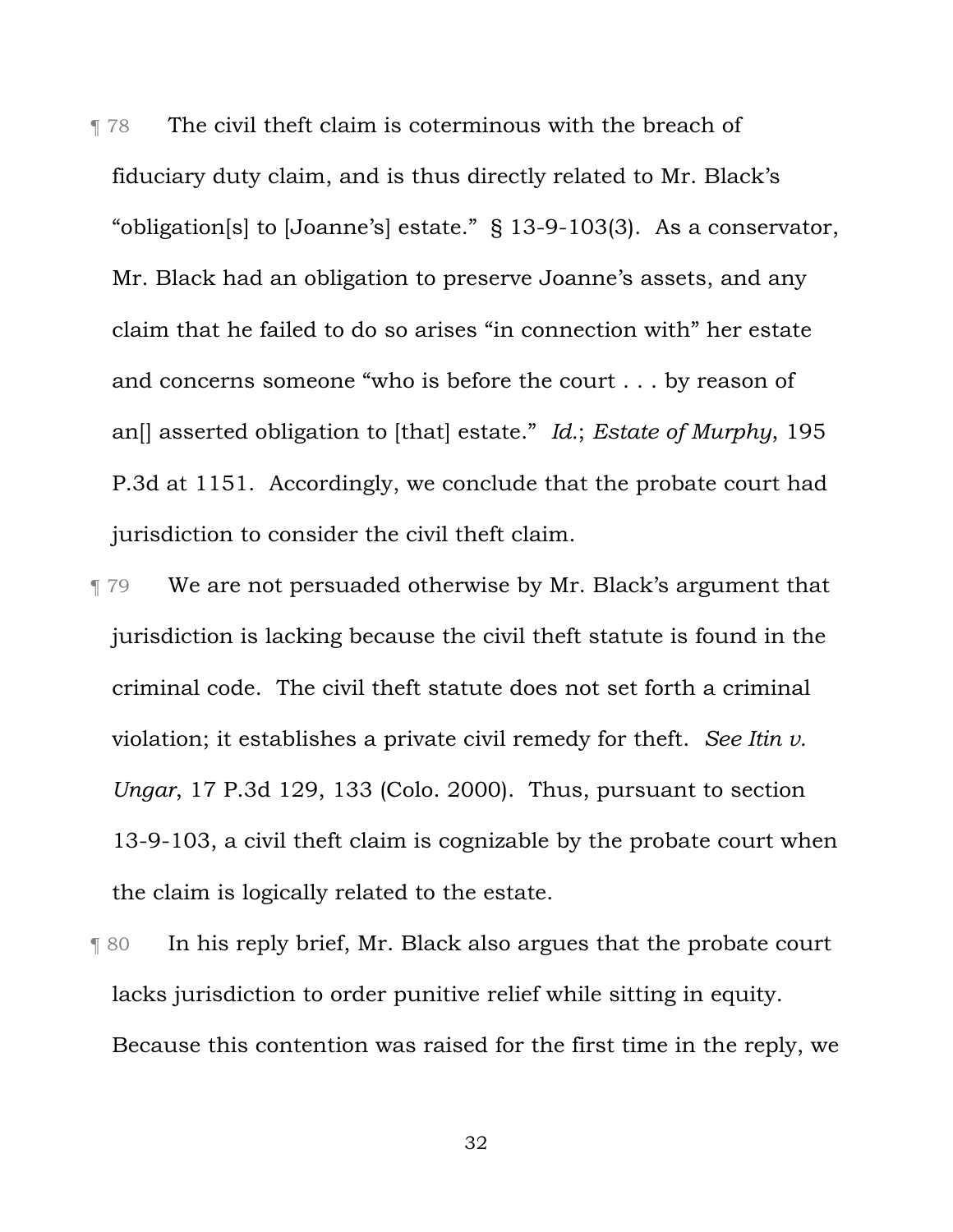decline to address it. *DeHerrera v. Am. Family Mut. Ins. Co.*, 219 P.3d 346, 352 (Colo. App. 2009).

### 2. Notice of the Claim

- ¶ 81 Mr. Black also says that the court lacked jurisdiction to resolve the civil theft claim because he had no "advance notice" of the claim, as it was not raised in a complaint but instead was asserted in a motion.
- ¶ 82 First, Mr. Black did have notice of the civil theft claim. The motion was filed on June 15, the day before the evidentiary hearing began, but the court conducted a bifurcated proceeding and it informed the parties in advance (by order dated August 6) that it would not consider the civil theft claim until September 8.
- ¶ 83 Second, though not styled as a complaint, the motion set forth the allegations against Mr. Black and explained how the allegations satisfied the elements of a civil theft claim.
- ¶ 84 Third, whatever defects Mr. Black perceives in the timing or form of the allegations, he waived any claim on appeal by failing to object in the probate court. "Despite any defect in the pleadings, an issue is deemed properly before the court where it has been tried before the court without timely objection or motion." *CB Richard*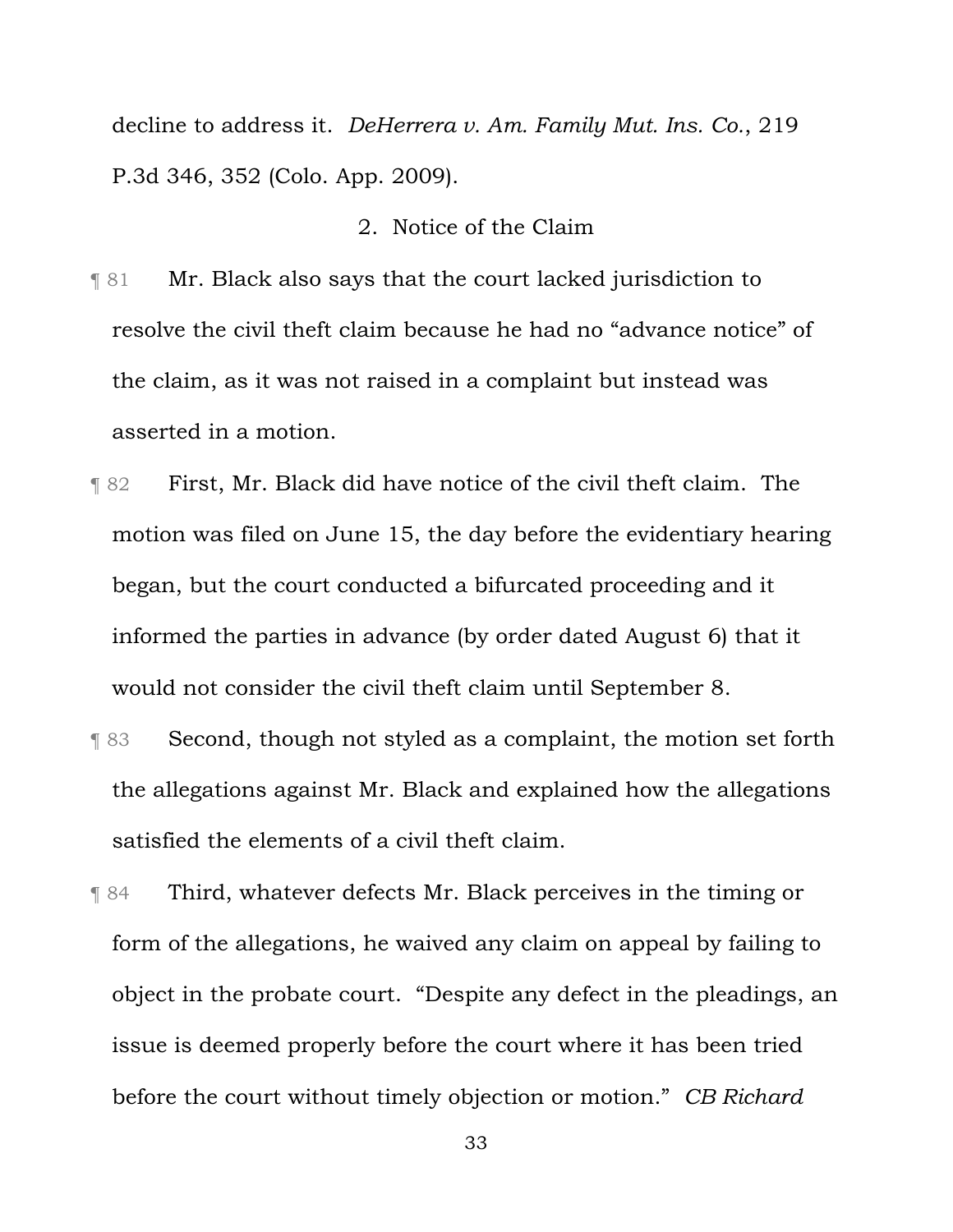*Ellis, Inc. v. CLGP, LLC*, 251 P.3d 523, 528-29 (Colo. App. 2010); *see also* C.R.C.P. 15(b) ("When issues not raised by the pleadings are tried by express or implied consent of the parties, they shall be treated in all respects as if they had been raised in the pleadings."). ¶ 85 At no time — not after the motion was filed nor after the court issued the August 6 minute order — did Mr. Black complain that he had insufficient notice of the request for civil theft damages or that the form of the allegations was somehow deficient. To the contrary, Mr. Black filed a motion to dismiss the civil theft claim under C.R.C.P. 12(c), and challenged the claim as time barred and the allegations as insufficient to establish a statutory violation, but he said nothing about the adequacy of the notice or the form of the allegations.

¶ 86 He now maintains that he had "no opportunity" to conduct discovery on the claim or to demand a jury, but he did not ask to conduct discovery, nor did he request a jury. Instead, he proceeded to participate in the evidentiary hearing. Therefore, the civil theft issue was properly before the probate court. *See Great Am. Ins. Co. v. Ferndale Dev. Co.*, 185 Colo. 252, 255, 523 P.2d 979, 980 (1974) (although answer was never formally amended to include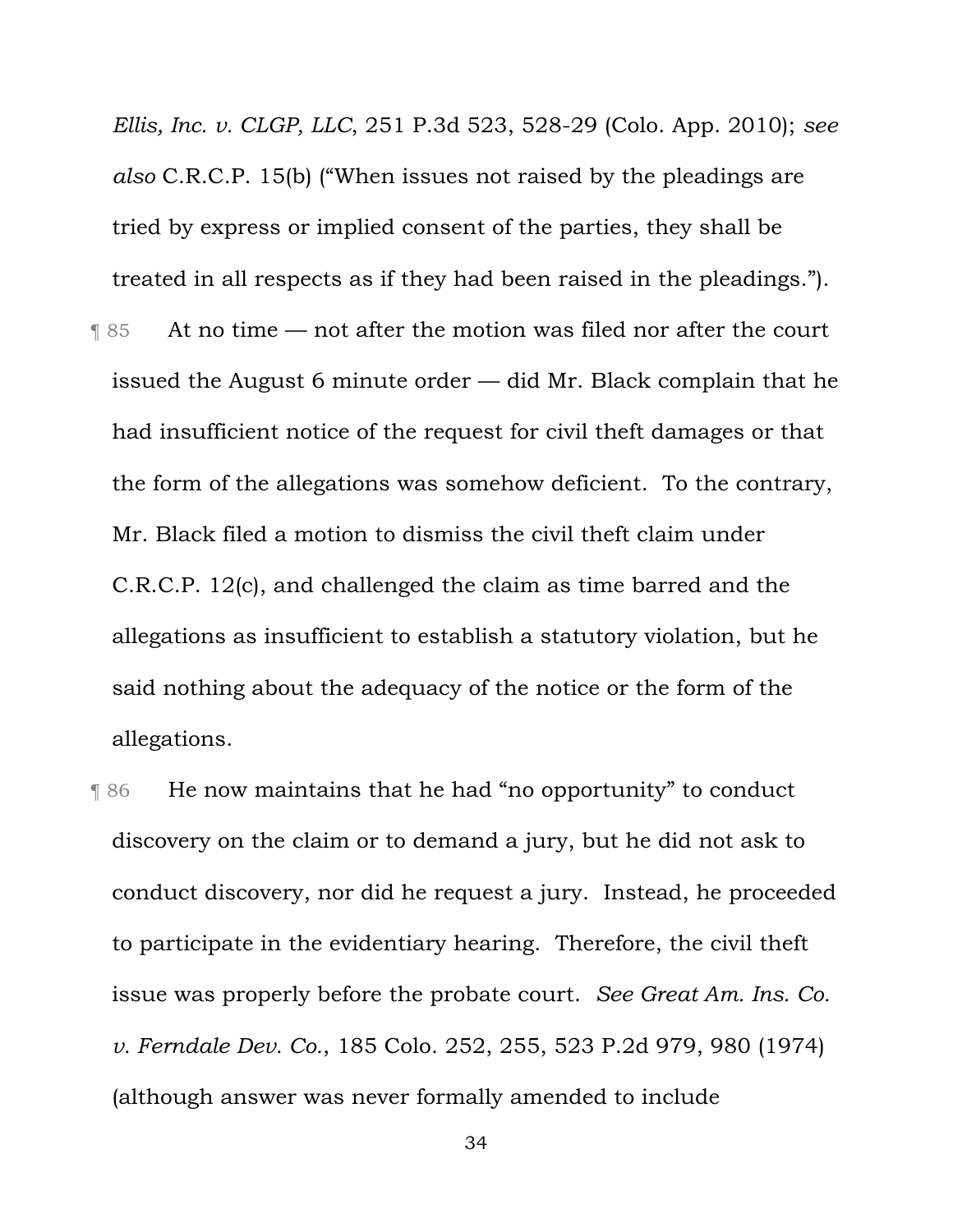affirmative defense, issue was properly before the court where opposing counsel never objected to the issue being tried).

#### B. Timeliness of the Civil Theft Claim

- ¶ 87 In the alternative, Mr. Black contends that the civil theft claim is time barred. A claim for civil theft must be brought within two years after "the date both the injury and its cause are known or should have been known by the exercise of reasonable diligence." §§ 13-80-102(1)(a), 13-80-108(1), C.R.S. 2017. The date a claim accrues is a question of fact that we review for clear error. *Williams v. Crop Prod. Servs., Inc.*, 2015 COA 64, ¶ 4.
- ¶ 88 Mr. Black says that the claim accrued in March 2013, when the court issued its order authorizing the disclaimer. At that point, his argument goes, he had sufficiently disclosed the nature of the disclaimer transaction, and the court and all interested parties were on notice of his intent to convert Joanne's assets for his own benefit. But we have already rejected that argument for purposes of the breach of fiduciary duty analysis, and so we reject it for present purposes as well.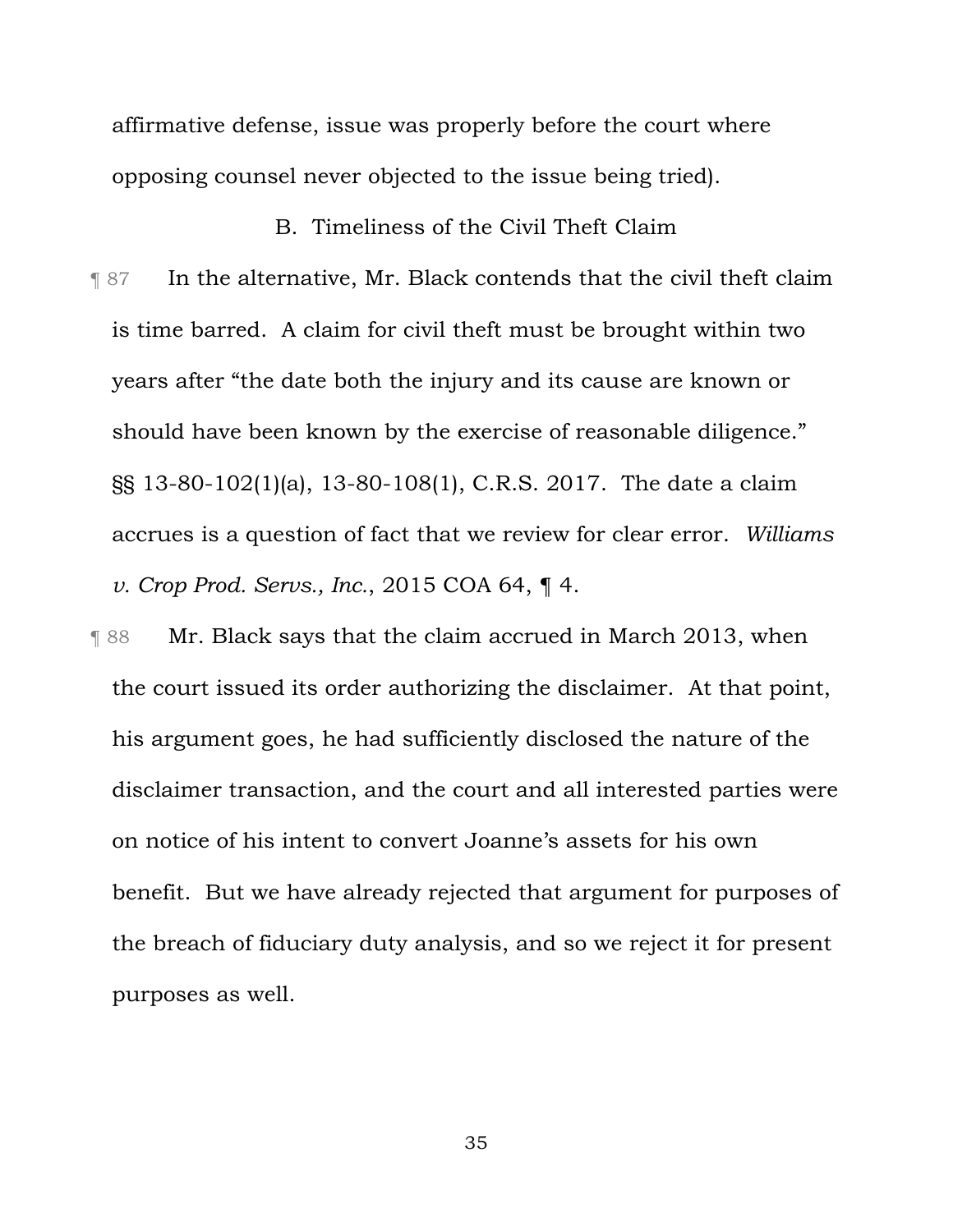- ¶ 89 Instead, we affirm the probate court's finding, which is amply supported by the record, that the claim accrued in September 2014, when Mr. Black filed an amended annual report.
- ¶ 90 Mr. Black's original inventory did not accurately represent Joanne's assets on the date of his appointment or reveal the transfer of assets to Mr. Black. Instead, the inventory simply listed Joanne's assets (minus the Roth IRA, which was omitted entirely) as of the end of March 2013, after Mr. Black had diverted \$1 million into the Issue Trust. Thus, as Mr. Black's conservatorship counsel recognized, the inventory might have given the false impression that all of Joanne's POD assets were disclosed, but that the assets had lost value over time. It was not until September 2014, when Mr. Black filed an amended accounting that showed some irregularities in his management of the conservatorship estate, that the parties had any reason to suspect misconduct. Therefore, the probate court did not err in determining that the civil theft claim accrued in September 2014 and was timely asserted in June 2015.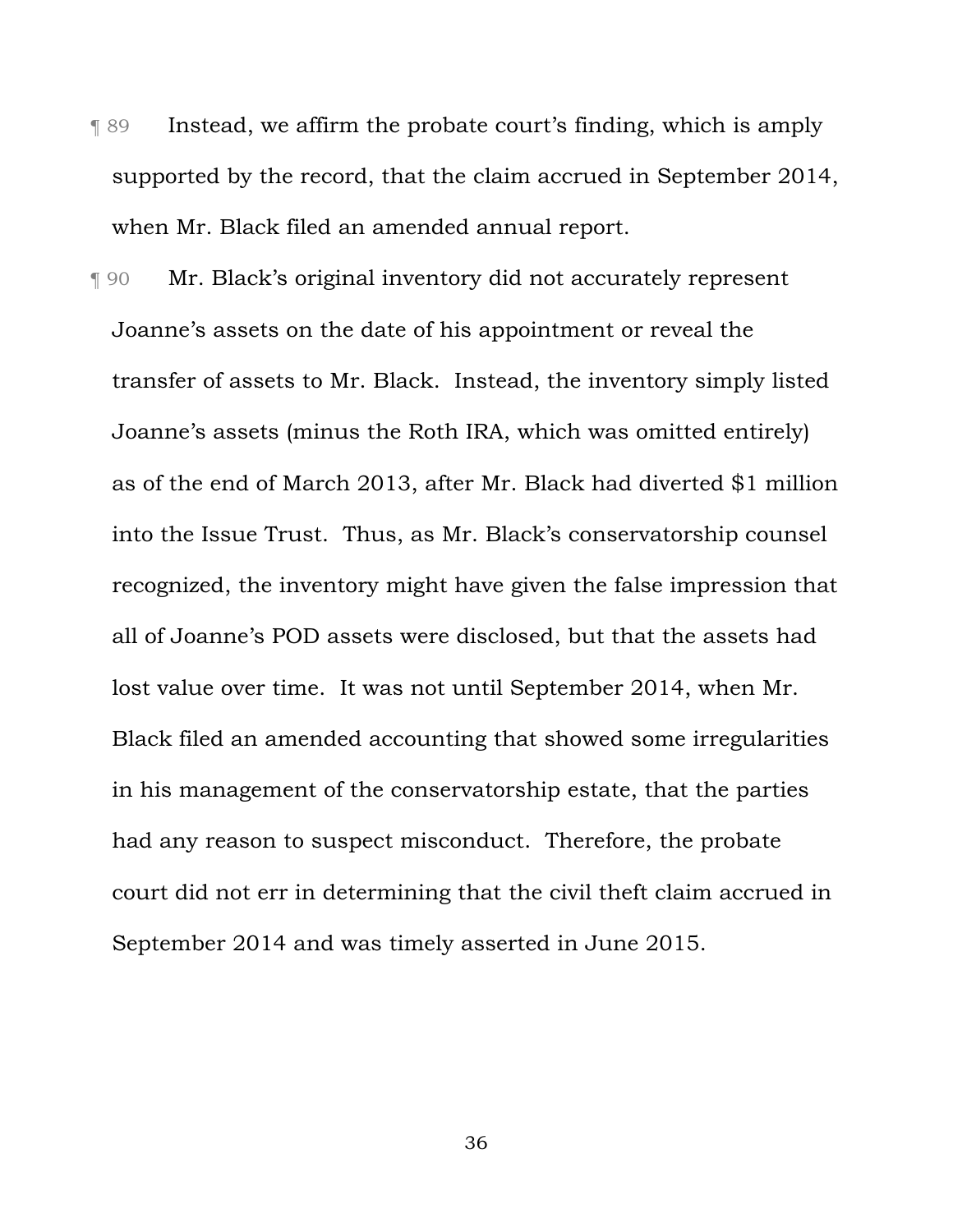## C. Sufficiency of the Evidence of Theft

- **The 91** On the merits, Mr. Black contends that there was insufficient evidence in the record to support the court's finding that he committed civil theft.
- ¶ 92 When sufficiency of the evidence is challenged on appeal, we must determine whether the evidence, viewed as a whole and in the light most favorable to the prevailing party, is sufficient to support the ruling. *Parr v. Triple L & J Corp.*, 107 P.3d 1104, 1106 (Colo. App. 2004). Where, as here, the party challenges the court's factual findings, we review those findings for clear error. *Fid. Nat'l Title Co. v. First Am. Title Ins. Co.*, 2013 COA 80, ¶ 13. Because the credibility of the witnesses and the sufficiency, probative effect, and weight of all the evidence, as well as the inferences and conclusions to be drawn therefrom, are all within the province of the trial court, we will not disturb the court's findings of fact unless they are so clearly erroneous as to find no support in the record. *Id.*
- **Therefore Figure 1**93 To recover civil theft damages, a party must prove, by a preponderance of the evidence, that the defendant committed all of the elements of criminal theft. *Itin*, 17 P.3d at 134. A person commits theft when he "knowingly obtains, retains, or exercises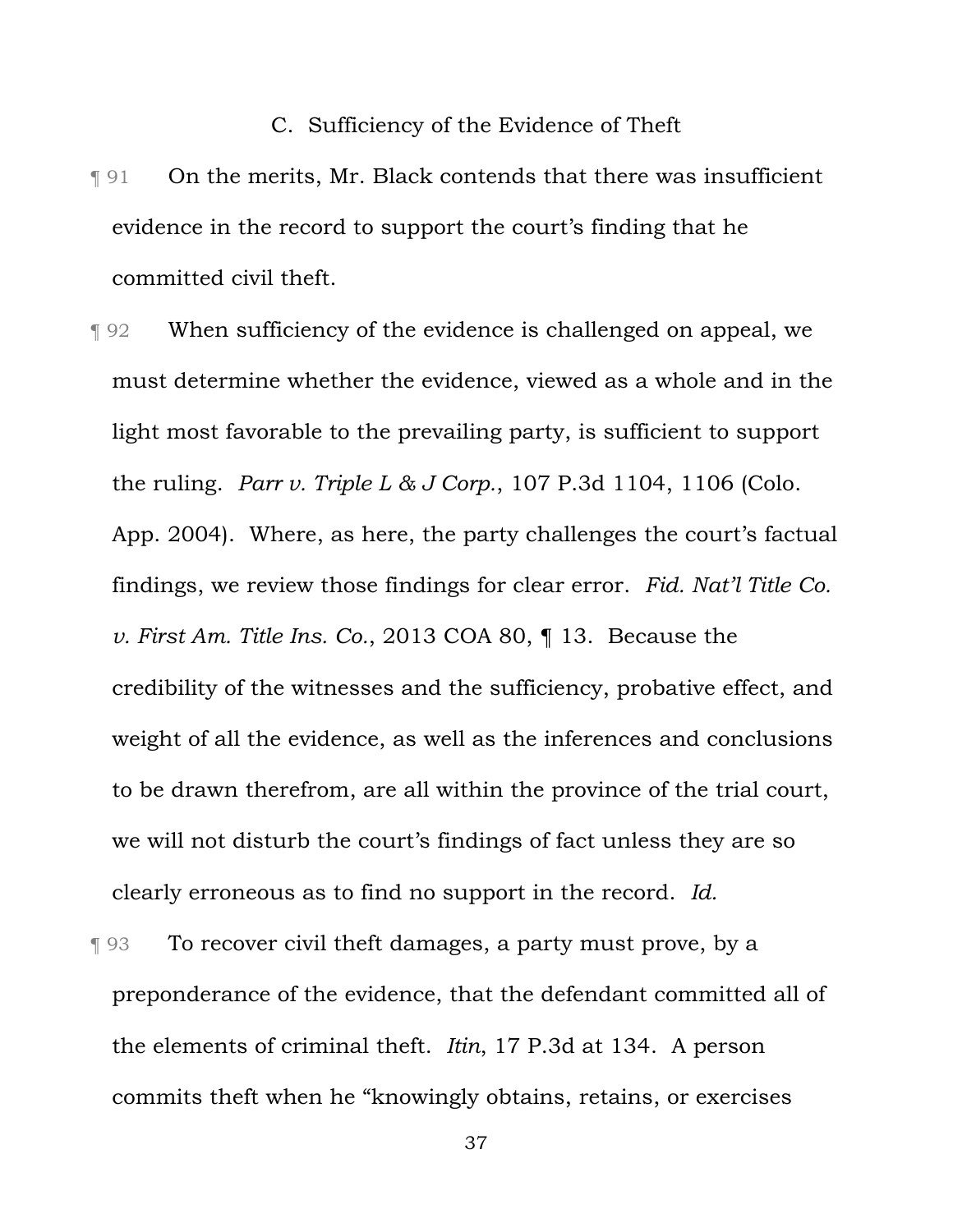control over anything of value of another without authorization or by threat or deception" with the intent to deprive the other person permanently of the thing of value. § 18-4-401(1), C.R.S. 2017. "[T]heft by deception requires proof that misrepresentations caused the victim to part with something of value and that the victim relied upon the swindler's misrepresentations." *People v. Roberts*, 179 P.3d 129, 132 (Colo. App. 2007) (quoting *People v. Warner*, 801 P.2d 1187, 1189-90 (Colo. 1990)), *aff'd*, 203 P.3d 513 (Colo. 2009), *superseded by statute on other grounds*, Ch. 244, sec. 2, § 18-4- 401(4), 2009 Colo. Sess. Laws 1099-1100.

- ¶ 94 Mr. Black does not dispute that there was sufficient evidence that he obtained control over Joanne's assets with the intent to permanently deprive her of them. He disputes only the probate court's finding of deception.
- ¶ 95 A finding of deception requires proof that the defendant made misrepresentations to the victim.4 In this context, a

l

<sup>4</sup> In this case, the misrepresentations made to the probate court are sufficient. *See People v. Devine*, 74 P.3d 440, 444 (Colo. App. 2003) (deception made upon the probate court in an effort to commit theft from a victim's estate satisfies the requirements of section 18-4- 401(1), C.R.S. 2017). To the extent this creates any appearance of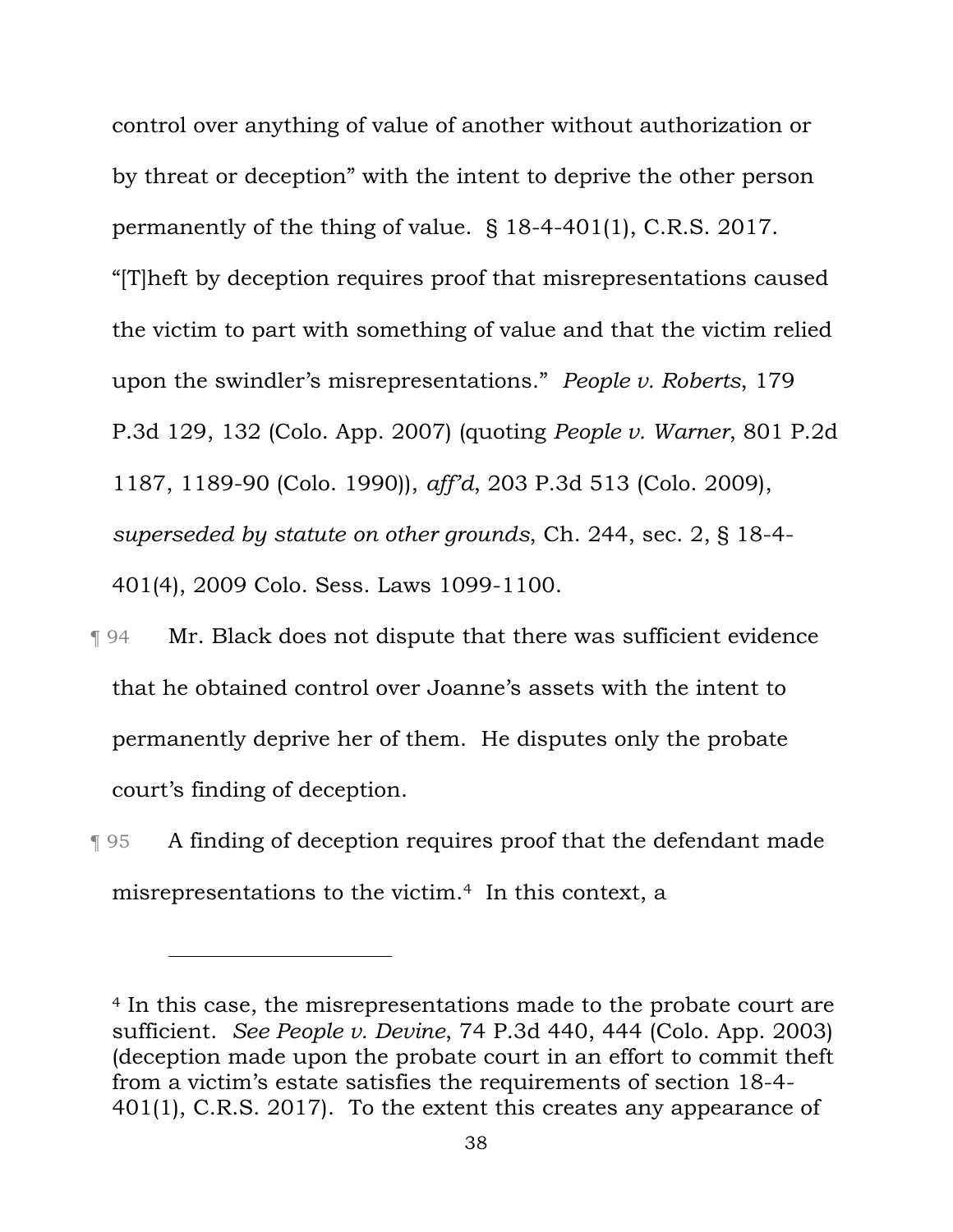"misrepresentation is a false representation of a past or present fact or a promise to perform a future act made with the present intention not to perform the promise or future act." *People v. Lewis*, 710 P.2d 1110, 1116-17 (Colo. App. 1985). This includes statements that are misleading or "convey a false understanding . . . by concealment of information." *People v. Harte*, 131 P.3d 1180, 1185 (Colo. App. 2005); *see also People v. Campbell*, 58 P.3d 1148, 1161 (Colo. App. 2002) (failure to disclose material information could support element of theft by deception).

**The record supports the probate court's finding that Mr. Black** made misrepresentations or misleading statements or that he concealed material facts:

> • In his petitions to the probate court, Mr. Black averred that Joanne was "entitled to approximately \$3 million," and he pledged to place the POD assets in trust for her benefit. In reality, though, Mr. Black sought appointment as

impropriety with the probate court acting as the fact finder, Mr. Black did not raise this issue in the probate court or on appeal. Because he could have moved to disqualify the judge, but did not, he cannot now complain about any appearance of impropriety caused by the judge adjudicating the civil theft claim. *See Bishop & Co. v. Cuomo*, 799 P.2d 444, 447 (Colo. App. 1990).

l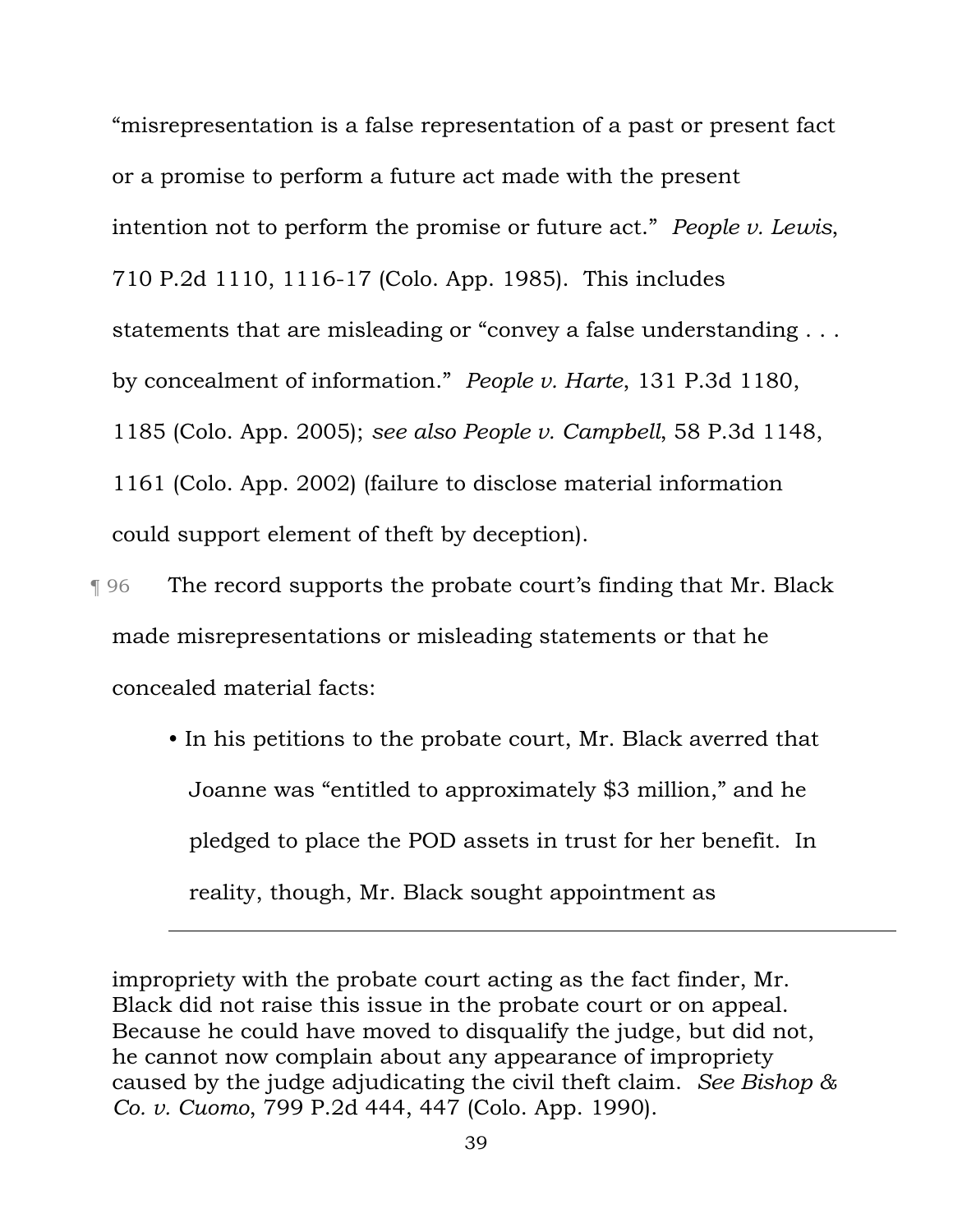conservator precisely because he believed that Joanne was *not* entitled to \$3 million, but only to a two-thirds share of those assets, and he intended from the start to divert onethird for his own benefit, despite his duty of loyalty to Joanne.

- Mr. Black appropriated the entire value of the Roth IRA. Just after he exercised the disclaimer, he moved those funds into multiple accounts in the names of his children. He did not disclose the conversion of the Roth IRA funds to anyone, including his lawyer. At the hearing, he testified that he was advised to divest Joanne of the Roth IRA funds "for tax reasons," but he could not identify the source of that advice.
- Mr. Black testified that he offset the value of the Roth IRA funds against his share of estate funds, but the independent accounting expert's report contradicted that testimony.
- Mr. Black was required to submit an original inventory of Joanne's assets as of the date of his appointment in December 2012. He determined, apparently with input from his lawyer, that it would be more "sensible" to file an original inventory that showed Joanne's assets as of March 31,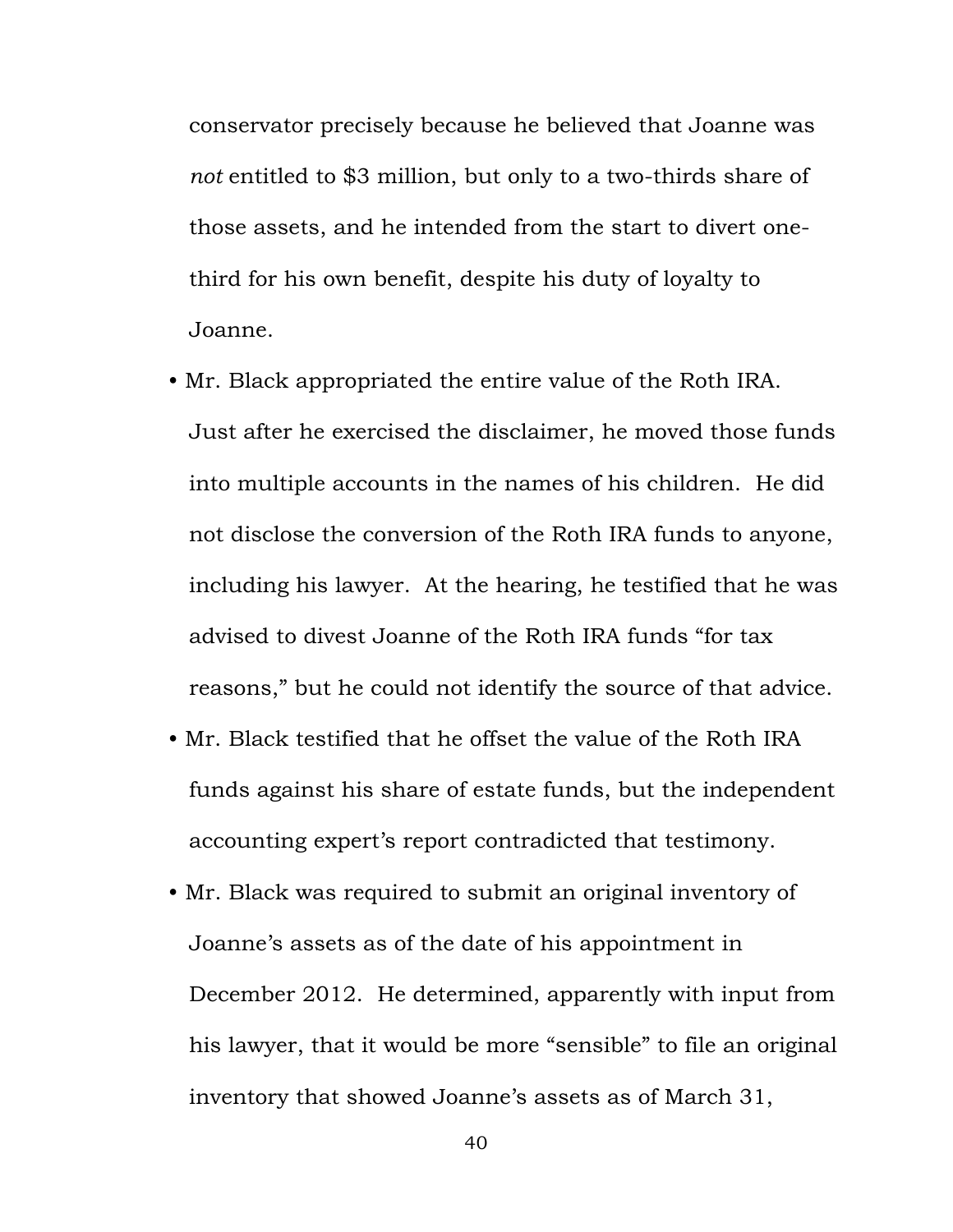2013, *after* he had exercised the disclaimer. Thus, the inventory did not disclose that \$1 million of the POD assets had been redirected into the Issue Trust. Mr. Black's lawyer acknowledged that the inventory might have conveyed the false impression that all of the POD assets had been distributed to the SNT but had depreciated in value between December 2012 and March 2013.

- Mr. Black did not disclose the Roth IRA funds on the inventory.
- At trial, Mr. Black testified that "all the money is accounted for. There have been no improprieties, no misdeeds, no misspending of money." He insisted that the allegations were a "complete concoction." In fact, Mr. Black's own accounting expert concluded that Mr. Black had failed to distribute even two-thirds of the assets to Joanne, leaving a "shortfall" owed by Mr. Black. According to the independent accounting expert, the estate no longer had sufficient assets to cover the shortfall. (Mr. Black admitted to paying his personal income taxes, his children's private school tuition, and his older children's student loan bills from the estate.)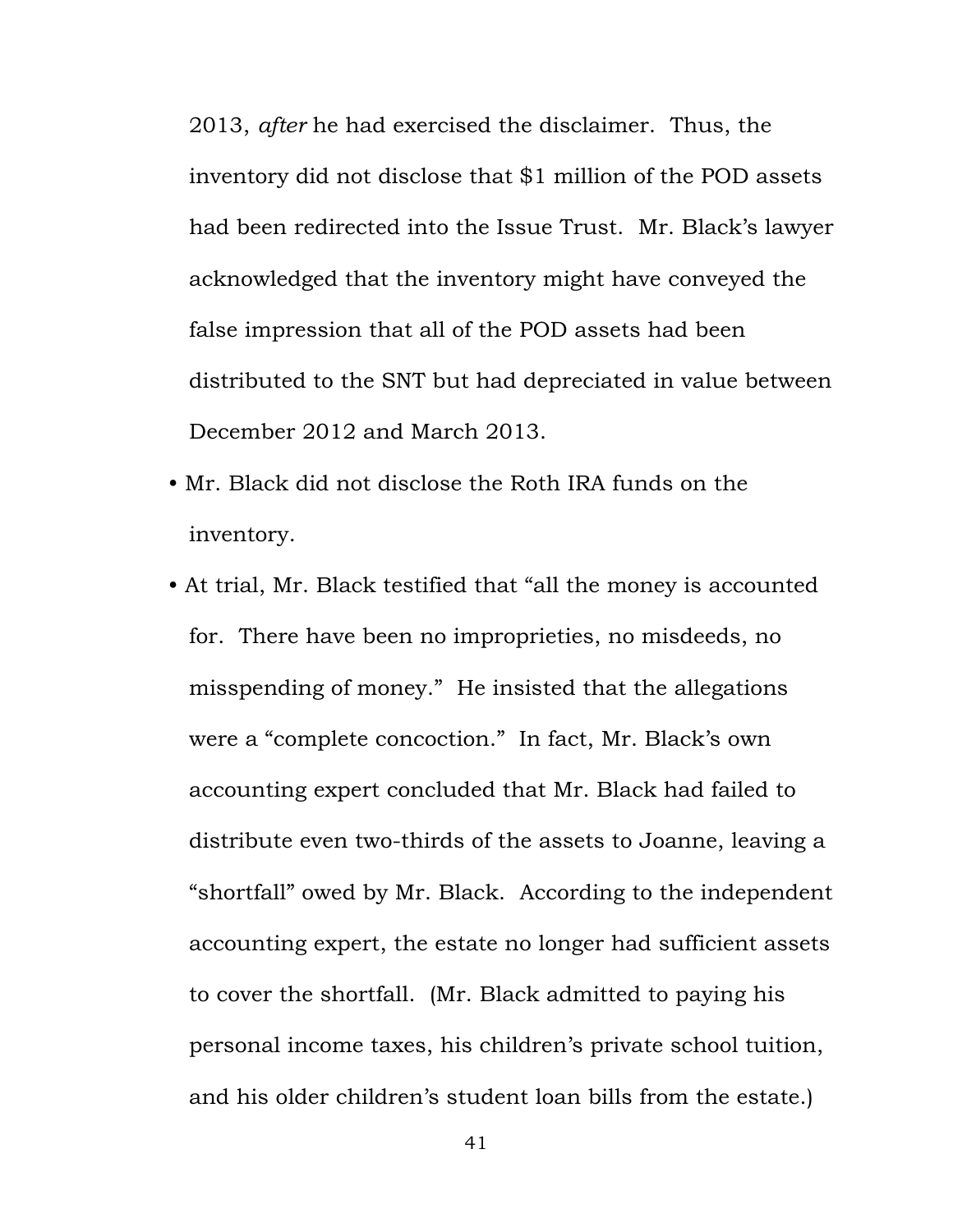**Text** 97 Mr. Black also contends that there was insufficient evidence of reliance and that the court failed to make findings of fact on this element. When a conservator allegedly commits theft from a protected person by deception on the probate court, reliance is established if the probate court relied on the misrepresentations in authorizing the theft. *People v. Devine*, 74 P.3d 440, 444 (Colo. App. 2003).

¶ 98 Here, the court made clear that it relied on Mr. Black's misrepresentations in authorizing the disclaimer, and that it would not have authorized the transaction had it known the true facts. Any documentary evidence contradicting Mr. Black's misrepresentations does not negate the court's reliance. *See People v. Carlson*, 72 P.3d 411, 416 (Colo. App. 2003) (victim's testimony that he relied on defendant's misrepresentation was sufficient to prove reliance, despite the fact that victim reviewed documents that purported to conflict with the misrepresentation).

**The Struth We are not persuaded by Mr. Black's contention that his** purported reliance on counsel negates any finding of deception. ¶ 100 For one thing, his lawyer testified that Mr. Black did not disclose his conversion of the Roth IRA funds. Thus, contrary to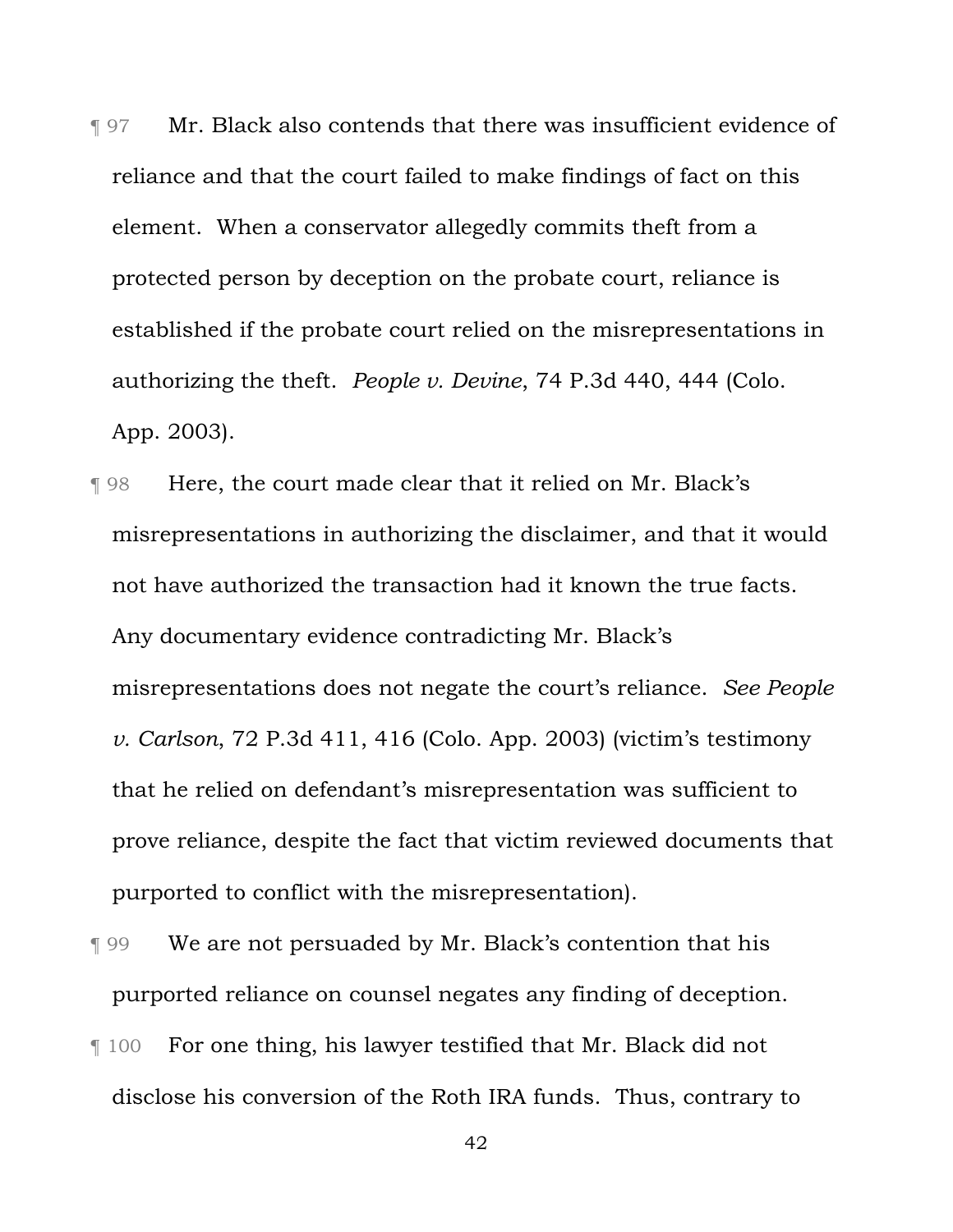Mr. Black's assertion, he did not "provid[e] full information to counsel."

¶ 101 Moreover, the court was not required to credit Mr. Black's testimony that he acted strictly in accordance with the advice of counsel. Mr. Black acknowledged that he, not his lawyer, devised the plan to seek appointment as Joanne's conservator for the purpose of redistributing the POD assets. The probate court did not have to accept Mr. Black's assurances that once he became conservator, his conduct was dictated entirely by his lawyer. The probate court's rejection of Mr. Black's testimony turns on credibility determinations that are binding on us, and we may not substitute our judgment for that of the probate court. *People v. Poe*, 2012 COA 166, ¶ 14.

¶ 102 Accordingly, we conclude the evidence was sufficient to sustain a finding that Mr. Black committed civil theft.

¶ 103 Mr. Black contends that the probate court committed a series of errors that rendered the evidentiary hearing so unfair that reversal is required.

V. The Fairness of the Hearing

## A. Denial of Continuances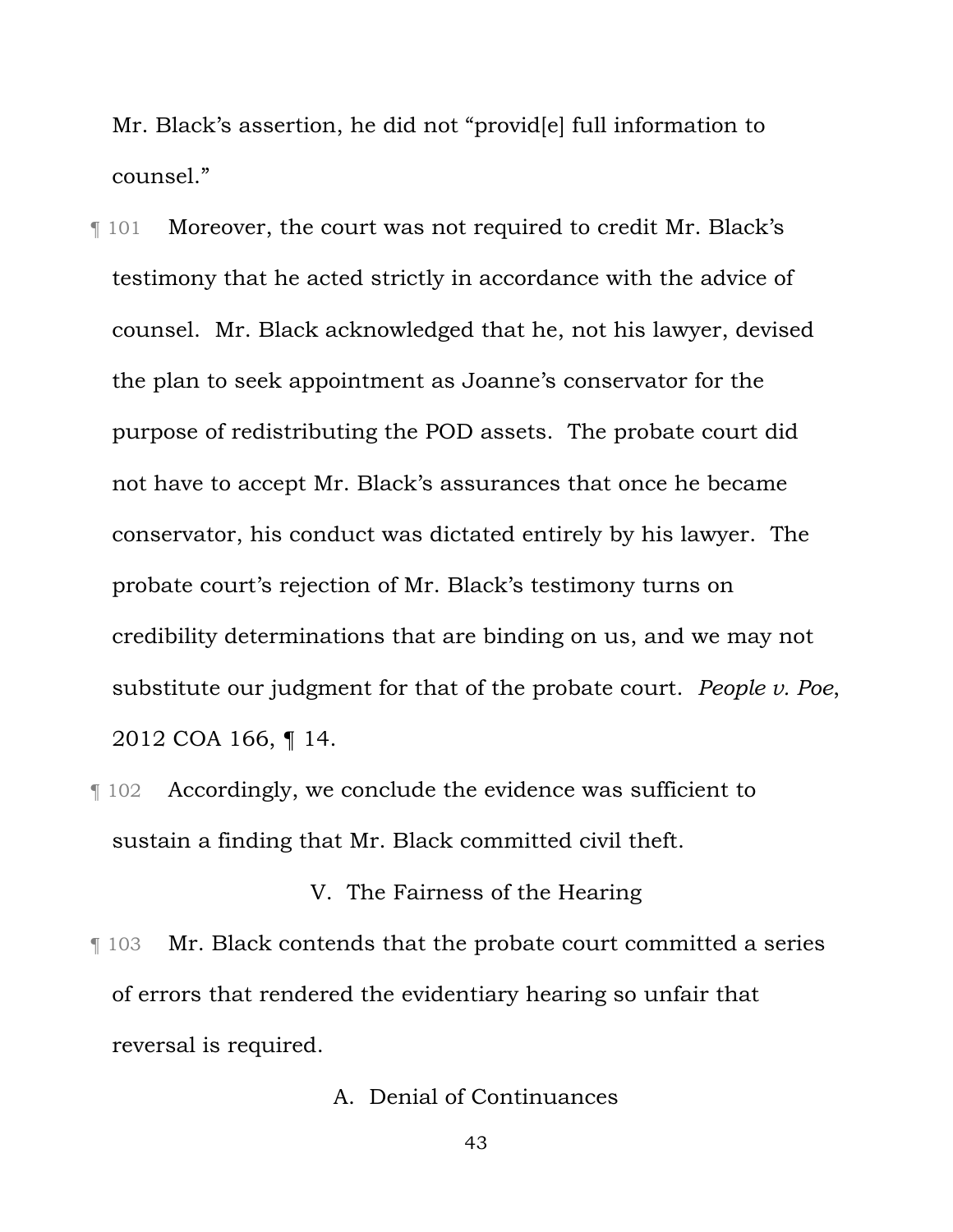¶ 104 Mr. Black insists that the court abused its discretion when it denied two requests for continuances of the evidentiary hearing. ¶ 105 In his first request for a continuance, Mr. Black's litigation counsel argued that he needed additional time to conduct discovery, including "likely" taking depositions. The court denied the request, noting that the New York proceedings had created some urgency to resolve the breach of fiduciary duty allegations. But, to accommodate Mr. Black's potential deposition schedule, it substantially shortened the interested parties' time to respond to written discovery.

¶ 106 In his second request for a continuance, submitted a week before the surcharge and civil theft hearing in September 2015, Mr. Black's litigation counsel told the court that his mother had recently died and that he had suffered a knee injury, circumstances that affected his ability to prepare for the hearing. The court expressed sympathy but denied the request, citing the ongoing proceedings in New York and the difficulty in scheduling the September hearing.

¶ 107 The decision to grant or deny a continuance lies within the sound discretion of the trial court and will not be set aside on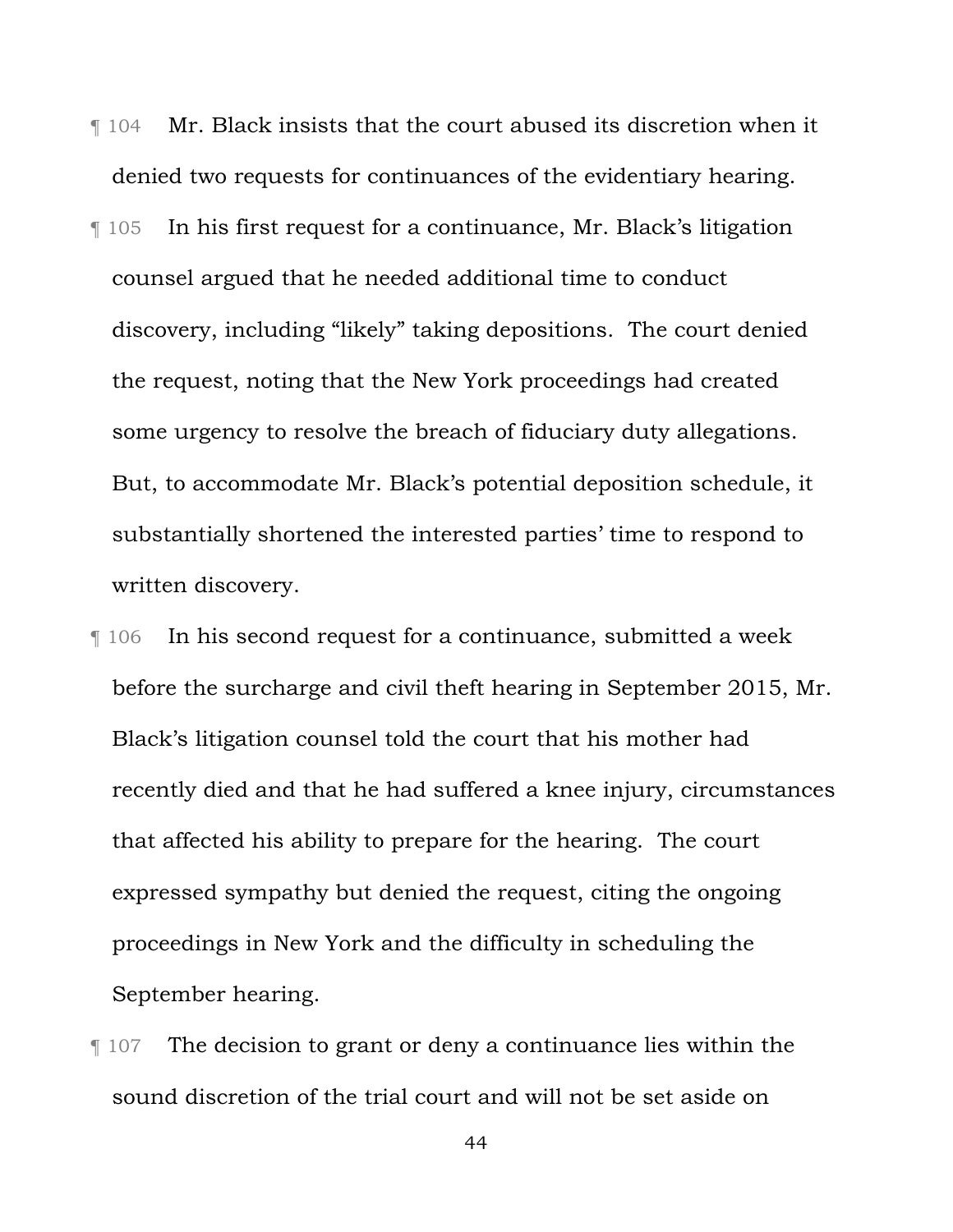appeal absent a clear abuse of discretion. *Butler v. Farner*, 704 P.2d 853, 858 (Colo. 1985). In determining whether to grant a continuance, the court should consider the circumstances of the particular case, weighing the right of the party requesting the continuance to a fair hearing against the prejudice that may result from delay. *Id.* Even if the court abuses its discretion, however, reversal is not warranted unless a party demonstrates actual prejudice. *People v. Chambers*, 900 P.2d 1249, 1253 (Colo. App. 1994).

- ¶ 108 We discern no abuse of discretion in the court's denial of the requests for continuances, but even if we did, Mr. Black has failed to allege, much less demonstrate, any prejudice, except in the most cursory terms.
- ¶ 109 He says the denial of the first request was prejudicial because it prevented him from deposing the cousin. But he does not explain why he could not have deposed the cousin in the time allotted. Nor does he explain how the failure to depose the cousin rendered his cross-examination less effective. Moreover, counsel did not object to the cousin's testimony on the ground that he had not had an opportunity to depose the witness. Thus, the court's denial of the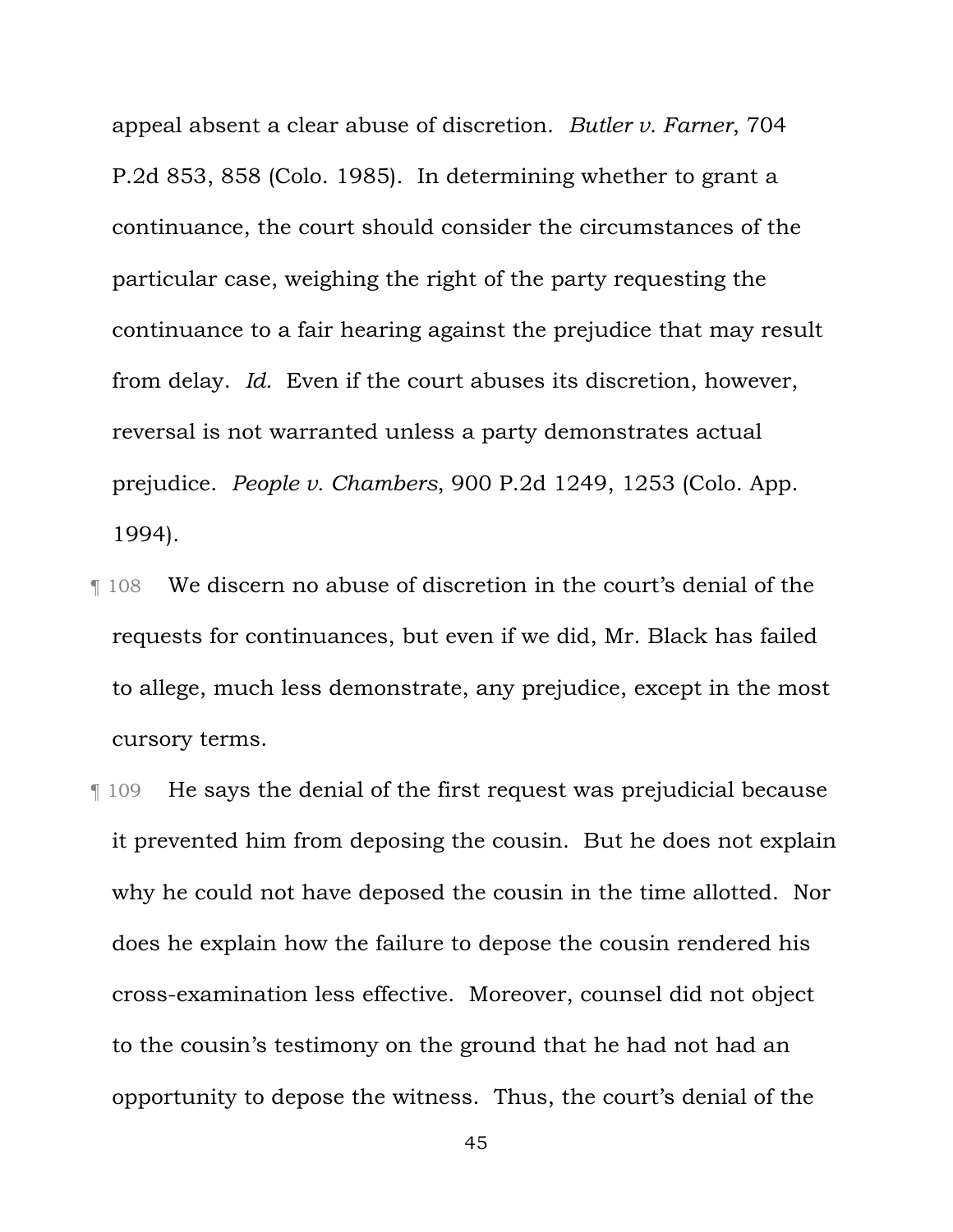first request does not constitute reversible error. *See, e.g.*, *id.* (no showing of prejudice resulting from denial of continuance on grounds of late endorsement of witness where the defendant crossexamined the witness and did not articulate how further investigation would have helped); *People v. Kraemer*, 795 P.2d 1371, 1376 (Colo. App. 1990) (no showing of prejudice from late endorsement of witness where defendant failed to establish that his preparation or performance would have been different had he known the content of the witness's testimony earlier).

¶ 110 As for the denial of the second request, Mr. Black says only that he was "deprived of [his] senior, experienced counsel." In fact, Mr. Black's litigation counsel attended the hearing, along with cocounsel who had participated in the prior proceedings. Mr. Black's litigation counsel told the court that he had assisted co-counsel in preparing for the hearing. Thus, in the absence of some particularized showing of prejudice, we discern no reversible error from the court's denial of the second request for a continuance. *See Farner*, 704 P.2d at 859 (no prejudice from denial of request for continuance due to unavailability of principal counsel when alternative counsel was available).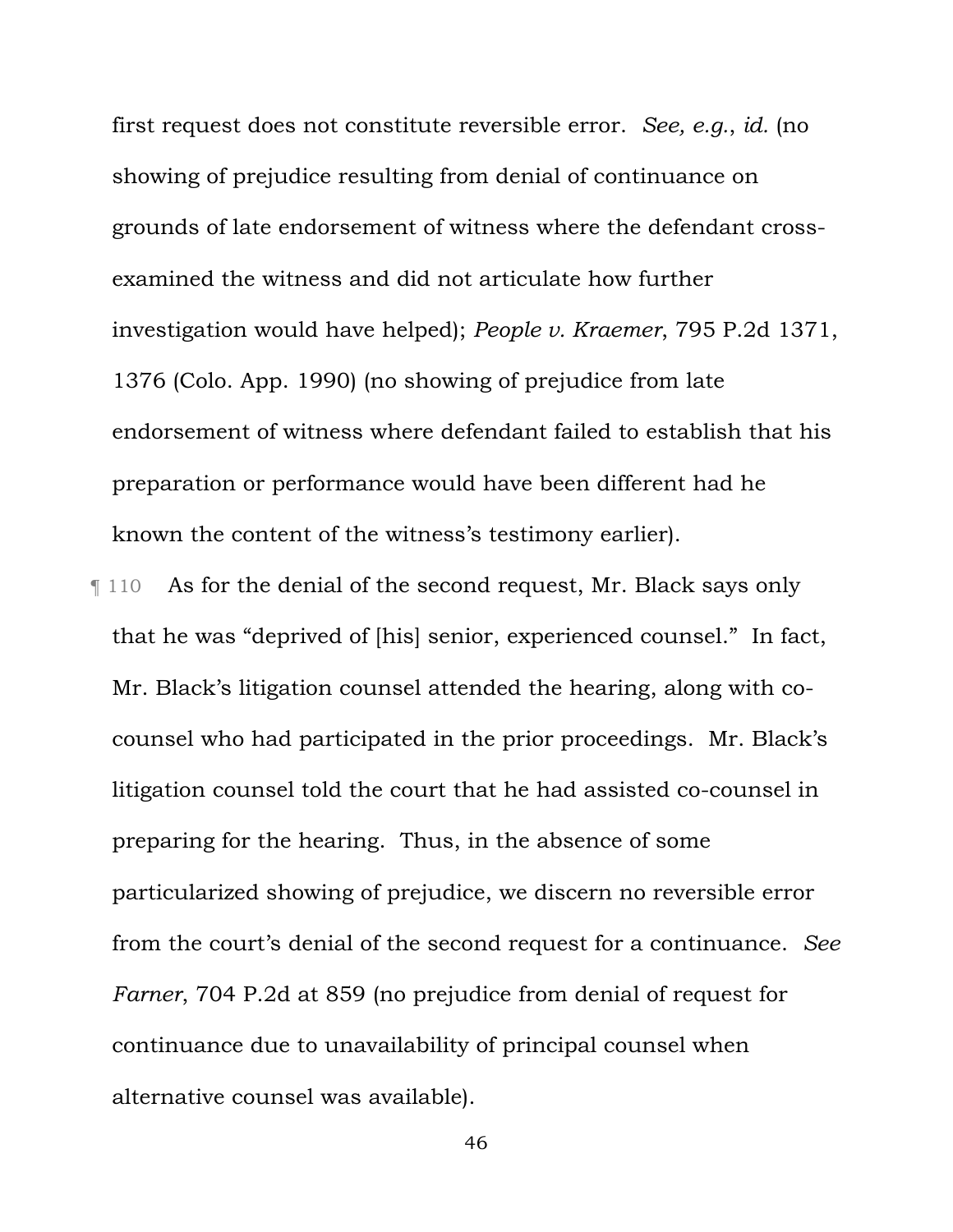#### B. Expert Witness

- ¶ 111 We also reject Mr. Black's contention that the court erred in excluding his proffered expert witness. We review a trial court's decision to exclude expert testimony for an abuse of discretion and will not overturn the court's ruling unless it is "manifestly erroneous." *People v. Williams*, 790 P.2d 796, 797-98 (Colo. 1990). ¶ 112 Pursuant to CRE 702, expert testimony is admissible if it will "assist the trier of fact to understand the evidence or to determine a fact in issue." "When the trial court is sitting as the fact finder, it need not admit expert testimony on an issue that it is capable of resolving itself." *Sniezek v. Colo. Dep't of Revenue*, 113 P.3d 1280, 1284 (Colo. App. 2005). The probate court determined that the expert testimony would not have been helpful, and we will not second-guess the court's determination.
- ¶ 113 Counsel explained that the expert would opine that Mr. Black's disclosures were sufficient to put the interested parties on notice of the effect of the disclaimer — in other words, according to counsel, the expert would "tell [the court] the law." To the extent the expert intended to testify about the correct legal standard, his testimony was inadmissible. *See, e.g.*, *People v. Pahl*, 169 P.3d 169,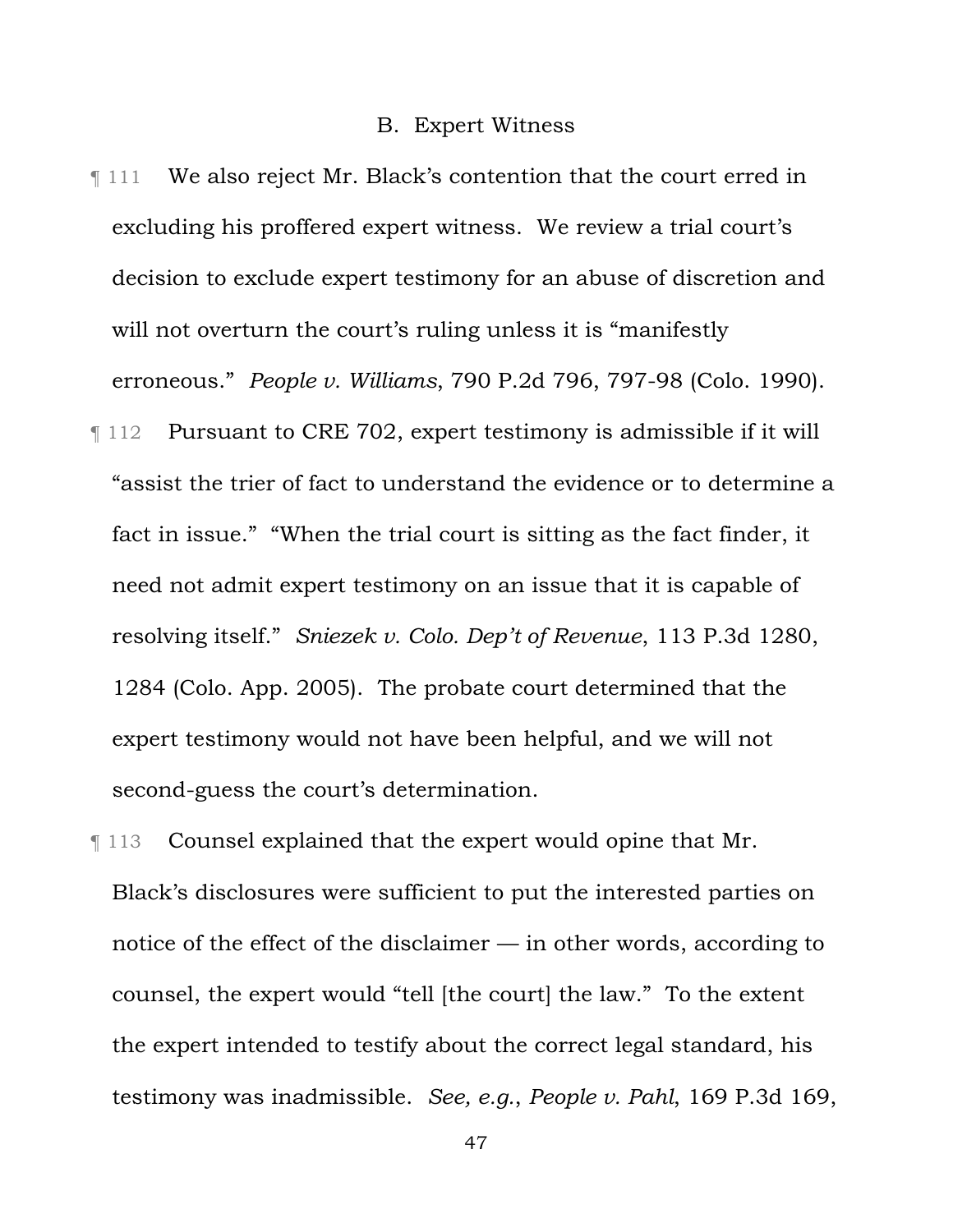182 (Colo. App. 2006) ("[A]n expert may not usurp the function of the court by expressing an opinion on the applicable law or legal standards.").

¶ 114 To the extent the expert intended to opine that the visitor's report, the doctor's letter, the proposed orders, and the will and trust documents disclosed the conflicted nature of the disclaimer transaction, the court could properly have concluded that it was in a better position than the expert to make that determination. As the court noted, resolution of the case depended on "the facts and the actions of what the people said and what they did and what they testified that they intended." The court acted well within its discretion in determining that the expert's testimony would not be helpful. *See Sniezek*, 113 P.3d at 1284; *see also Huntoon v. TCI Cablevision of Colo., Inc.*, 969 P.2d 681, 689 (Colo. 1998) (in considering admissibility of expert testimony, court must first determine whether the proffered expert testimony will be helpful to the trier of fact).

C. The Court's Comments During the Hearing ¶ 115 Mr. Black also contends that the court "improperly testified about key facts and witness credibility." He points to two instances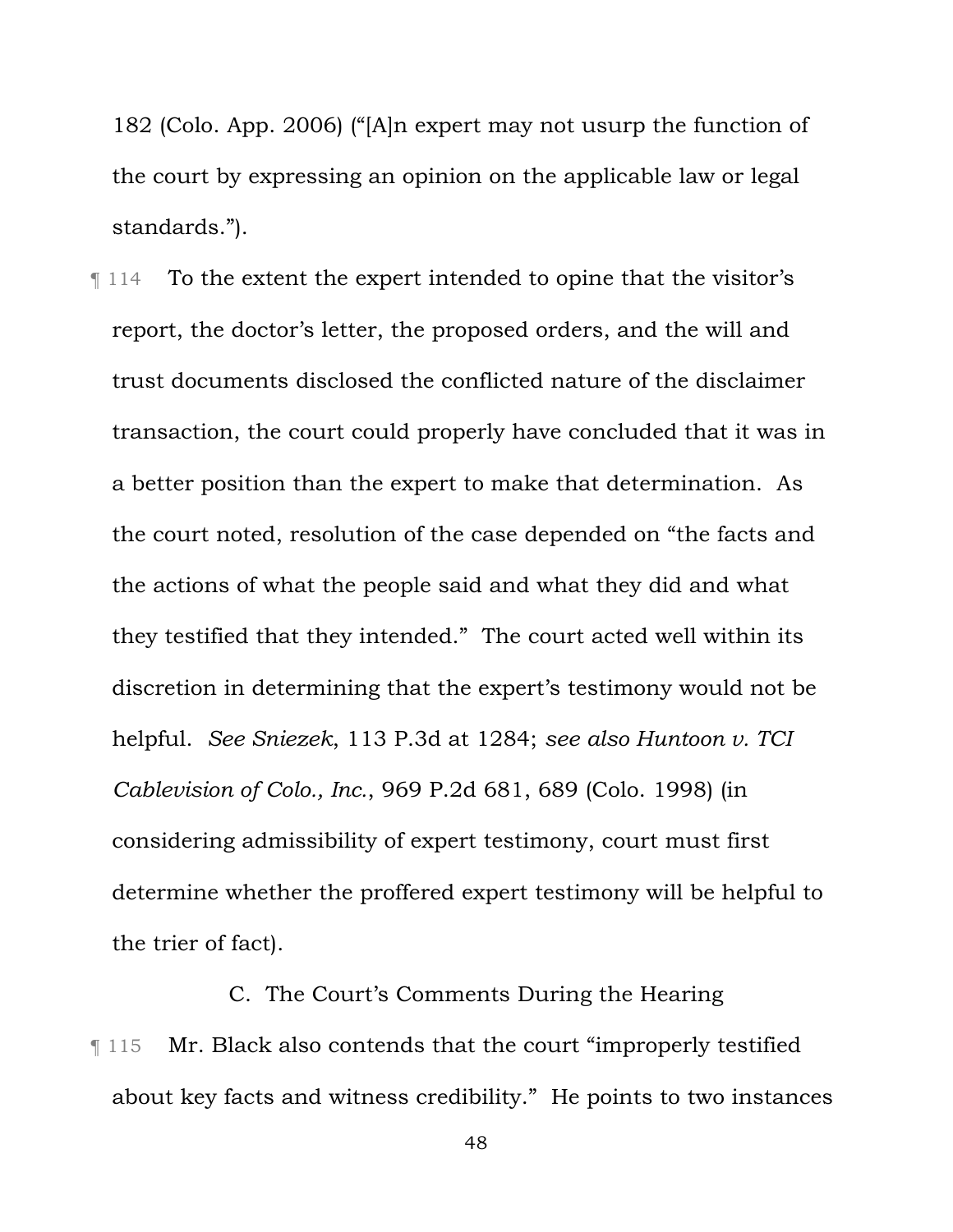of supposed improper conduct by the court: First, he recounts an exchange between litigation counsel and the court in which the court explained that, based on its own memory of the circumstances surrounding Mr. Black's disclosures, it "absolutely did not have any understanding that a third of these assets was going to go to somebody else." Second, he notes that, at one point in the hearing, the court stated that, based on its observations of Joanne's court-appointed counsel and the GAL, it was "satisfied" that neither of those interested parties had actual knowledge of Mr. Black's plan to convert his sister's assets for his benefit.

¶ 116 In addressing the first instance of alleged misconduct, we think some context is helpful. On the third day of the evidentiary hearing, Mr. Black's litigation counsel raised a question about the scope of the hearing. But that discussion quickly morphed into an argument by counsel on the merits of Mr. Black's position. Throughout counsel's extended argument, the court asked questions and made comments. Several minutes into the argument, after counsel had described all of the evidence purportedly proving that the GAL and Joanne's court-appointed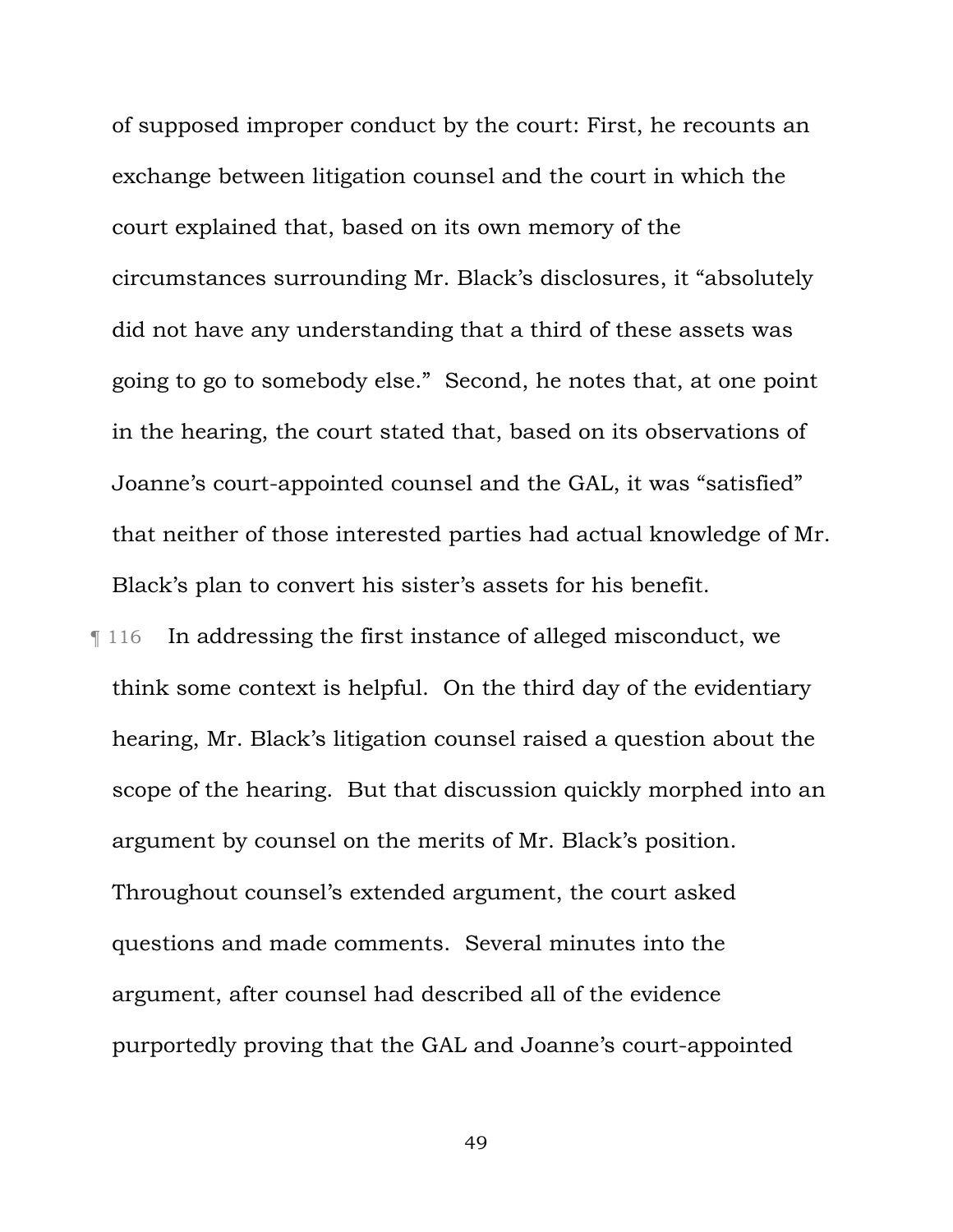counsel had actual knowledge that the disclaimer would divest

Joanne of one-third of her money, the following exchange occurred:

THE COURT: Well, [court-appointed counsel and the GAL] have already testified that that's not their understanding of the way this was going to work.

MR. BLACK'S COUNSEL: Well, I – I agree that that's what they testified to . . . .

We're now talking two and a half years later when apparently – I don't know why they're testifying the way they are, but I think it's pretty solid that they had actual knowledge because we – the record is also very clear that they had this will in their possession and they knew what the will did.

THE COURT: I mean, you know, part of the problem okay is I have my own independent memory of all this.

MR. BLACK'S COUNSEL: And I guess – I'm dying to ask you, what is it?

THE COURT: And I have to tell you it's really in accord with what everyone else is saying. I absolutely did not have any understanding that a third of these assets were going to go to somebody else.

MR. BLACK'S COUNSEL: Uh-huh.

THE COURT: It was my understanding that the disclaimer would go, the money would go into the estate and then all go back out into her trust.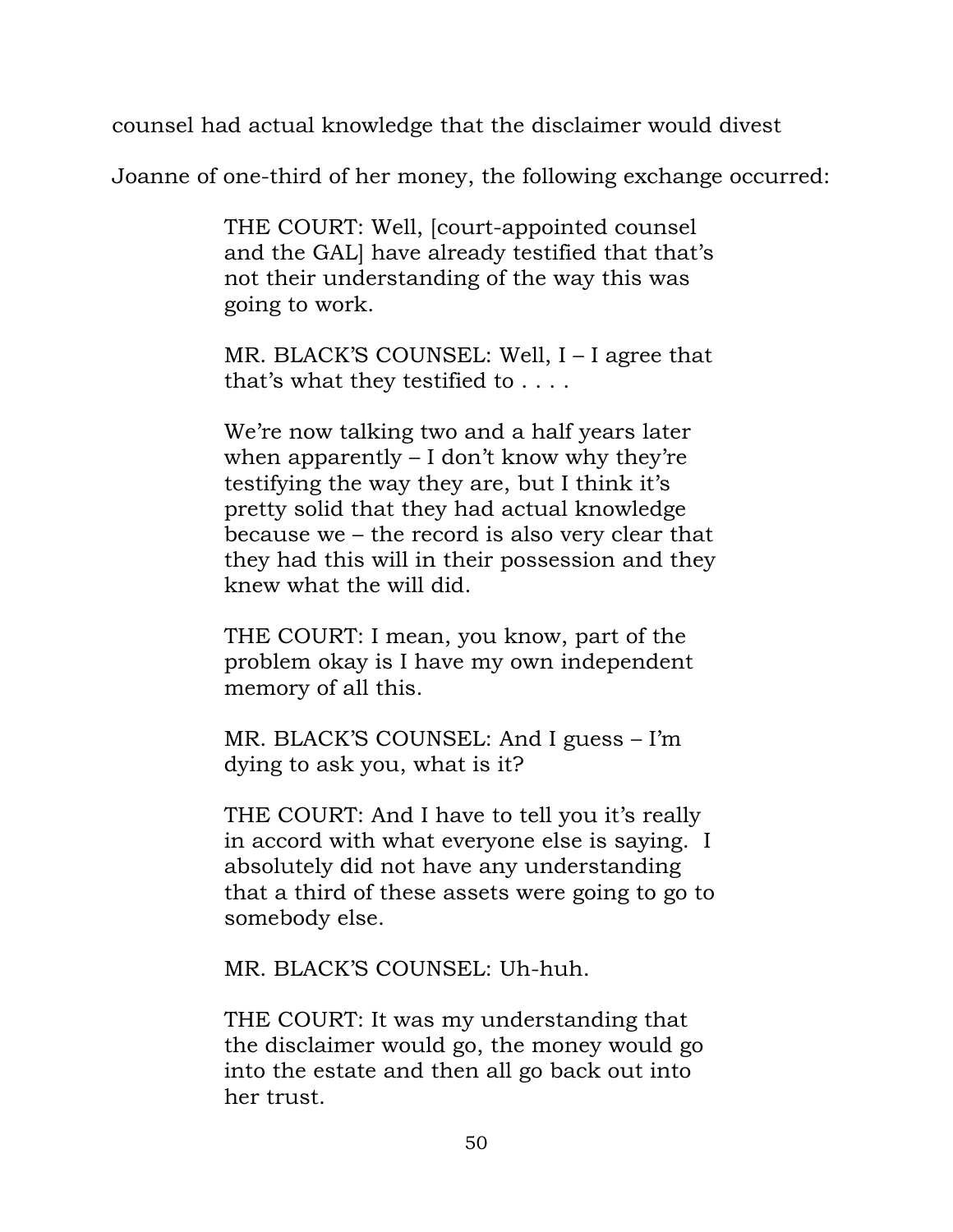MR. BLACK'S COUNSEL: And then 100 percent would go to –

THE COURT: Right.

 $\overline{a}$ 

MR. BLACK'S COUNSEL: And I appreciate your candidly sharing that with me, Your Honor.

¶ 117 As an initial matter, we are hard pressed to characterize the court's comments as error when they were essentially invited by Mr. Black's counsel. *Cf. Hansen v. State Farm Mut. Auto. Ins. Co.*, 957 P.2d 1380, 1385 (Colo. 1998) (Under the invited error doctrine, "a party may not later complain where he or she has been the instrument for injecting error in the case.").

¶ 118 And, contrary to his assertion on appeal, Mr. Black never objected to any of the court's comments during counsel's extended argument.<sup>5</sup> He complains that the court's spontaneous "testimony"

<sup>5</sup> Mr. Black says that his counsel told the court that he was "disturbed" by the court's comments; in fact, what he told the court was, "what I'm disturbed about is their [court-appointed counsel and the GAL] refusal to concede at any point that they might have known [about the effect of the disclaimer]" because "I just cannot accept that they didn't know that's what was going to happen." And he "cho[se] his words carefully" not because he was about to object to the court's comments and he thought the objection might offend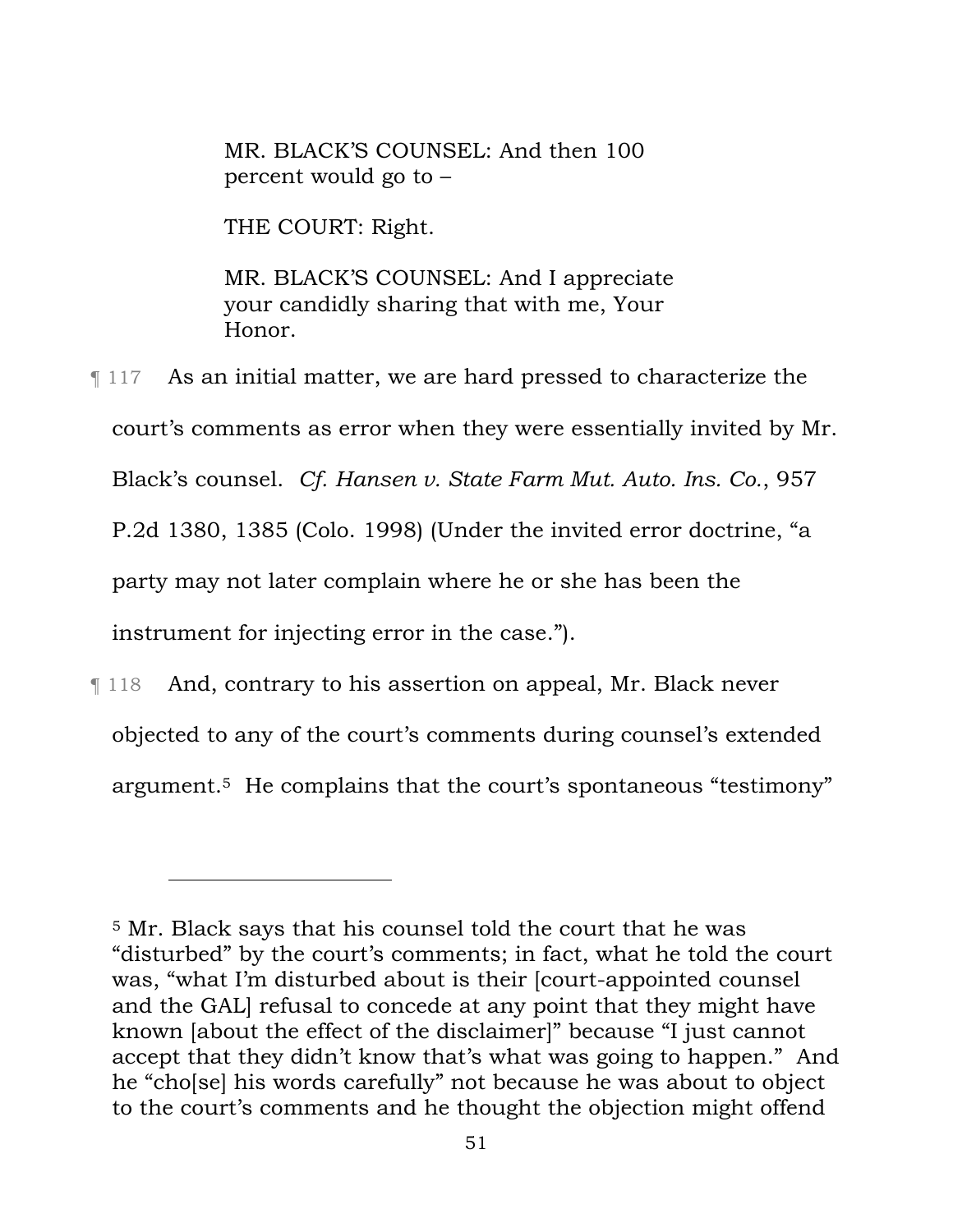deprived him of a right to cross-examine a witness, but he never sought a remedy. Mr. Black could have moved to disqualify the judge or requested that she recuse herself, which would have allowed him the opportunity to call her as a witness. Because Mr. Black never sought to disqualify the judge, he waived any claim that he was denied his right to cross-examine her. *See Estate of Binford v. Gibson*, 839 P.2d 508, 511 (Colo. App. 1992) (declining to consider untimely motion to recuse), *abrogated on other grounds by Scott v. Scott*, 136 P.3d 892 (Colo. 2006); *Bishop & Co. v. Cuomo*, 799 P.2d 444, 447 (Colo. App. 1990).

¶ 119 But perhaps more to the point, we reiterate that, in the probate court, Mr. Black argued vigorously that all of the interested parties had actual knowledge of, and had signed off on, Mr. Black's plan to take money from his sister. For example, during his extended argument, Mr. Black's counsel directed the court to a proposed order submitted by Mr. Black. When the court pointed out that it had not signed the order, counsel explained that he was offering the proposed order to show that "[court-appointed counsel]

l

the court, but because he was about to accuse Joanne's lawyer of knowingly allowing Mr. Black to convert Joanne's assets.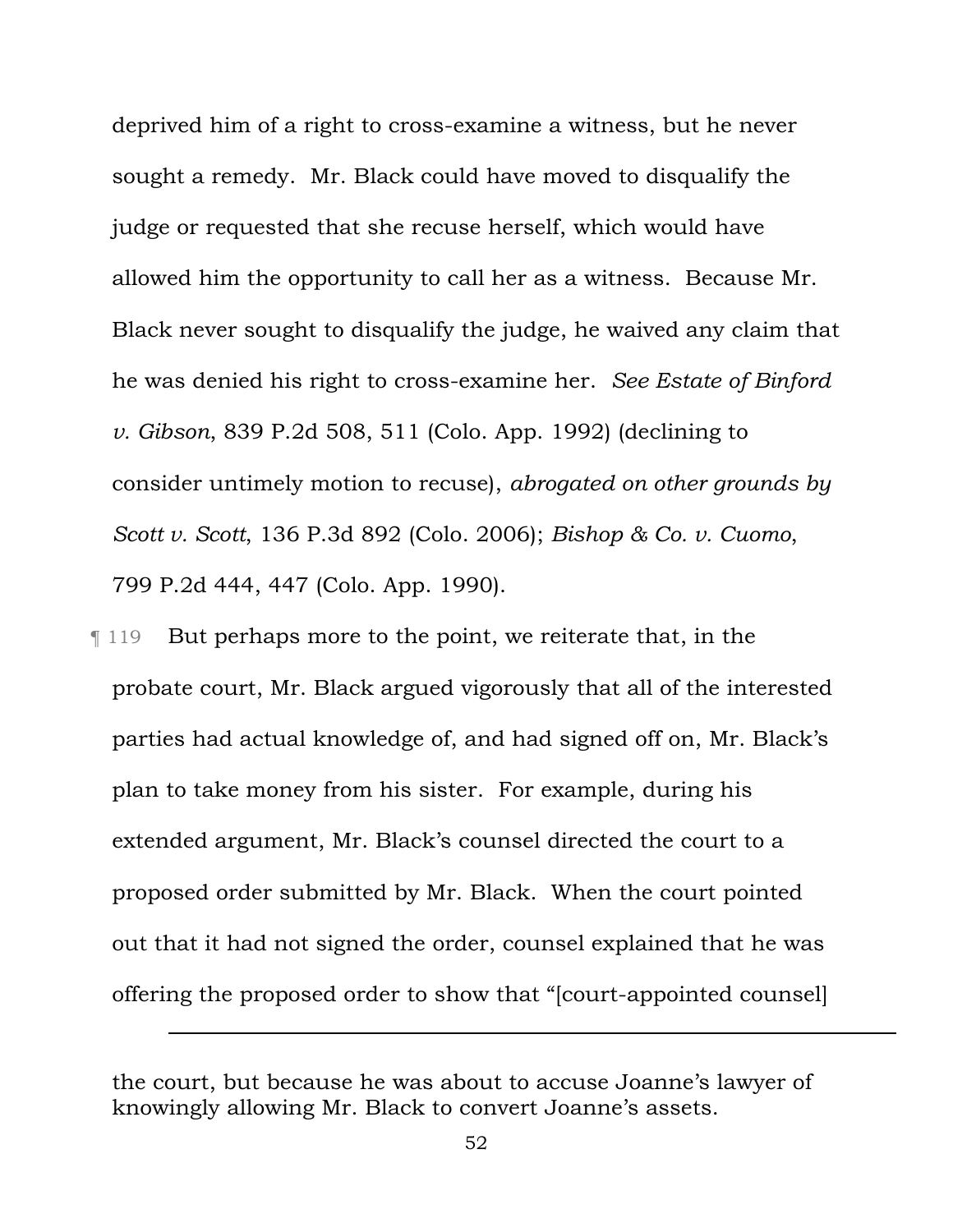and [the GAL] had actual knowledge of what the disclaimer was going to do." He also told the court about telephone conversations between Mr. Black's conservatorship counsel and the other interested parties, during which all parties supposedly reached "an agreement" that Mr. Black would take one-third of the assets by way of the disclaimer.

- ¶ 120 Thus, as we have explained, the court's comments at the hearing and in its written hearing order were a direct response to Mr. Black's actual notice argument. The court was not testifying as a witness; it was properly commenting on counsel's position that the court, as well as the interested parties, had understood (notwithstanding the less-than-full disclosure) that Mr. Black intended to reroute a portion of Joanne's assets into the Issue Trust. Under these circumstances, we cannot say that the court's comments were improper.
- ¶ 121 We now address the second instance of alleged misconduct, in which, according to Mr. Black, the court improperly commented on the credibility of two witnesses. In response to counsel's allegation that Joanne's lawyer and the GAL had both agreed to Mr. Black's plan, the court stated, "[court-appointed counsel] and [the GAL]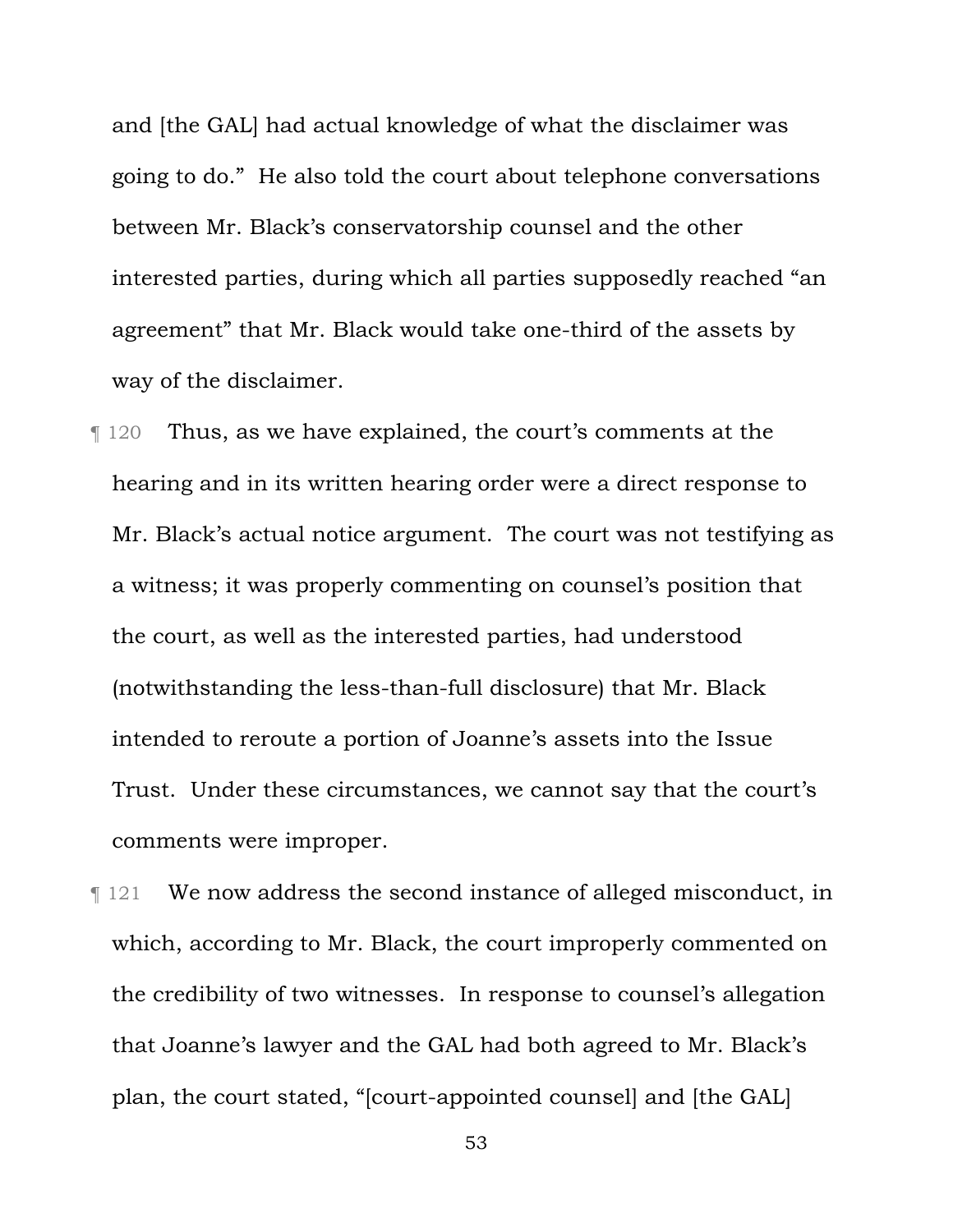don't get exercised about much and they're pretty exercised about this. So I'm satisfied that they really didn't know [about the effect of the disclaimer] and neither did I."

- ¶ 122 We note, as a preliminary matter, that the court may consider demeanor in assessing credibility. *People v. Constant*, 645 P.2d 843, 846 (Colo. 1982). But again, as Mr. Black acknowledges in his briefing, the court's comment went to whether the interested parties had actual knowledge of the conflicted nature of the disclaimer transaction, an argument raised by Mr. Black.
- ¶ 123 In sum, these two comments by the court did not render the four-day evidentiary hearing so unfair as to require reversal.

### VI. The 2013 Trust

- ¶ 124 Finally, Mr. Black contends that the probate court erred in concluding that he was not authorized to create a separate trust (the 2013 Trust), into which he deposited Joanne's workers' compensation benefits and her Social Security disability insurance benefits. We discern no error.
- $\parallel$  125 Pursuant to section 15-14-411(1)(d), C.R.S. 2017, a conservator must obtain "express authorization" from the court before creating a trust of property of the estate. In considering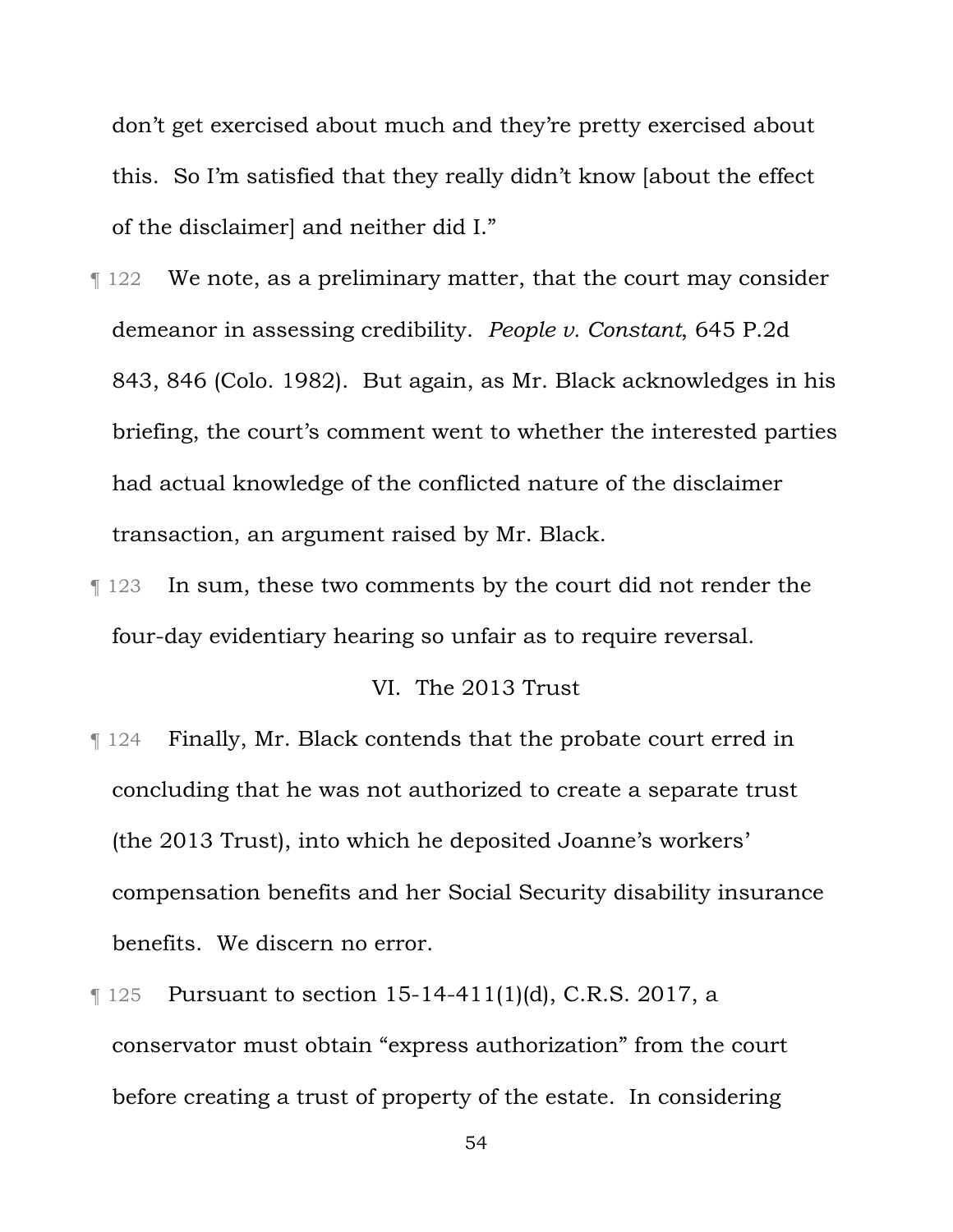whether to approve this request, the court must consider whether the trust is in the best interest of the protected person, along with numerous other factors. § 15-14-411(3).

¶ 126 Mr. Black insists that "express authorization" was obtained in the conservatorship order because he requested, and was granted, authority to "place [workers' compensation] benefits in trust for Respondent (Joanne Black Trust II)." However, no information (including documents related to the 2013 Trust) was submitted to the court that would have allowed it to make the necessary determination, required under section 15-14-411(3), of whether the 2013 Trust was in Joanne's best interest. And without this prior determination, the court could not have expressly authorized the 2013 Trust. Accordingly, we conclude that the probate court did not err in determining that the 2013 Trust was not expressly authorized.

## VII. Cross Appeal

¶ 127 Joanne cross-appeals, contending that the probate court erred by failing to make explicit findings denying her request to void the disclaimer. We discern no error.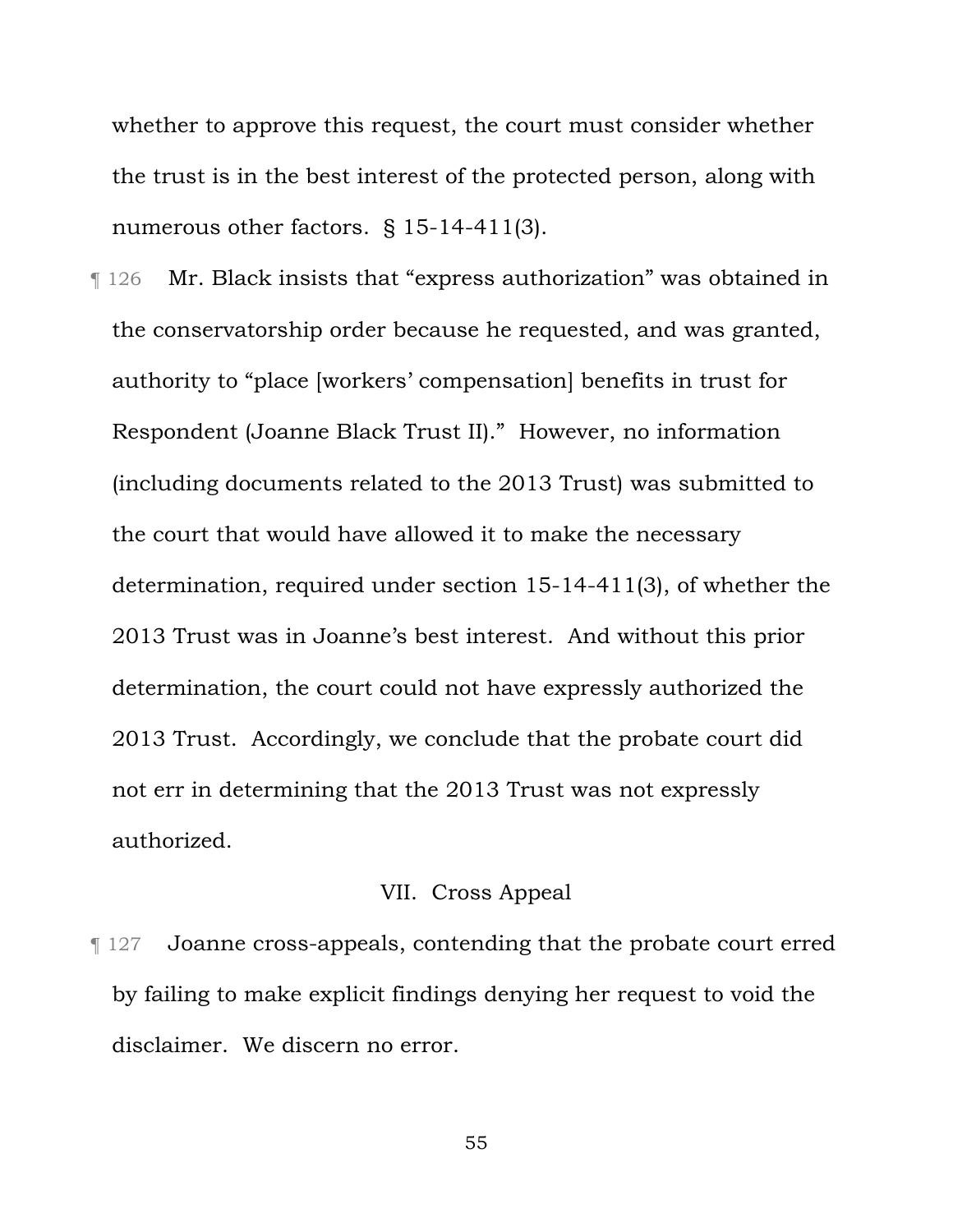- ¶ 128 Under section 15-10-503, when a fiduciary has breached his duties, the probate court has significant discretion to impose a variety of remedies to protect the protected person or the assets of the estate. The statute empowers the probate court to order "[s]uch further relief as the court deems appropriate." § 15-10-503(2)(i).
- ¶ 129 The determination of the proper remedy is within the sound discretion of the trial court. We discern no abuse of discretion in the court's decision to impose a surcharge rather than to order that the disclaimer transaction be unwound. *See Virdanco, Inc. v. MTS Int'l*, 820 P.2d 352, 354 (Colo. App. 1991) (in breach of fiduciary duty action, court did not err in electing a different remedy than one initially requested by the plaintiff).

### VIII. Appellate Attorney Fees

¶ 130 Joanne seeks appellate attorney fees pursuant to section 18-4- 405, C.R.S. 2017, which requires an award of fees upon a finding of civil theft. We agree that she is entitled to fees under this provision. Pursuant to C.A.R. 39.1, we exercise our discretion and remand to the probate court for a determination of reasonable appellate attorney fees.